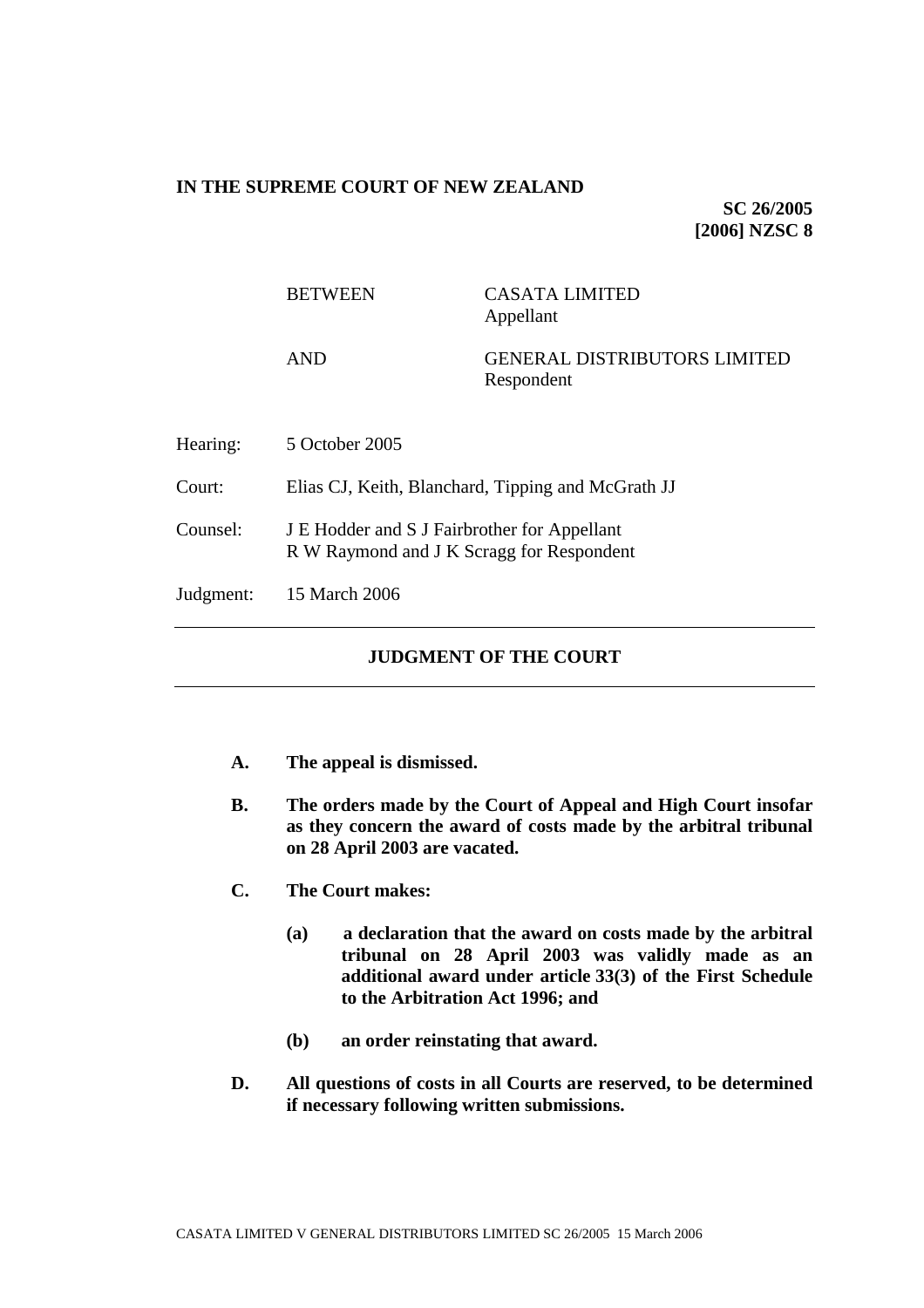## **REASONS**

#### **Para No**

| Elias CJ                              | 111                          |
|---------------------------------------|------------------------------|
| Keith J                               | $\left\lceil 27\right\rceil$ |
| Blanchard and Tipping JJ (dissenting) | $\left[55\right]$            |
| McGrath J                             | [90]                         |

#### **ELIAS CJ**

### **The appeal**

[1] Does an arbitral tribunal have power to award party and party costs in an additional award when no party has claimed such costs before delivery of an apparently final award? That is the question raised by the appeal. The answer to it turns on the meaning of and intersection between two provisions in the Arbitration Act 1996: art 33 of the First Schedule; and cl 6 of the Second Schedule.

[2] The Arbitration Act 1996 was enacted to implement the UNCITRAL<sup>1</sup> Model Law. Article 33 of the First Schedule follows the Model Law. It combines and modifies solutions earlier adopted in New Zealand domestic legislation to ameliorate the rigour of the common law, by permitting an arbitral tribunal to correct omissions and slips without necessitating court invalidation of the award. Article 33(3) authorises the arbitral tribunal on the request of a party within 30 days of the date of an award to make an additional award "as to claims presented in the arbitral proceedings but omitted from the award".

[3] The Model Law did not seek standardisation of costs regimes, leaving them to domestic law. Clause 6 of the Second Schedule is a domestic supplement to the Model Law. It generally follows earlier New Zealand legislation and has parallels in other common law jurisdictions. It empowers an arbitral tribunal to award costs unless the parties agree otherwise. Similar provisions in earlier Arbitration Acts have been interpreted to impose a duty on the arbitral tribunal to determine costs where the parties have not agreed otherwise. Clause  $6(1)(b)$  is however new. It

 $\frac{1}{1}$ 

United Nations Commission on International Trade Law.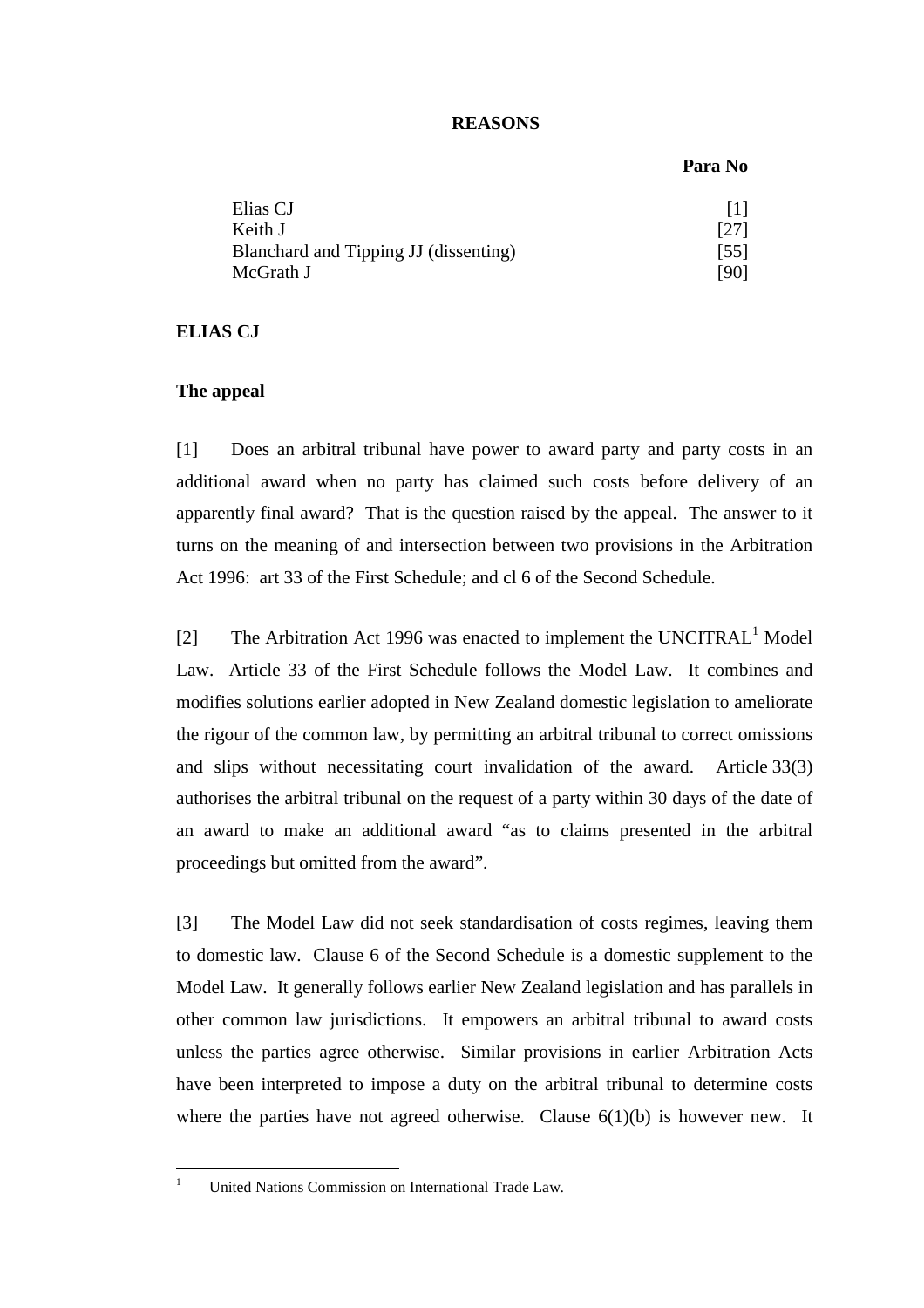provides that "in the absence of an award or additional award fixing and allocating the costs and expenses of the arbitration," each party is responsible for its own costs and half the costs and expenses of the arbitration. Does this provision, which operates in default of a determination by the arbitral tribunal, remove the arbitral tribunal's former obligation to determine costs? If it does, a party cannot use art 33 to request an additional award because there will be no omission from an apparently final award which does not deal with costs.

[4] I am of the view that cl 6 puts costs in issue in all arbitrations conducted under the Arbitration Act 1996 unless the parties agree otherwise. Costs are "claims presented in the arbitral proceedings" by operation of statute. If determination of costs is omitted from an award, a party can invoke art 33 to require costs to be dealt with in an additional award. I am unable to agree that this is to deprive the default position provided by cl  $6(1)(b)$  of effect. In my view the default position that party and party costs lie where they fall is not reached until the ability to request an additional award under art 33 lapses 30 days after delivery of an award that omits to deal with costs. If cl 6 requires the parties themselves to raise costs distinctly during the course of the arbitration in order to make them "claims presented in the arbitral proceedings" for the purposes of art 33, it would re-introduce technical traps which were overcome by legislation and case law long ago. I do not consider that to be the effect of the 1996 Act.

[5] I have had the opportunity to read the reasons of the other members of the Court in draft. With that advantage, I do not have to rehearse much of the general background. I have been assisted in particular by the description of the history of the legislation set out in the reasons of McGrath J and by his analysis of cl 6, with which I am in substantial agreement.

### **Background**

[6] The arbitration the subject of the appeal was to establish rent payable under a lease. By the terms of the lease the parties agreed as to the basis for sharing the costs of the arbitration between them. But the agreement was silent on the question of party and party costs. There was no claim for party and party costs in the submission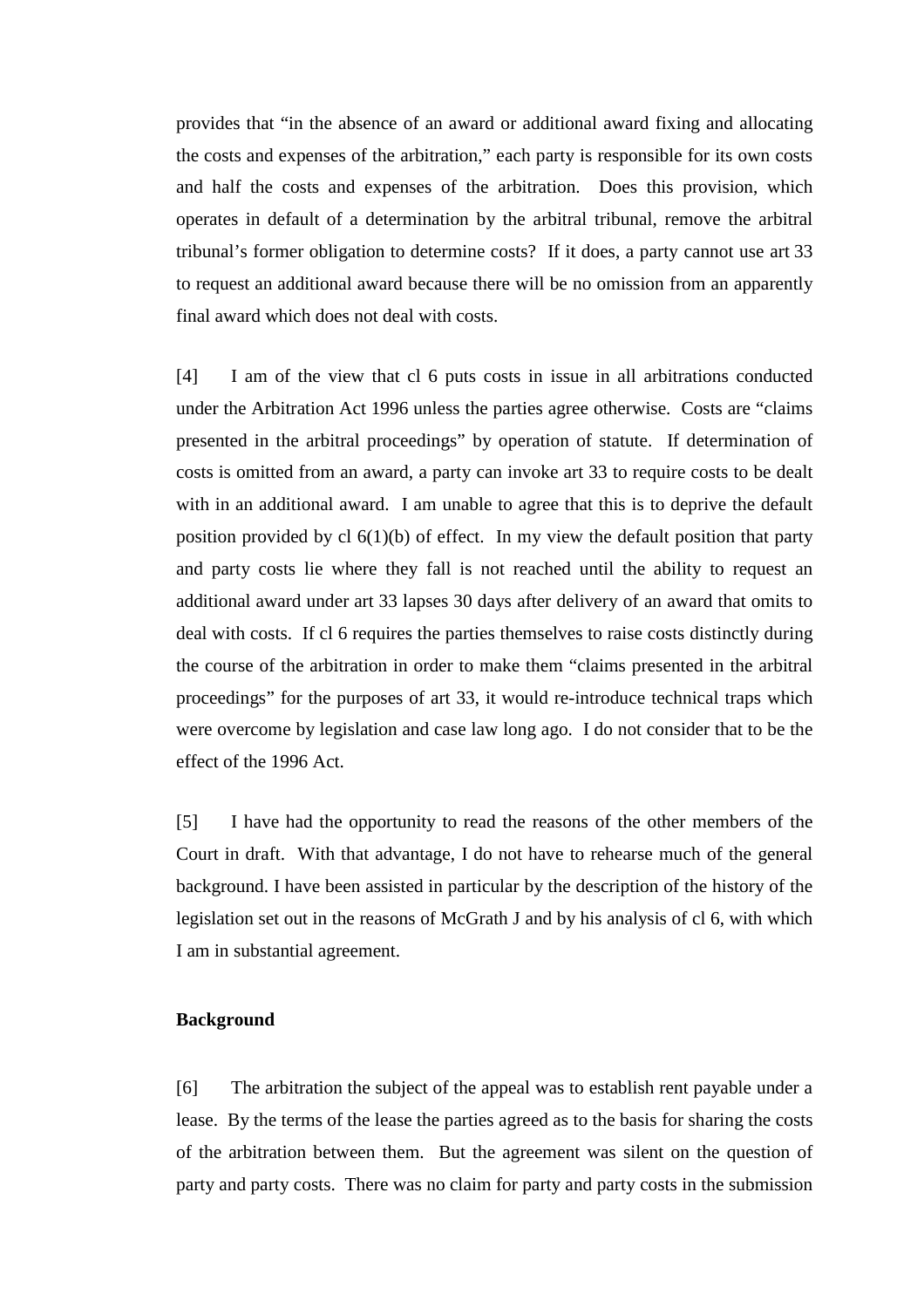to arbitration and no issue as to such costs was raised by either party during the course of the hearing. The award itself did not deal with them. General Distributors Limited, as the successful party in the arbitration, then sought costs and obtained an additional award of \$95,000 against Casata Limited. In making the additional award, the arbitral tribunal expressly relied upon art 33 of the First Schedule to the Arbitration Act 1996, although it also said that costs had been impliedly reserved. Both parties appealed to the High Court against aspects of both awards. Casata was successful in having the second award set aside as made without jurisdiction, on the basis that the arbitration had come to an end with the first award since costs had not been reserved.<sup>2</sup> Ellen France J remitted the first award and any question of parties' costs on the second award to the arbitrators for further consideration. In a second judgment dealing with an application for recall by Casata, Ellen France J confirmed her earlier decision and clarified that in reconsidering costs under the first award the arbitral tribunal was to consider both the tribunal costs and party and party costs. In remitting the question of party and party costs, $3$  Ellen France J acted on the view that the arbitral tribunal was empowered by the lease agreement to award party and party costs.

[7] Casata appealed to the Court of Appeal against the decision of the High Court remitting the question of costs to the arbitral tribunal. General Distributors did not appeal against the High Court determination setting aside the additional award. It was apparently content to have the matter reconsidered by the arbitral tribunal. In the Court of Appeal, it was common ground that the High Court had been in error in the view that the power to award party and party costs arose from the lease agreement. Rather, the only power to award party and party costs was accepted to be that contained in cl 6(1)(a) of the Second Schedule to the Arbitration Act 1996. Despite the fact that it did not accept the reasoning in the High Court, the Court of Appeal considered the arbitral tribunal had made an error of law in failing to reserve costs under cl  $6(1)(a)$  in its first award.<sup>4</sup> In accordance with the views of the majority judges, Glazebrook and Hammond JJ, it remitted costs for further

-

<sup>&</sup>lt;sup>2</sup> *General Distributors Ltd v Casata Ltd* HC WN CIV-2002-485-883 23 December 2003.<br><sup>3</sup> *General Distributors Ltd v Casata Ltd* HC WN CIV-2002-485-883 7 April 2004.

 <sup>[2005] 3</sup> NZLR 156.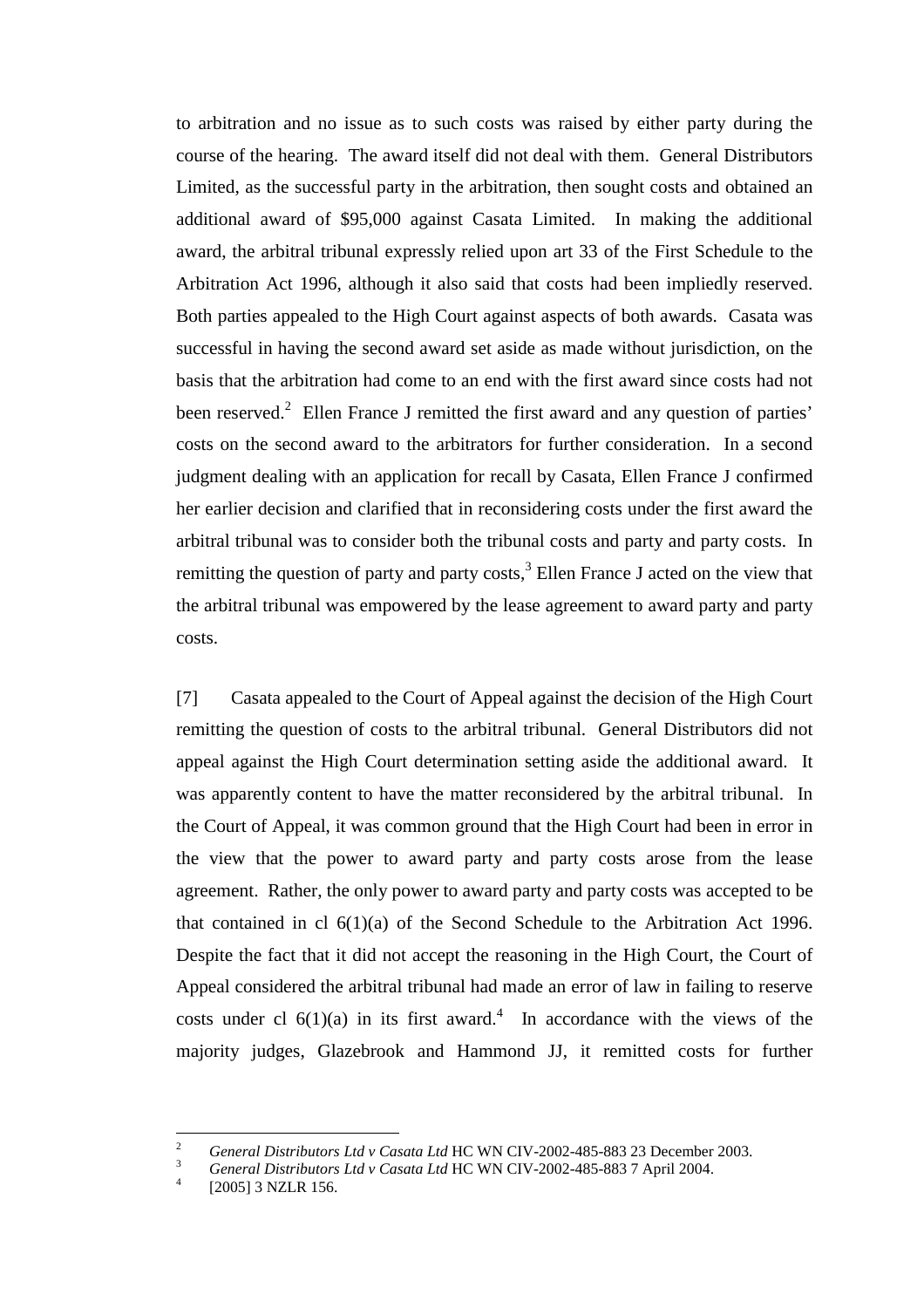consideration by the arbitral tribunal. The third member of the Court, Chambers J, would have re-instated the arbitral tribunal's additional award.

[8] Glazebrook and Hammond JJ held that the arbitral tribunal had not turned its mind to party and party costs in circumstances where one party had "a legitimate claim for costs that could not realistically have been pursued before the award was finalised."<sup>5</sup> In such circumstances the failure to reserve the question of costs in the first award constituted error of law. Glazebrook and Hammond JJ thought cl 6(2)(b) (which prevents pre-award disclosure to the arbitral tribunal of offers to settle) made it impractical for issues of costs to be dealt with before an award. They did not accept that the default provision as to costs under cl  $6(1)(b)$  applied automatically and was decisive, as had been argued by Casata. Glazebrook and Hammond JJ expressed doubts as to whether the High Court had been right to set aside the additional award, but thought the absence of an appeal on the point prevented that route being taken by them. The third member of the Court, Chambers J, took the view that the additional award should not have been set aside and that party and party costs should not have been remitted to the arbitral tribunal. He would have quashed the decision of the High Court on this point, leaving the additional award confirmed. In that approach, he relied upon Rule 19 of the Court of Appeal (Civil) Rules 1997 which permits the Court of Appeal to correct errors in the High Court, whether or not the subject of distinct appeal.

[9] Casata appeals further to this Court, with leave. It points out, correctly, that there is no error of law simply in a failure to deal with costs unless the arbitral tribunal is obliged to determine costs. It maintains that the alternative provided by  $cl 6(1)(b)$  is a default provision which is inconsistent with any duty upon the tribunal to exercise the power conferred upon it by cl  $6(1)(a)$ . It submits that the approach adopted by the Court of Appeal deprives cl  $6(1)(b)$  of effect. If costs are not dealt with in the award under cl  $6(1)(a)$  then under cl  $6(1)(b)$  they lie where they fall and there is no scope for any duty to determine costs and no error of law justifying court intervention. General Distributors supports the approach of Glazebrook and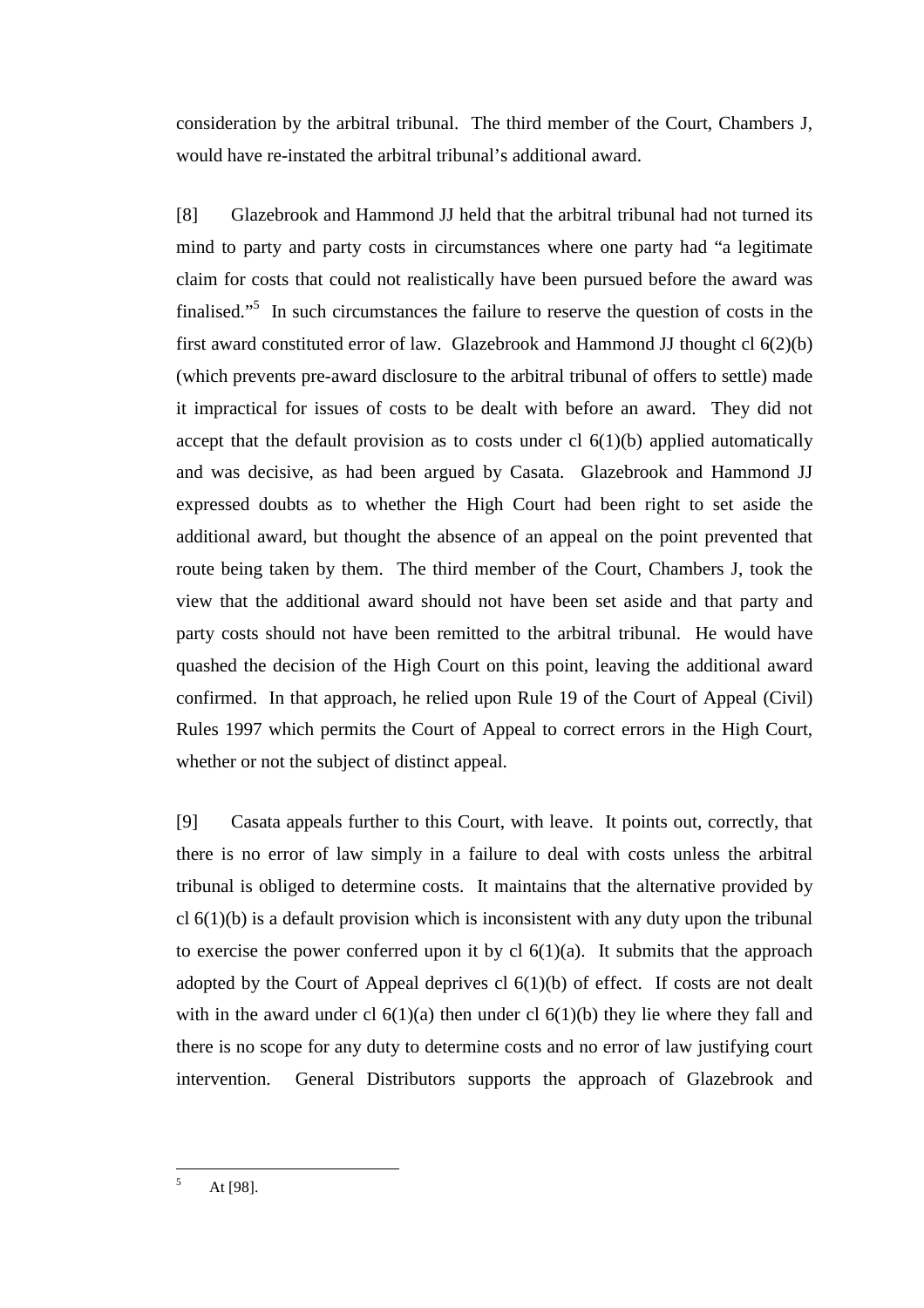Hammond JJ in the Court of Appeal but argues in the alternative that Chambers J was right to reinstate the second award. It contends that the arbitral tribunal in its first award should have reserved party and party costs, notwithstanding the alternative provided by cl  $6(1)(b)$ . Its failure to do so is said to be an error of law justifying remittal of the award for further consideration of costs.

## **Additional awards under article 33**

[10] There was no power at common law for an arbitrator to make an additional award or to amend an award. Unless an award was expressed to be interim, an arbitrator became *functus officio* on delivery of the award determining the submission.<sup>6</sup> The only way to reopen the award to deal with a matter which had not been determined, such as costs, was by court order on the basis that the award was bad for incompleteness. Eventually, legislation corrected the deficiency of the common law. Arbitrators were first given power by statute to correct slips or errors.<sup>7</sup> Then s  $14(2)$  of the Arbitration Amendment Act  $1938<sup>8</sup>$  permitted a party to apply to the arbitrator for costs within 14 days of the publication of an award (or such further time as the Court might allow) where no provision was made for costs in the award. The section required the arbitrator, upon such application, to amend the award, "after hearing any party who may desire to be heard," "by adding thereto such directions as he may think proper with respect to the payment of the costs of the reference." Section 14(2) of the Arbitration Amendment Act 1938 was repealed, with the principal 1908 Act, by the Arbitration Act 1996. No direct equivalent provision replaces s 14(2). But a more ample general provision for correction of error or omission was enacted in art 33 of the First Schedule to the Arbitration Act 1996.

[11] Article 33 was derived by the Model Law draftsmen from the UNICTRAL Arbitration Rules 1976. It was adopted to rectify the perceived inconvenience where

<sup>6</sup> <sup>6</sup> *Fidelitas Shipping Co. Ltd v V/O Exportchleb* [1966] 1 QB 630, 644 per Diplock LJ. <sup>7</sup>

In New Zealand, s 9 of the Arbitration Act 1890 first gave arbitrators the power (maintained in s 8 of the Arbitration Act 1908)

to correct in an award any clerical mistake or error arising from any accidental slip or

omission.<br><sup>8</sup> Derived from s 12 of the Arbitration Act 1938 (UK).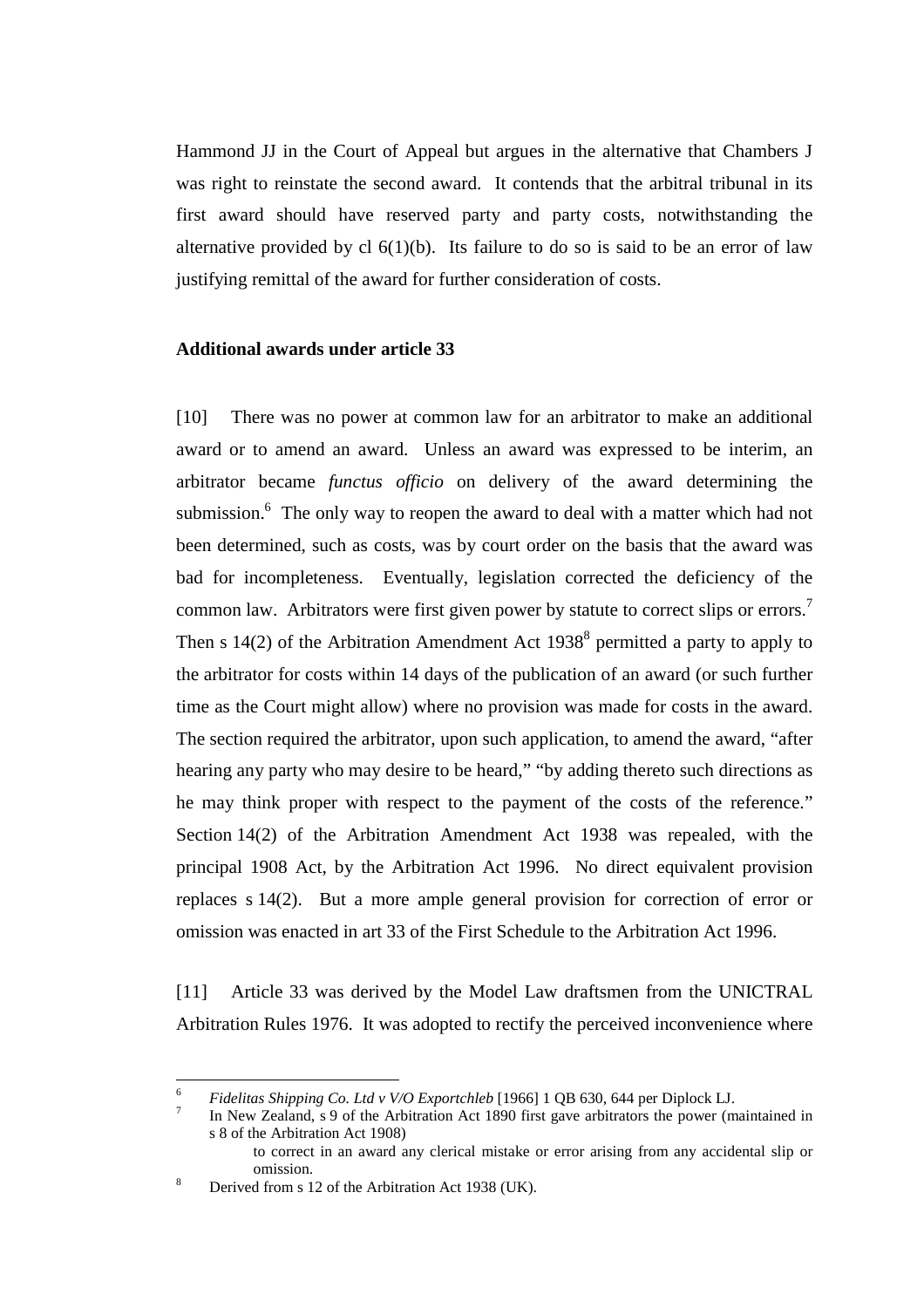national legal systems held to the strict view that an incomplete award was invalid and that the arbitrator was *functus officio* after its delivery.<sup>9</sup> Article 33 provides:

## **33 Correction and interpretation of award; additional award—**

(1) Within 30 days of receipt of the award, unless another period of time has been agreed upon by the parties,—

> (a) A party, with notice to the other party, may request the arbitral tribunal to correct in the award any errors in computation, any clerical or typographical errors, or any errors of similar nature:

> (b) If so agreed by the parties, a party, with notice to the other party, may request the arbitral tribunal to give an interpretation of a specific point or part of the award.

If the arbitral tribunal considers the request to be justified, it shall make the correction or give the interpretation within 30 days of receipt of the request. The interpretation shall form part of the award.

(2) The arbitral tribunal may correct any error of the type referred to in paragraph (1)(a) on its own initiative within 30 days of the date of the award.

(3) Unless otherwise agreed by the parties, a party, with notice to the other party, may request, within 30 days of receipt of the award, the arbitral tribunal to make an additional award as to claims presented in the arbitral proceedings but omitted from the award. If the arbitral tribunal considers the request to be justified, it shall make the additional award within 60 days.

(4) The arbitral tribunal may extend, if necessary, the period of time within which it shall make a correction, interpretation, or an additional award under paragraphs (1) or (3).

(5) The provisions of article 31 shall apply to a correction or interpretation of the award or to an additional award.

[12] As already indicated, New Zealand had moved on from the strict approach art 33 was designed to overcome through the enactment of a power to correct accidental omissions under s 8 and through a procedure contained in s 14 of the 1938 Amendment Act to achieve correction where costs had not been addressed in an award. But the adoption of art 33 provided a general mechanism for a party to

<sup>-&</sup>lt;br>9 "Report of the Secretary General: revised draft set of arbitration rules for optional use in *ad hoc* arbitration relating to international trade (UNCITRAL Arbitration Rules) (addendum): commentary on the draft UNCITRAL Arbitration Rules" (A/CN.9/112/Add.1) 12 December 1975, reprinted in (1976) 7 *Yearbook of the United Nations Commission on International Trade Law* ("UNCITRAL Yearbook") 166, 180; Dore *Arbitration and Conciliation Under the UNCITRAL Rules: A Textual Analysis* (1986) 174.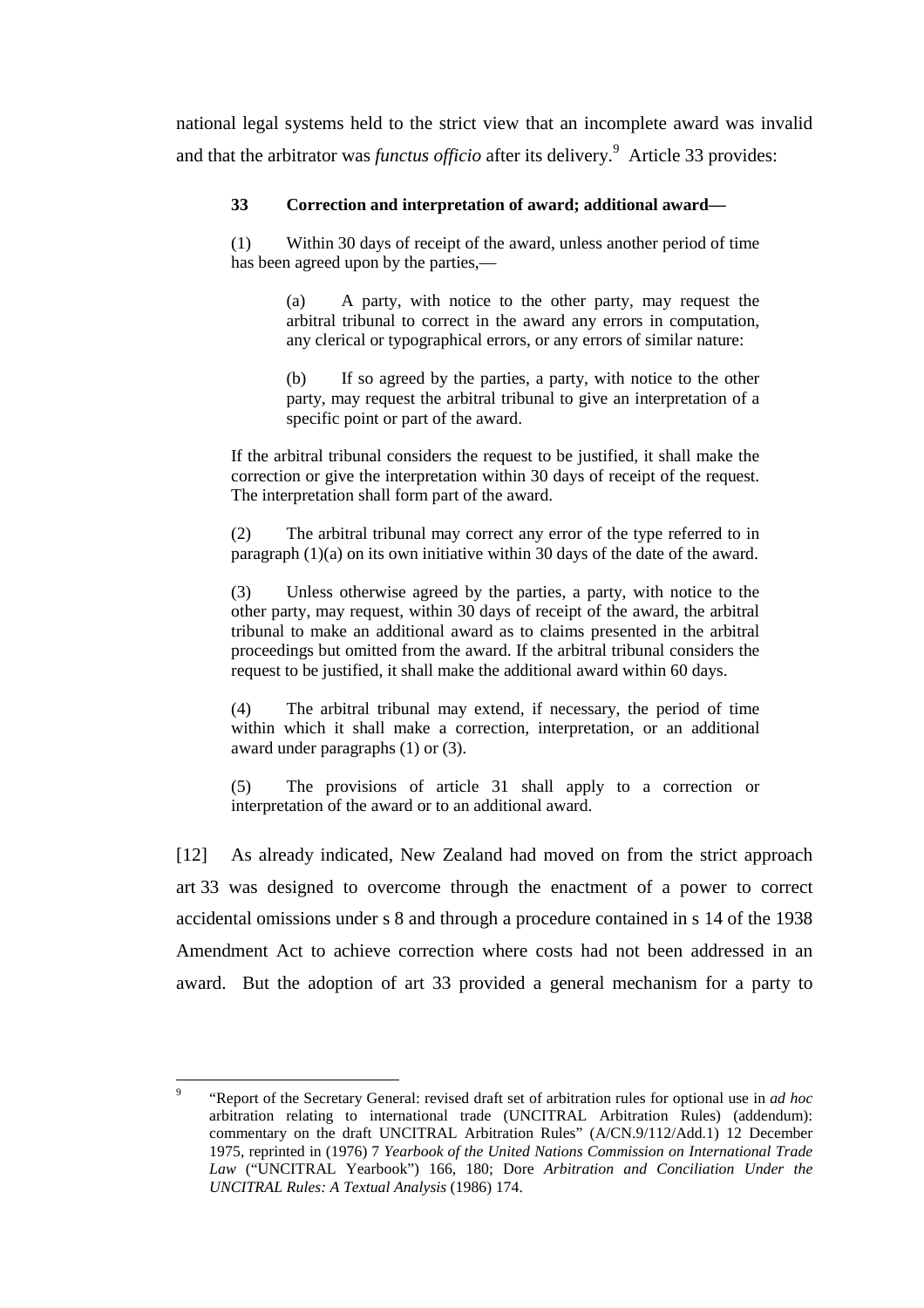compel completion of an award for omission or to achieve correction of error. It was therefore unnecessary to maintain a distinct system for compelling determination of costs where they are "claims presented in the arbitral proceedings." Whether there was an omission able to be rectified by recourse to art 33 turns on whether cl  $6(1)(a)$ imposes an obligation on the arbitral tribunal to determine costs, in the absence of other agreement by the parties. If it does, claims for costs are "presented in the arbitral proceedings" by operation of statute. In that event, it is unnecessary to contend, as General Distributors does, that the arbitral tribunal erred in law in not reserving costs and in not delivering an interim award in the first instance. The arbitral tribunal can be compelled to proceed to determination of costs by additional award under art 33. Only if it fails to act on a request under art 33 will it be necessary to seek relief through the courts.

#### **The obligation to determine costs under clause 6**

[13] The meaning of cl  $6(1)(a)$  must be seen in the context of the scheme provided by the whole of cl 6, which by s 6 of the Act applies to all arbitrations where not excluded by agreement of the parties. Clause 6 provides:

#### **6 Costs and expenses of an arbitration—**

(1) Unless the parties agree otherwise,—

(a) The costs and expenses of an arbitration, being the legal and other expenses of the parties, the fees and expenses of the arbitral tribunal, and any other expenses related to the arbitration shall be as fixed and allocated by the arbitral tribunal in its award under article 31 of the Schedule 1, or any additional award under article 33(3) of the Schedule 1; or

(b) In the absence of an award or additional award fixing and allocating the costs and expenses of the arbitration, each party shall be responsible for the legal and other expenses of that party and for an equal share of the fees and expenses of the arbitral tribunal and any other expenses relating to the arbitration.

(2) Unless the parties agree otherwise, the parties shall be taken as having agreed that,—

> (a) If a party makes an offer to another party to settle the dispute or part of the dispute and the offer is not accepted and the award of the arbitral tribunal is no more favourable to the other party than was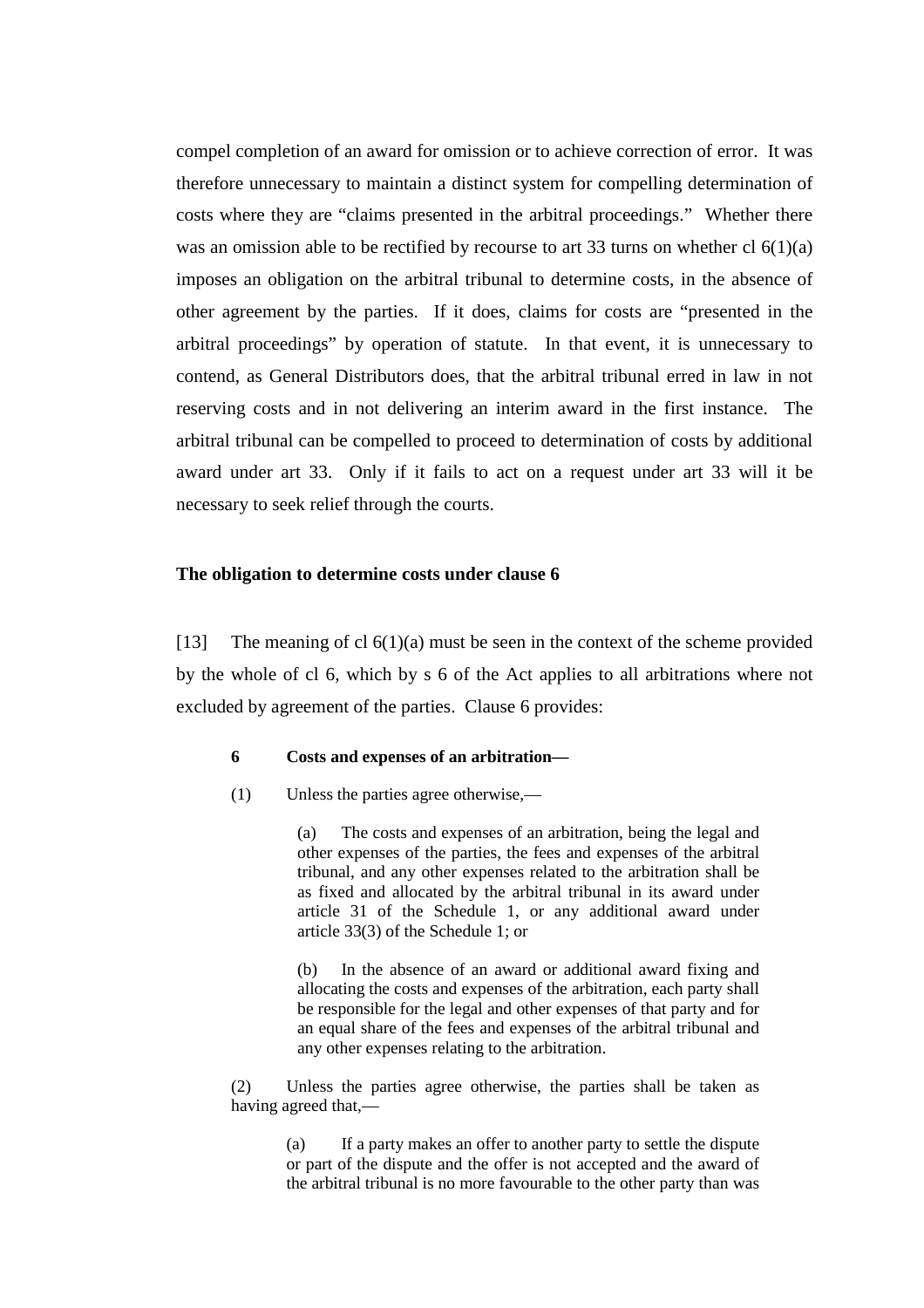the offer, the arbitral tribunal, in fixing and allocating the costs and expenses of the arbitration, may take the fact of the offer into account in awarding costs and expenses in respect of the period from the making of the offer to the making of the award; and

(b) The fact that an offer to settle has been made shall not be communicated to the arbitral tribunal until it has made a final determination of all aspects of the dispute other than the fixing and allocation of costs and expenses.

(3) Where an award or additional award made by an arbitral tribunal fixes or allocates the costs and expenses of the arbitration, or both, the High Court may, on the application of a party, if satisfied that the amount or the allocation of those costs and expenses is unreasonable in all the circumstances, make an order varying their amount or allocation, or both. The arbitral tribunal is entitled to appear and be heard on any application under this subclause.

(4) Where—

(a) An arbitral tribunal refuses to deliver its award before the payment of its fees and expenses; and

(b) An application has been made under subclause (3),—

the High Court may order the arbitral tribunal to release the award on such conditions as the Court sees fit.

(5) An application may not be made under subclause (3) after 3 months have elapsed from the date on which the party making the application received any award or additional award fixing and allocating the costs and expenses of the arbitration.

(6) There shall be no appeal from any decision of the High Court under this clause.

[14] A power to award costs even where no issue as to costs is contained in the submission to arbitration has existed in New Zealand legislation since the Arbitration Acts of 1890 and 1908, themselves patterned on the Arbitration Act 1890 (UK). These Acts provided that "the costs of the reference and award shall be in the discretion of the arbitrators or umpire, who … may award costs to be paid as between solicitor and client."10 Lord Esher in *In re An Arbitration between Williams and Stepney*<sup>11</sup> considered that the policy of the reform as to costs, which was enacted in the Arbitration Act 1889 (UK) was: $12$ 

 $10$ See cl 9 of the Second Schedule to the Arbitration Act 1908, which is in identical terms to the 1890 Act.<br>
<sup>11</sup> [1891] 2 QB 257.<br>
<sup>12</sup> At 260

At 260.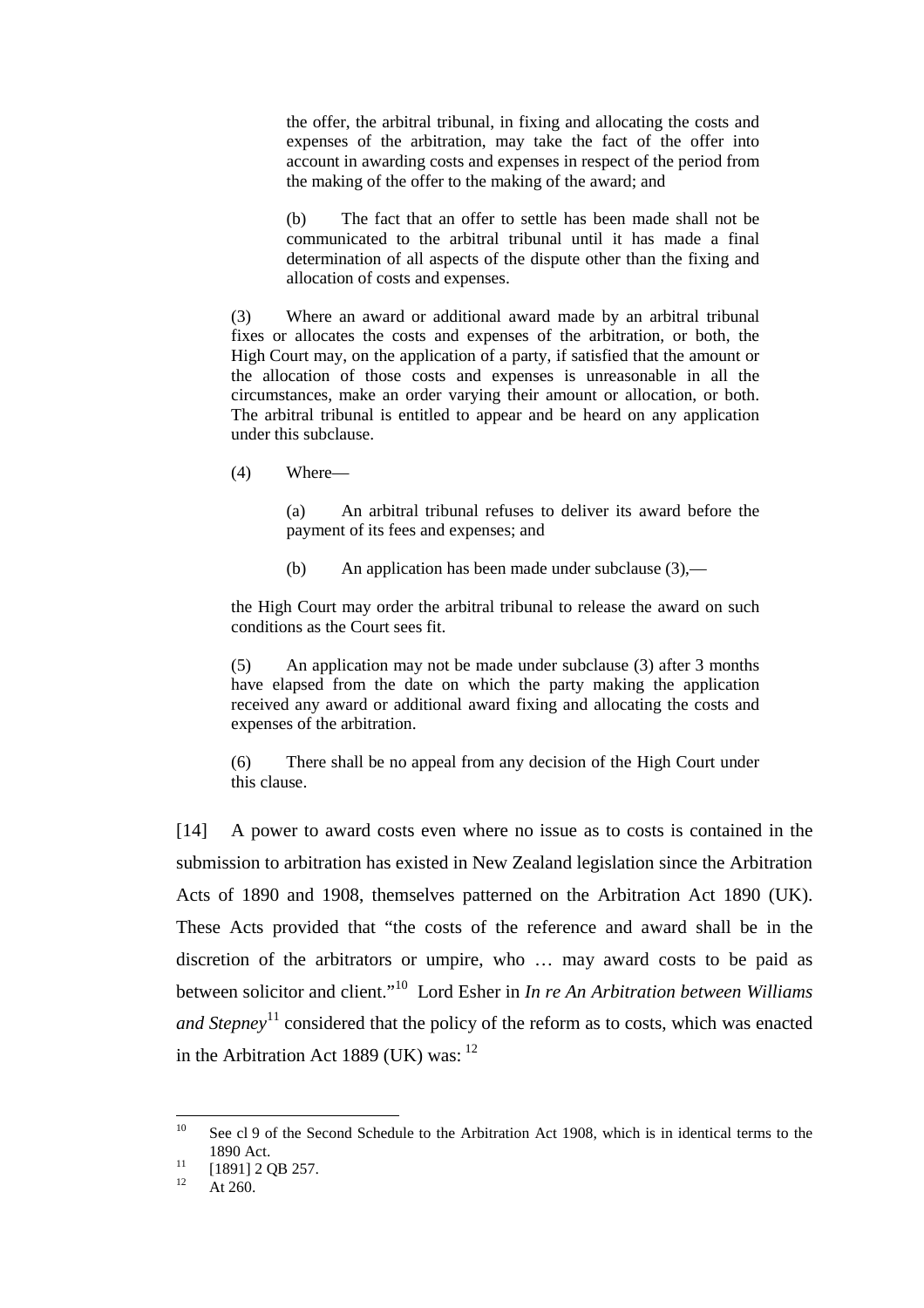to do away with the old rule under which, if a submission says nothing as to costs, the successful party would have to submit to something very like injustice in not being able to obtain costs.

[15] As McGrath J describes, it was subsequently held in *In re An Arbitration between Becker, Shillan and Company, and Barry Brothers*13 that an award in which costs were not determined was bad because incomplete. The failure to comply with what the Court there considered was an obligation to determine costs imposed by the legislation meant that the award was bad because not final, as had been long held by the Court of Exchequer where awards did not dispose of all matters in a submission.<sup>14</sup> Baron Parke explained, in a case where costs were submitted to the discretion of the arbitrators:  $15$ 

We do not think the award can be made good on the ground that this matter is left to the discretion of the arbitrator, in the sense that he may award upon this question or not as he thinks fit. We think it clear that it was intended that he should exercise his discretion on the question of the costs, not whether he would award upon that question or not at his option or discretion.

[16] Similarly, where the power to determine costs is conferred by statute, it is not fulfilled by the arbitral tribunal exercising it or not at its option. The reasoning in *Williams and Stepney* and *Becker Shillan* applies equally to a failure to make a determination of costs under cl 6(1)(a) of the Arbitration Act 1996. It cannot matter that the 1996 legislation no longer deems the Second Schedule to be part of the submission but instead, more directly, provides that the provisions of the Second Schedule "apply in respect of the arbitration."<sup>16</sup> On this view, the determination of costs remains an obligation imposed upon the arbitral tribunal by cl  $6(1)(a)$  in any arbitration where the parties have not agreed otherwise. This long-standing authority that legislation equivalent to cl  $6(1)(a)$  imposes a duty to fix and allocate costs in my view is consistent with the scheme of cl 6, considered as a whole.

[17] Clause 6(1) is not expressed to empower the arbitral tribunal itself to omit a determination of costs from the award, choosing in that way to leave costs as they

 $13$  $^{13}$  [1921] 1 KB 391.

<sup>14</sup> *Richardson v Worsley* (1850) 5 Ex. 613; 155 ER 268; *Williams v Wilson* (1853) 9 Ex. 90; 156 ER 38.<br>  $^{15}$  (1853) 9 Ex. 90, 99.

Section  $6(1)$ .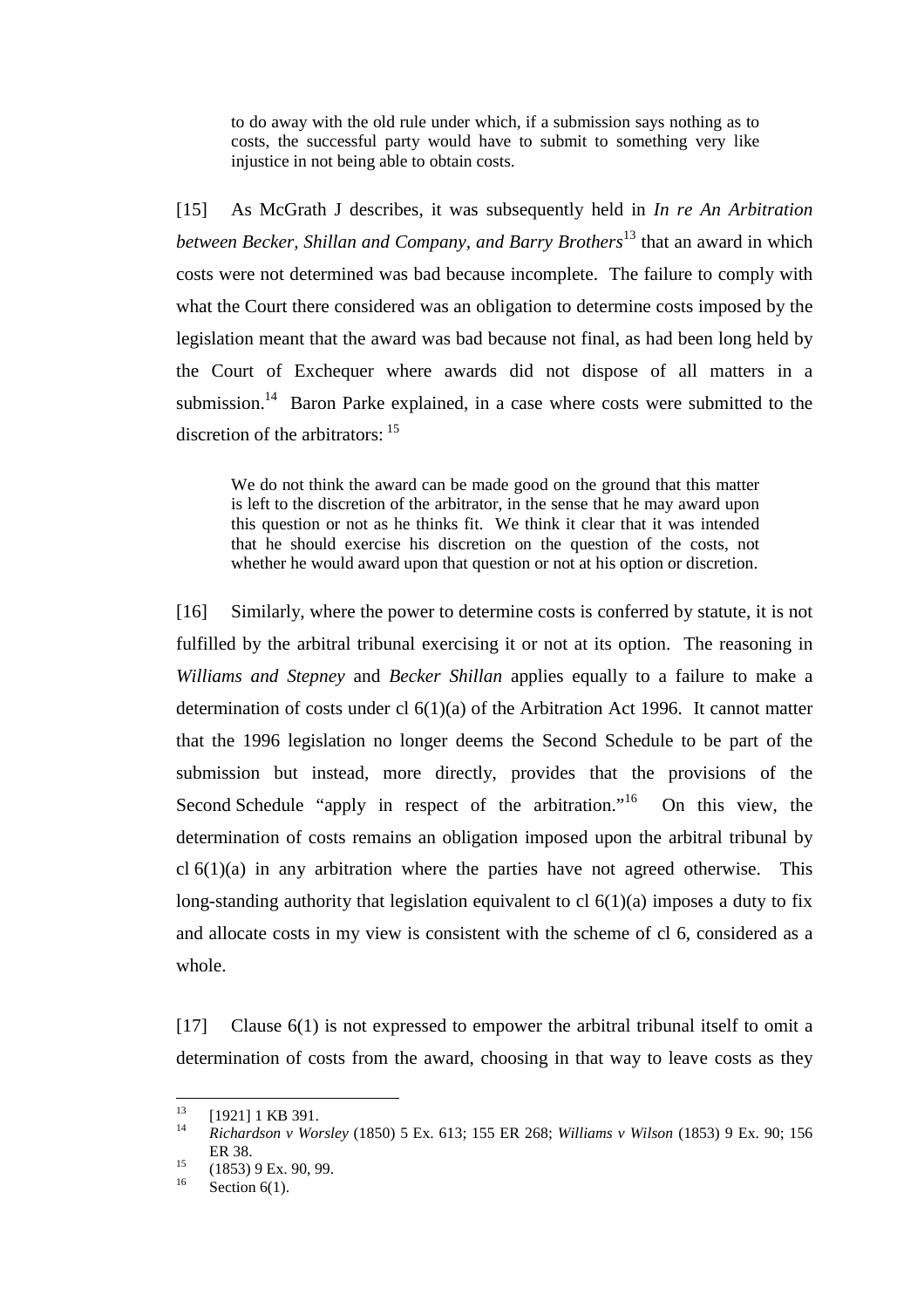fall. It is true that the language of cl  $6(1)(a)$  does not explicitly require the arbitral tribunal to determine costs and provides what is to happen if costs are not eventually determined. But I consider that the requirement that "the costs and expenses … shall be as fixed and allocated by the arbitral tribunal in its award under article 31 of the Schedule 1, or an additional award under article 33(3) of the Schedule 1" is language consistent with obligation, enforceable by a party invoking art 33(3) if necessary. Whether that is the meaning of the provision turns on the proper meaning of cl  $6(1)(b)$ , which is expressed to be alternative to it. That is the more formidable argument against any duty to determine and I address it shortly. For present purposes however it is enough to note that the language of cl  $6(1)(a)$  itself is not inconsistent with the authorities that established, in relation to comparable powers, that whether or not they were exercised was not a matter of option for the arbitral tribunal.

[18] Clause 6(2) provides that offers to settle will be relevant to the determination of costs and when they are to be communicated. Such offers may be as important in determining that no party and party costs should be allocated (leaving such costs to lie as they fall) as in determining that the costs of one party should be borne in whole or part by another. The existence of cl 6(2) suggests that either outcome requires advertent consideration by the arbitral tribunal of relevant settlement offers, unless the parties agree to some other regime for costs under cl  $6(1)(a)$ . It, too, is consistent with an obligation to determine costs.

[19] The provision of rights of appeal under cl 6(3), where the costs as fixed and allocated are unreasonable, would be seriously deficient if it were competent for an arbitral tribunal to avoid a determination that the parties should bear their own costs, leaving such result to be achieved by cl 6(1)(b). That would deprive a party of the opportunity to appeal because appeal under cl 6(3) is available only "where an award or additional award … fixes or allocates the costs and expenses of the arbitration, or both ...". The availability of appeal would depend on the view that the particular arbitral tribunal took of its role. In cases where the arbitral tribunal decided that costs were to lie as they fell, the opportunity for appeal would exist. In cases where the award was silent as to costs in the award, the same result would be achieved by the default provision, but appeal would be precluded. Such unevenness in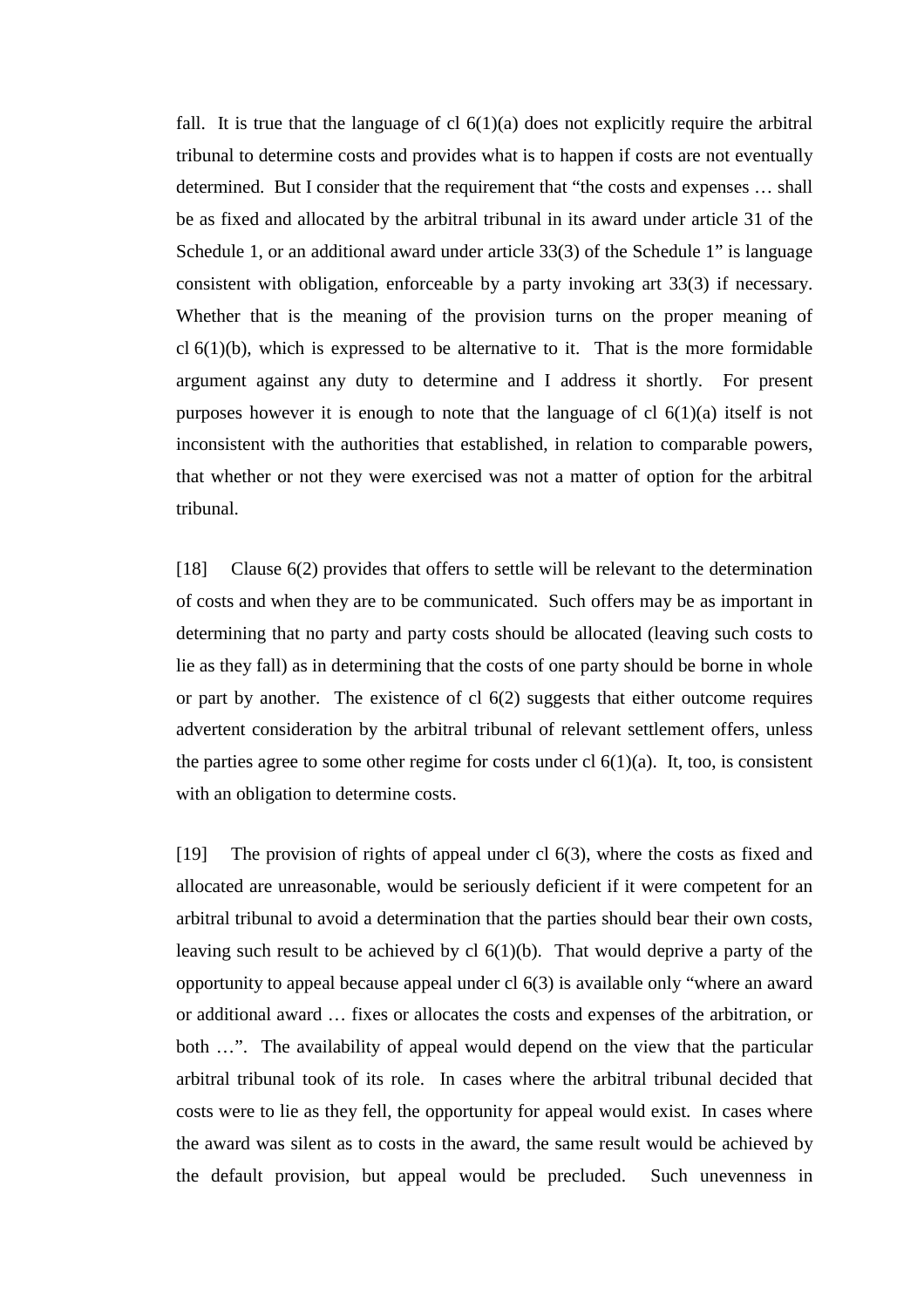application cannot have been intended. The importance of costs in arbitration is recognised in the provision of a legislative regime empowering the arbitral tribunal to determine costs, irrespective of their inclusion in the submission to arbitration. As Lord Esher noted, the legislative reform overcame a perceived injustice in the common law. The general principle is that costs follow the event, in arbitration as in litigation. If leaving each party to bear its own costs is unreasonable in the circumstances, there is no evident reason why appeal should not be available. Such result is avoided if cl 6 is properly to be construed to impose a duty to fix and allocate costs, unless the parties agree otherwise.

[20] I do not think that the enactment of cl  $6(1)(b)$  suggests a different interpretation or prompts reconsideration of the authorities discussed by McGrath J. Clause 6 of the Second Schedule to the Act supplements the Model Law. The Model Law did not attempt standardisation in the treatment of costs, leaving costs to be regulated by domestic law, as McGrath J describes. Clause 6 generally follows earlier New Zealand legislation and has parallels in other common law jurisdictions. But cl 6(1)(b), which provides that costs lie as they fall if not allocated in an award, is a new provision in New Zealand and was first enacted in the 1996 Act. No equivalent provision is found in the arbitration legislation of Australia and the United Kingdom. It appears to have been taken by the Law Commission from a Canadian model.<sup>17</sup> Clause 6(1)(b) enacts, in express alternative to cl 6(1)(a), that "[i]n the absence of an award or additional award fixing and allocating the costs and expenses of the arbitration," each party is responsible for its own costs and for an equal share of the fees and expenses of the arbitral tribunal.

[21] It is key to the appellant's argument that, once an award is delivered, the outcome under cl 6(1)(b) attaches immediately, unless costs have been raised directly by the parties either in the submission or in the course of the hearing.

 $17$ 17 New Zealand Law Commission *Arbitration* (NZLC R20 1991) at para 436. Clause 6(1)(b) is apparently based on cl 54(5) of the Uniform Law Conference of Canada draft Uniform Arbitration Act 1990 ("the ULCC draft"), since enacted in six Canadian provinces: s 53(5) Arbitration Act 1991 (Alta); s 54(4) Arbitration Act 1991 (Ont); s 54(4) Arbitration Act 1992 (Sask); s 54(5) Arbitration Act 1992 (N.B.); s 53(5) Arbitration Act 1997 (Man); s 56(5) Commercial Arbitration Act 1989 (N.S.).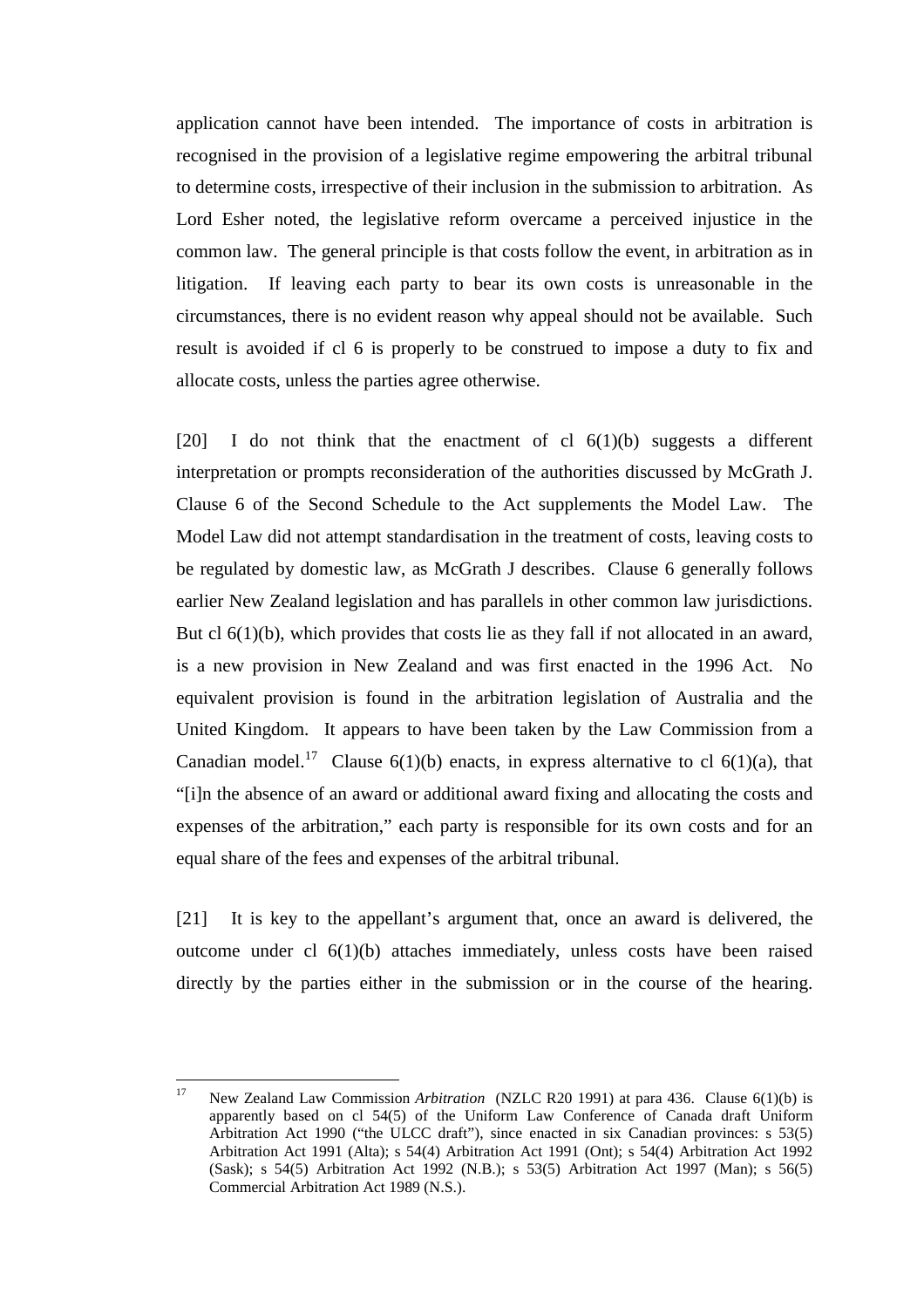Because of the automatic and immediate default provided by  $cl 6(1)(b)$  it is said that the arbitral panel can be under no duty to exercise the power conferred by  $cl 6(1)(a)$ . Unless the award is deficient in some other way, the arbitration is at an end under art 32.

[22] I do not think that is the inevitable result of the residual outcome provided for by cl  $6(1)(b)$ . Clause  $6(1)(a)$  enables the issue of costs to be raised in the course of the arbitration by any party. It empowers the arbitral tribunal to deal with costs even where they are not an agreed issue. It is accepted that where costs have been raised during the course of the arbitration by a party and the award is silent as to costs, the default position is not immediately reached because there will be an omission from the award, which can be corrected at the option of a party by additional award under art 33. There seems no good reason why the same opportunity for correction should not be available under the legislative scheme at the option of a party if an arbitral tribunal has failed to exercise the power to award costs under cl  $6(1)(a)$ . A distinction between the two cases, with the default position reached immediately only where the parties have not themselves distinctly raised costs, would be to re-introduce for those cases the unfairness of the common law which was overcome by the legislation from which cl  $6(1)(a)$  is derived. Such result is avoided if  $cl 6(1)(a)$ , consistently with authority, imposes an obligation on the arbitral tribunal so that a claim for costs is always presented in an arbitration by operation of statute, unless the parties agree otherwise. On this interpretation, the default result is not reached until the opportunity for correction has passed. The default result provided for under cl 6(1)(b) would not therefore attach until the expiry of 30 days without request from either party to remedy the omission by an additional award. It is wrong to characterise such outcome as depriving cl  $6(1)(b)$  of effect. It takes effect after expiry of the opportunity provided to the parties by the statute to request an additional award. Only thereafter do costs lie where they fall.

[23] McGrath J has pointed out that the Canadian model from which the Law Commission drew cl 6(1)(b) empowered any party to seek a further award as to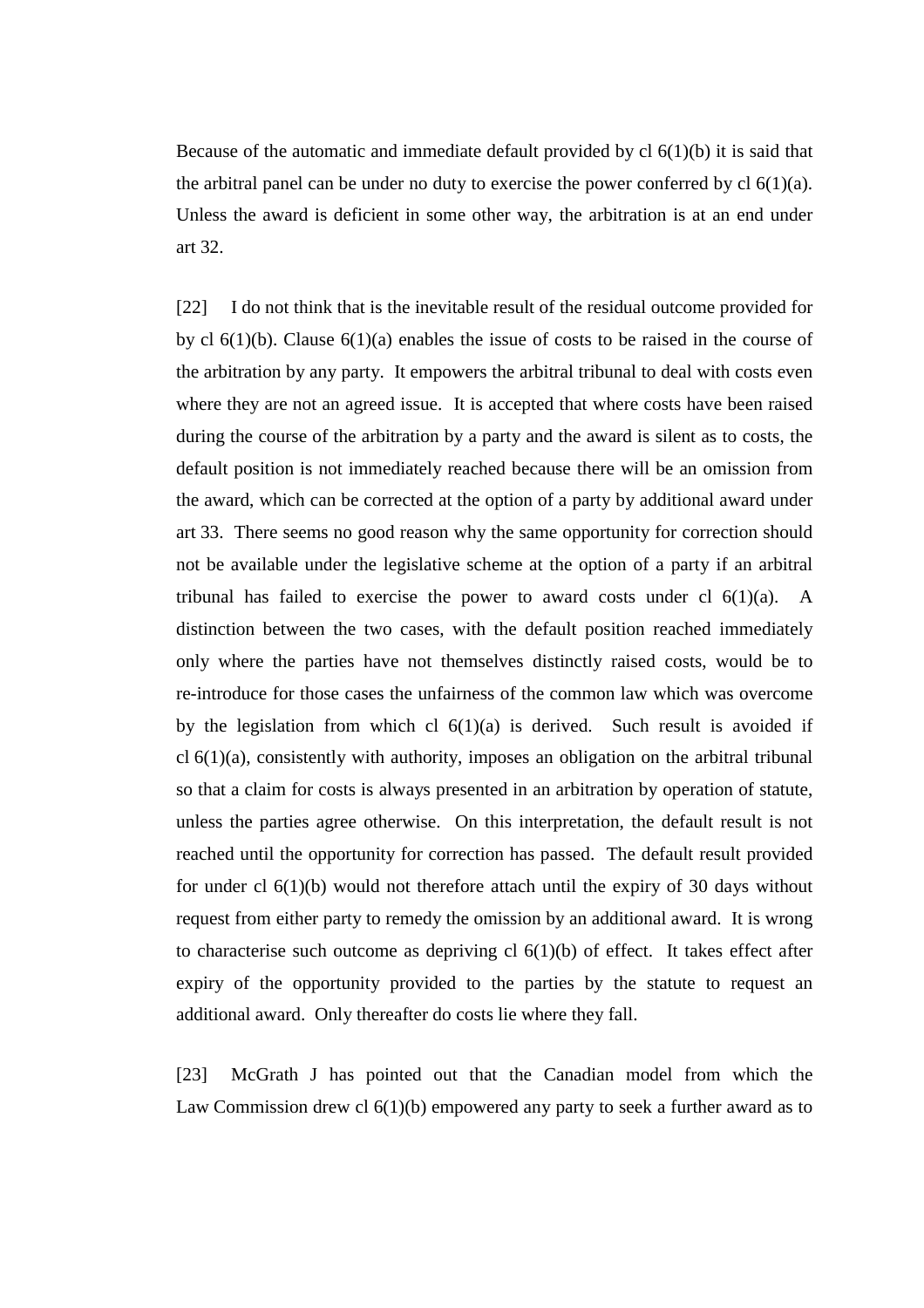costs within 30 days if the arbitral tribunal had not dealt with costs in its award.<sup>18</sup> That result I think is achieved in the New Zealand legislation also, through application of art 33. The obligation imposed upon the arbitral tribunal by  $cl 6(1)(a)$ is not lifted if the alternative outcome provided by cl  $6(1)(b)$  is reached on expiry of the 30 day opportunity; it is overtaken. Clause 6(1) describes alternative possible outcomes, but cl  $6(1)(b)$  is residual. Clause  $6(1)$  makes it clear that an award which fails to deal with costs is not incomplete once cl  $6(1)(b)$  attaches. But the existence of cl 6(1)(b) does not absolve the arbitral tribunal of the duty to fix and allocate costs and it does not affect the obligation on the arbitral tribunal to complete the award if required to do so by one of the parties within the time permitted by art 33.

[24] The legislation in effect in New Zealand before enactment of the Arbitration Act 1996 provided a limited opportunity for costs to be raised for the first time after an award. There is nothing in the legislative history of the new Act to indicate any intention to depart from the pre-existing position that costs are always in issue where not excluded by agreement of the parties and that the arbitrator has an obligation to fix and determine them, even if they have not been raised as an issue before publication of an award. There is no indication in the legislative history that cl 6(1)(b) was intended to achieve the radical change of preventing costs being addressed after publication of an award disposing of the substantive issues submitted to determination in the arbitration. Such result would be quite different from the position in jurisdictions with similar legal traditions to ours such as Australia, the United Kingdom and Canada.

[25] Australia maintains an equivalent costs regime to that which applied in New Zealand under the Arbitration Amendment Act 1938. A party can apply for directions on costs within 14 days of receiving an award which does not deal with costs.19 In Canada, six Provinces have enacted legislation derived from the ULCC's draft Uniform Arbitration Act which was the model for cl 6(1)(b). All provide that costs will lie as they fall if not determined by the arbitral tribunal. But the default position is not reached until the time for requesting an additional award, set at

 $\overline{18}$ <sup>18</sup> Clause 54(4) of the ULCC draft.

Section 27(4) International Arbitration Act 1974 (Cth).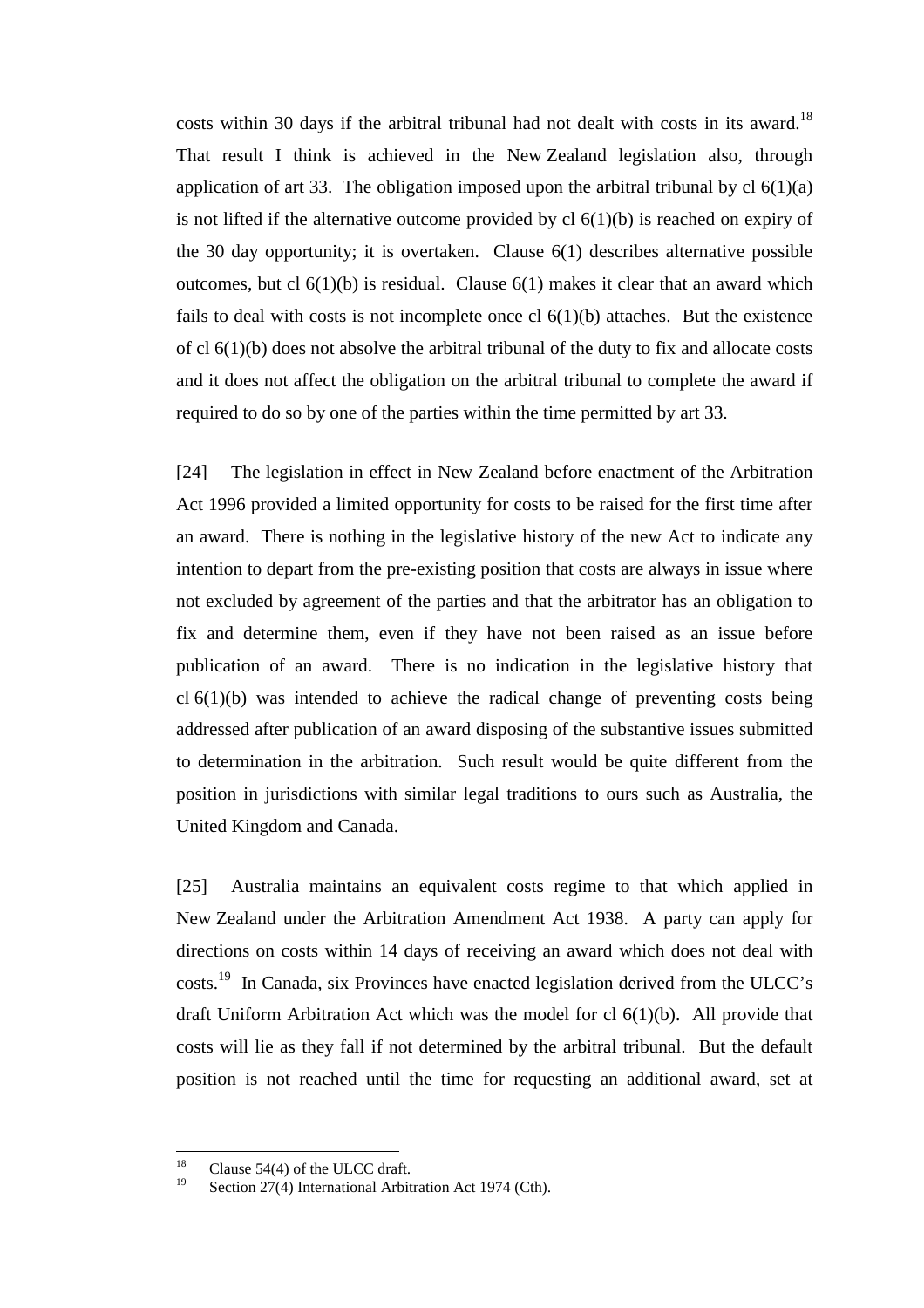30 days, has expired.<sup>20</sup> In the United Kingdom, the equivalent provision to cl  $6(1)(a)$ is  $s$  61(1) of the Arbitration Act 1996. Section 61(1) empowers the arbitral tribunal to determine costs by award (which includes an additional award or amendment to an award). In default of such determination, any party can apply to the Court under s 63(4) for costs to be determined. The coercive backstop provided by the court in default of determination indicates that the arbitral tribunal is obliged to determine costs in the absence of any agreement to the contrary. (That result also is achieved if s 61(1) is interpreted in accordance with Becker Shillan, as at least one commentator believes is the case.)<sup>21</sup> If that is right, the default determination by the court would not appear to preclude application under s 57 (equivalent to the New Zealand art 33) for an additional award before it is necessary to have recourse to court determination. On that view, the English default provision would be equivalent to the New Zealand default position, as I think it to be. The default of court determination (as in the UK) or no order for costs (as in New Zealand) would attach only when the opportunity for correction provided by s 57 (in the UK) or art 33 (in New Zealand) has passed. But whether or not there is symmetry between the UK and New Zealand in obtaining an additional award notwithstanding the default provided for costs in the absence of a determination (as I am inclined to think is the position), it is clear that in the UK (as well as in Canada and Australia) a party can have costs considered and determined after publication of an award whether or not they have been previously claimed in the course of the arbitration. It is not evident what policy might prompt New Zealand deviation from this course. No such result is compelled by the adoption of the UNCITRAL Model Law. Costs are more conveniently claimed and determined, in arbitration as in litigation, after determination of the substantive dispute between the parties. I am of the view that cl 6 and art 33 provide that opportunity in arbitrations.

## **Conclusion**

[26] The Arbitration Act 1996 puts the question of costs in issue in any arbitration where the parties have not agreed otherwise and requires the arbitral tribunal to

 $20$ <sup>20</sup> See eg s 53(4) Arbitration Act 1991 (Alta); s 54(3) Arbitration Act 1991 (Ont).

<sup>21</sup> Merkin *Arbitration Law* 'The Award of Costs' looseleaf LLP London 1991 at [18.75].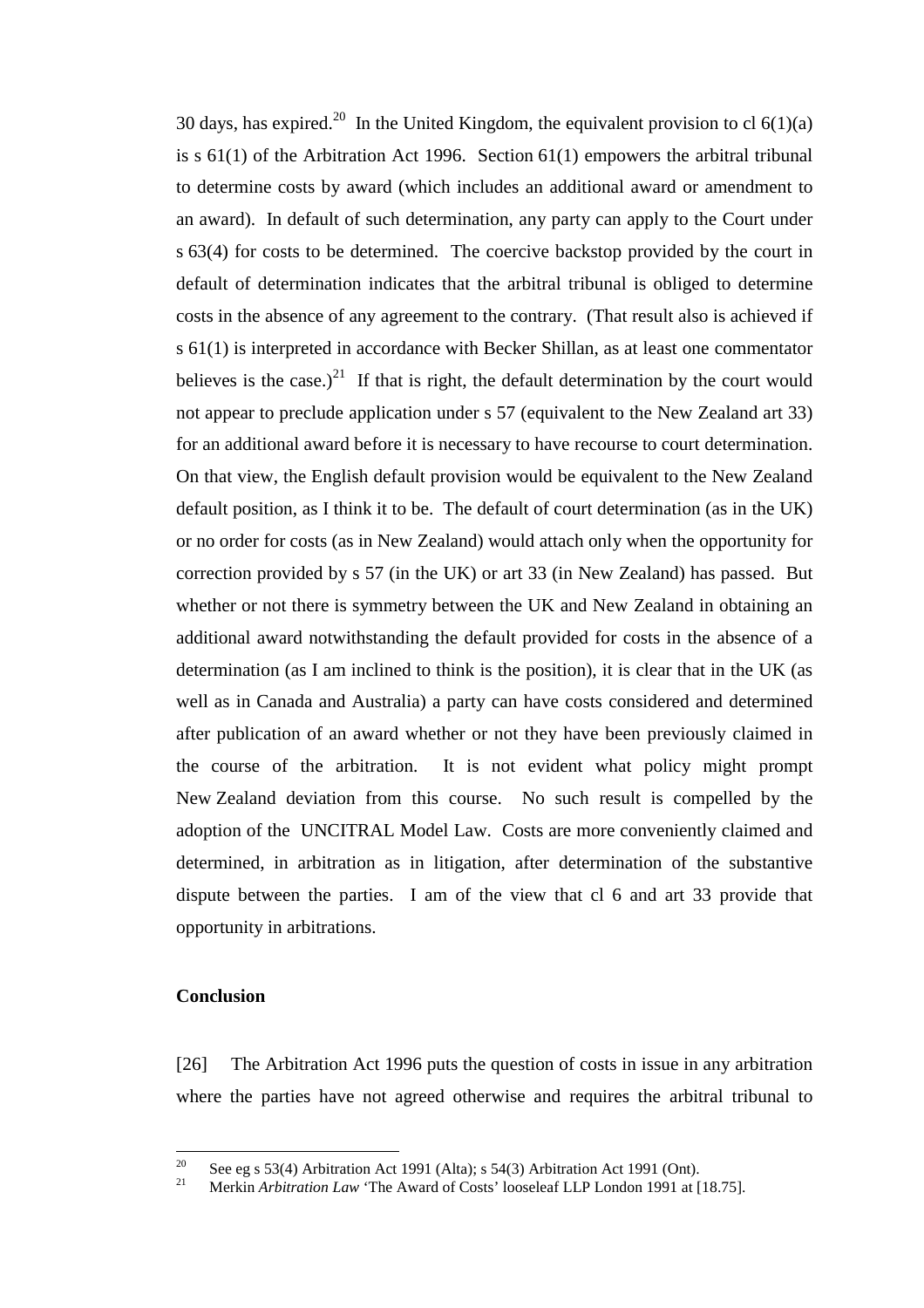determine them. If it omits to do so, a party can require the arbitral tribunal to deal with costs by additional award under art 33(3). I would dismiss the appeal but set aside the orders made by the Court of Appeal. Since I am of the view that the arbitral tribunal was entitled to make the additional award and that Chambers J was right in the approach he took in the Court of Appeal, I would reinstate the additional award.

## **KEITH J**

[27] Did the arbitrators have the power, once they had made their award fixing the rent, to go on and make a further award, as they did, fixing party and party costs? I agree with the Chief Justice and McGrath J that they did have that power and accordingly I would dismiss the appeal.

[28] Because my reasons differ in emphasis from those given by the Chief Justice and McGrath J I write separately. I gratefully accept their and Tipping J's summaries of the facts, the judgments below and the submissions made to us.

[29] One fact to be emphasised is that the parties, in particular the lessee, the respondent before us, in whose favour the costs order was made, did not at any time ask the arbitrators to make a costs order – not in the lease itself, nor in their arbitration agreement, nor in submissions made to the arbitrators in the course of the process; nor did the arbitrators in their award fixing the rent expressly reserve costs for later determination. On its face it was a final award.

[30] Two arguments, supporting the power to make the additional award, were accepted in the Court of Appeal. Chambers J put the matter in absolute terms:

[134] … A claim for costs had been presented, from the moment the parties agreed that this would be an arbitration under the Arbitration Act 1996 and did not contract out of cl 6 of the Second Schedule of that Act.

[31] Hammond and Glazebrook JJ did not appear to accept that the arbitrators had a power and a duty to consider costs in all cases: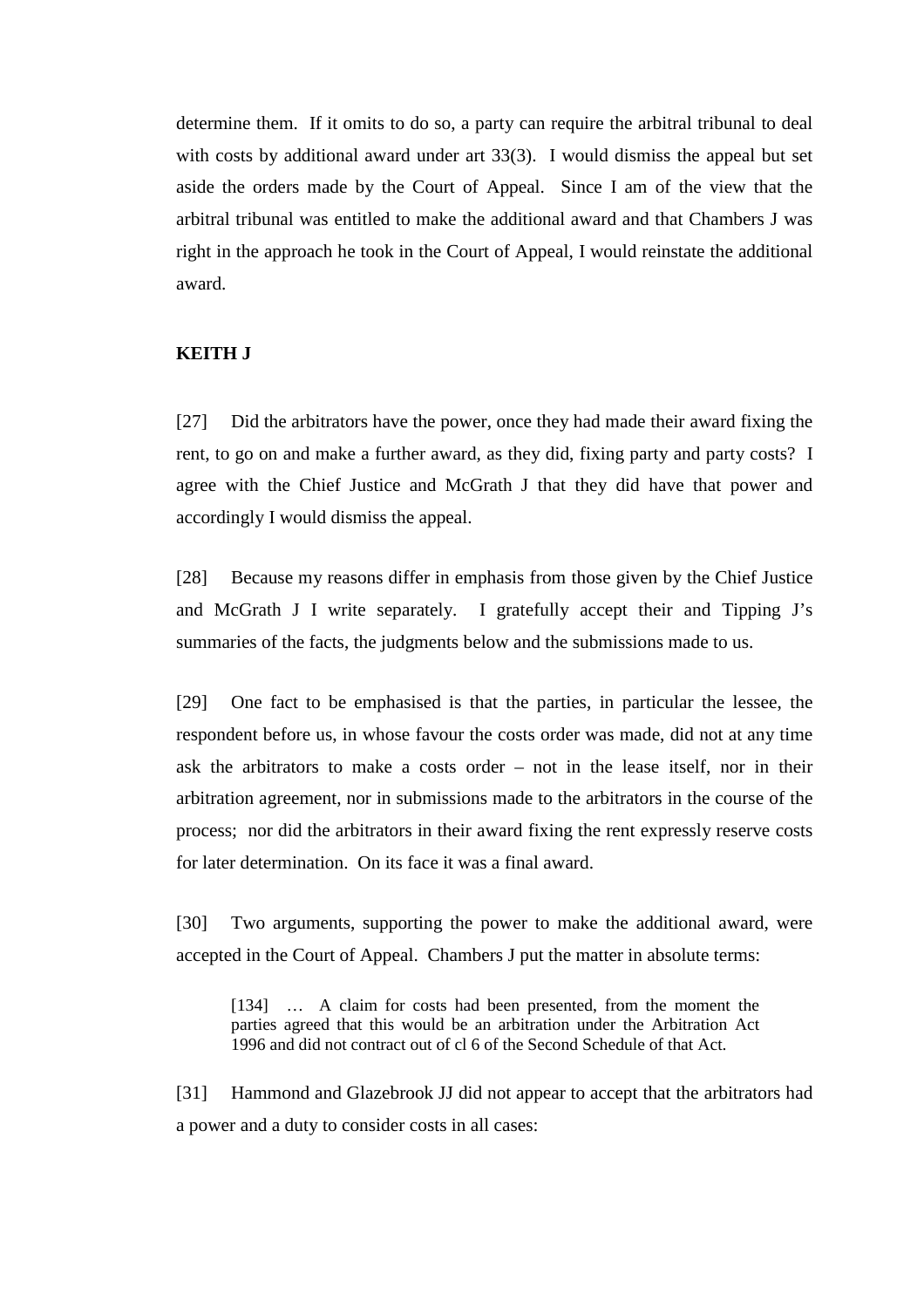[97] In this case, the arbitral tribunal failed even to consider the question of party/party costs. In our view, failure to consider costs *can amount* to an error of law and, *in some circumstances*, whether or not there was an explicit request by counsel to consider costs or to reserve the question of costs. There is no doubt in our view that the costs associated with an arbitration are an integral part of that arbitration. Costs necessarily fall to be dealt with, however, once the arbitral tribunal has come to its decision.

…

[101] ... *It is arguable* that costs will, unless explicitly excluded, be a claim presented in the arbitral proceedings and thus, if not dealt with in an award, a proper subject for an additional award under art 33(3) of the First Schedule. (Emphasis added)

[32] The issue is to be determined under the Arbitration Act 1996, which provides a wide ranging, even comprehensive, statement of the law of arbitration, based in large measure on the Model Law on International Commercial Arbitration adopted by the United Nations Commission on International Trade Law and endorsed by the General Assembly of the United Nations in 1985. The Act is essentially that proposed by the Law Commission in its report *Arbitration* (1991). Given both that international source (supplemented by others) and the much wider scope of the new single Act as compared with the patchwork of legislation and common law it replaced, I do not find helpful the earlier British and New Zealand statutes and cases interpreting them. The position taken by the Courts towards the great codifications of commercial law of a century or more ago wisely directs us primarily to the wording of the new measure rather than "… roaming over a vast number of authorities in order to discover what the law was  $\ldots$ <sup>22</sup> It is consistent with that approach and modern approaches to interpretation to have regard as well to the immediate drafting histories of the Model Law and the New Zealand Act. Those histories, as will appear, are instructive in this case.

[33] The Model Law, with minor modifications, applies to all arbitrations held in New Zealand.<sup>23</sup> One basic proposition stated in that law is that an award, subject to certain qualifications, is final and binding. $^{24}$ 

 $22$ <sup>22</sup> *Bank of England v Vagliano Brothers* [1891] AC 107, 145 (Lord Herschell); see also Lord Halsbury LC at 120.<br><sup>23</sup> It is set out, with the modifications, in the First Schedule to the 1996 Act. For the application

provision see s 6.<br>Articles 31, 32, 33 and 35.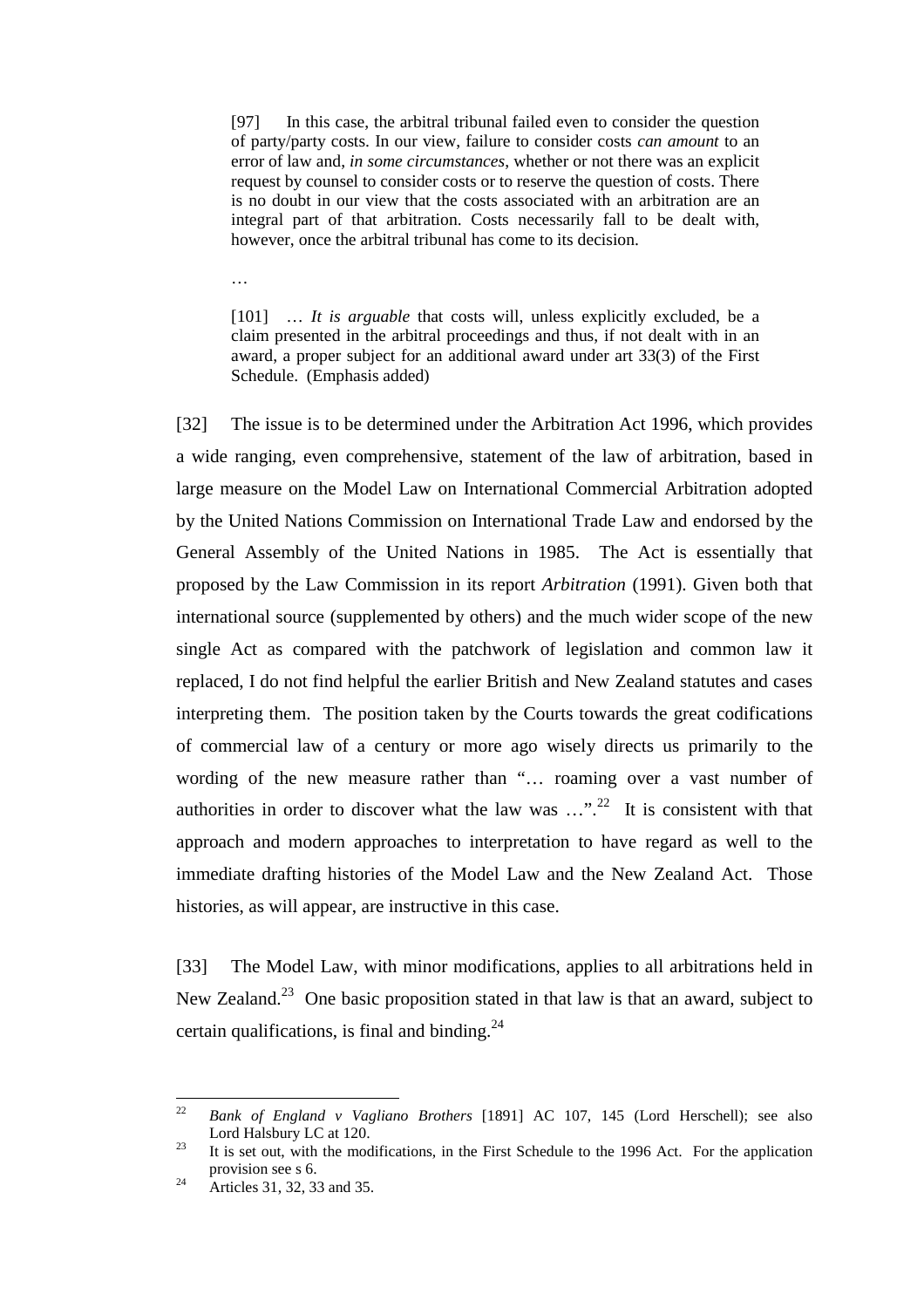[34] The qualification invoked by the lessee in this case is that the matter of costs was before the arbitrators, that they did not address it in their first award, and that they were able, indeed obliged, to make a costs order when the lessee requested one. They had that power under art 33(3) of the Model Law as incorporated in the First Schedule to the Act:

Unless otherwise agreed by the parties, a party, with notice to the other party, may request, within 30 days of receipt of the award, the arbitral tribunal to make an additional award as to claims presented in the arbitral proceedings but omitted from the award. If the arbitral tribunal considers the request to be justified, it shall make the additional award within 60 days.

The drafting history of this provision and its predecessor in the UNCITRAL Arbitration Rules of 1976 make it plain that it was designed to avoid the consequence, found generally in national legal systems and in a European Convention of 1966, that an omission made the whole award invalid.<sup>25</sup>

[35] Article 33(3), says the lessee supported by the Court of Appeal, is to be read with cl 6 of the Second Schedule. That schedule applies to domestic arbitration, such as the present, unless the parties agree otherwise which in this case they did not. Clause 6(1) states the basic power of the arbitrators in respect of the costs and expenses of an arbitration:

(1) Unless the parties agree otherwise,—

(a) The costs and expenses of an arbitration, being the legal and other expenses of the parties, the fees and expenses of the arbitral tribunal, and any other expenses related to the arbitration shall be as fixed and allocated by the arbitral tribunal in its award under article 31 of the Schedule 1, or any additional award under article 33(3) of the Schedule 1; or

(b) In the absence of an award or additional award fixing and allocating the costs and expenses of the arbitration, each party shall be responsible for the legal and other expenses of that party and for an equal share of the fees and expenses of the arbitral tribunal and any other expenses relating to the arbitration.

<sup>25</sup> 25 The parallel provision of the 1976 Rules (designed for optional use in *ad hoc* arbitration) is art 37. For its history see the 1974 "Report of the Secretary-General: preliminary draft set of Arbitration Rules" in (1975) 6 *UNCITRAL Yearbook* 163, 179, draft art 30 and commentary; for the views expressed in 1975 in the Commission see 43, paras 210-212; the 1975 "Report of the Secretary-General" (1976) 7 *UNCITRAL Yearbook* 157, 166 and 180-181, draft art 32 and commentary; and the 1976 Report of the Commission 9, 80 and 26-27, art 37. The drafters of art 33 of the Model Law essentially reproduced art 37.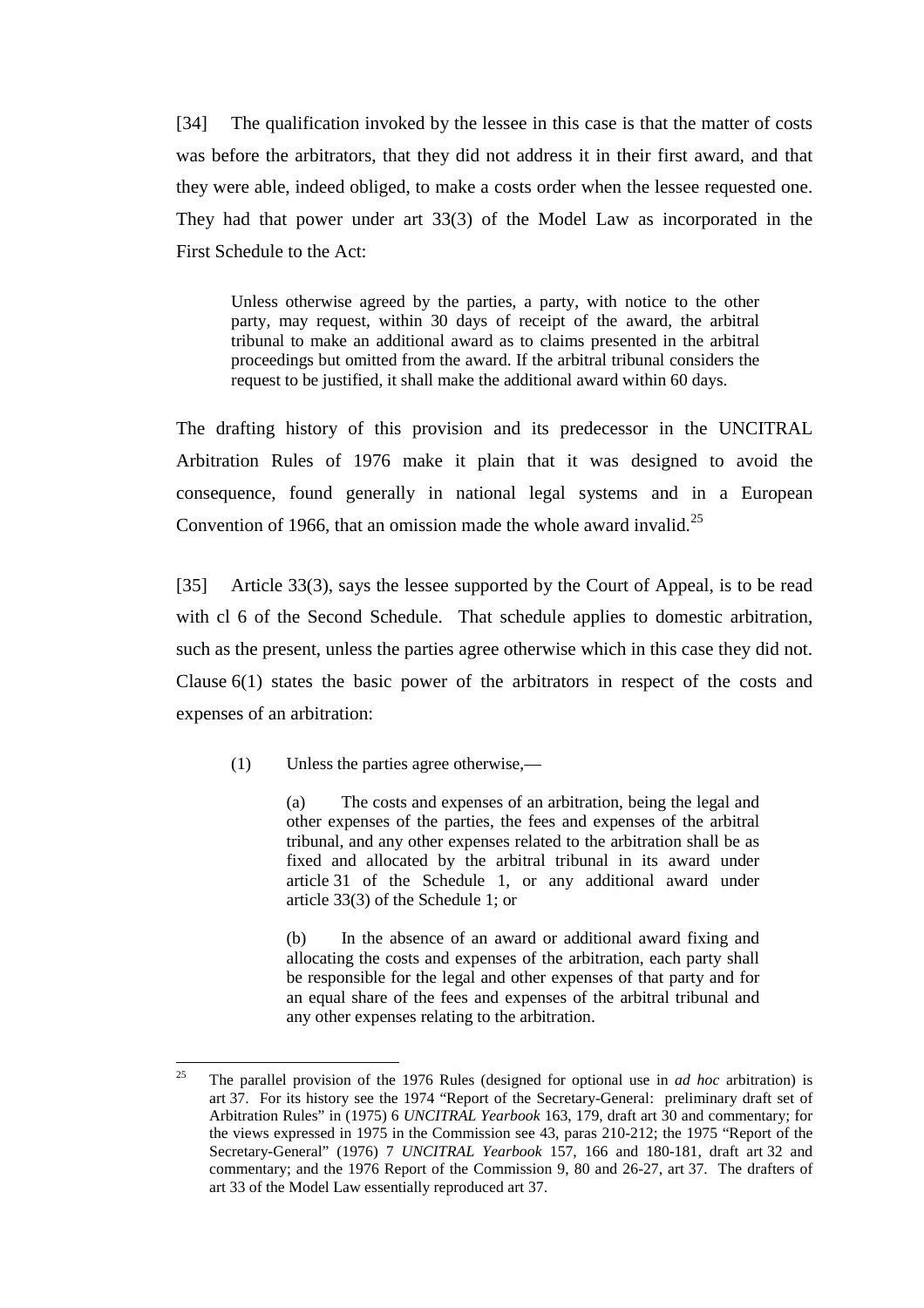[36] The lease did make provision for the fees and expenses of the tribunal and the arbitrators acted under that provision in the first award. As already noted, it made no provision in respect of the parties' costs.

[37] Clause 6(2) deals with the *Calderbank* situation and was relevant in this case since the lessee had made a settlement offer:

(2) Unless the parties agree otherwise, the parties shall be taken as having agreed that,—

> (a) If a party makes an offer to another party to settle the dispute or part of the dispute and the offer is not accepted and the award of the arbitral tribunal is no more favourable to the other party than was the offer, the arbitral tribunal, in fixing and allocating the costs and expenses of the arbitration, may take the fact of the offer into account in awarding costs and expenses in respect of the period from the making of the offer to the making of the award; and

> (b) The fact that an offer to settle has been made shall not be communicated to the arbitral tribunal until it has made a final determination of all aspects of the dispute other than the fixing and allocation of costs and expenses.

[38] In terms of this provision the arbitrators were informed of the lessee's offer before they had made their costs award. They said this about their power to make a costs order after they had made the rent award:

On the matter of the tribunal's ability to hear an application for costs, we consider it is implicit in the award and clause 6 of the Arbitration Act 1996 that the issue of costs has been reserved and that an additional award can be made under article 33(3) of [the First Schedule to] the Arbitration Act 1996.

[39] Under subcl (3) of cl 6 parties may apply to the High Court to vary the amount or the allocation of costs and expenses fixed in an award on the ground of unreasonableness.

[40] The Model Law contains no provision on costs; a working group responsible for preparing parts of it recorded that "[t]here was wide support for the view that questions concerning the fees and costs of arbitration were not an appropriate matter to be dealt with in the model law." States were left free to provide for court control over fees and costs, for example by allowing readjustment of utterly unreasonable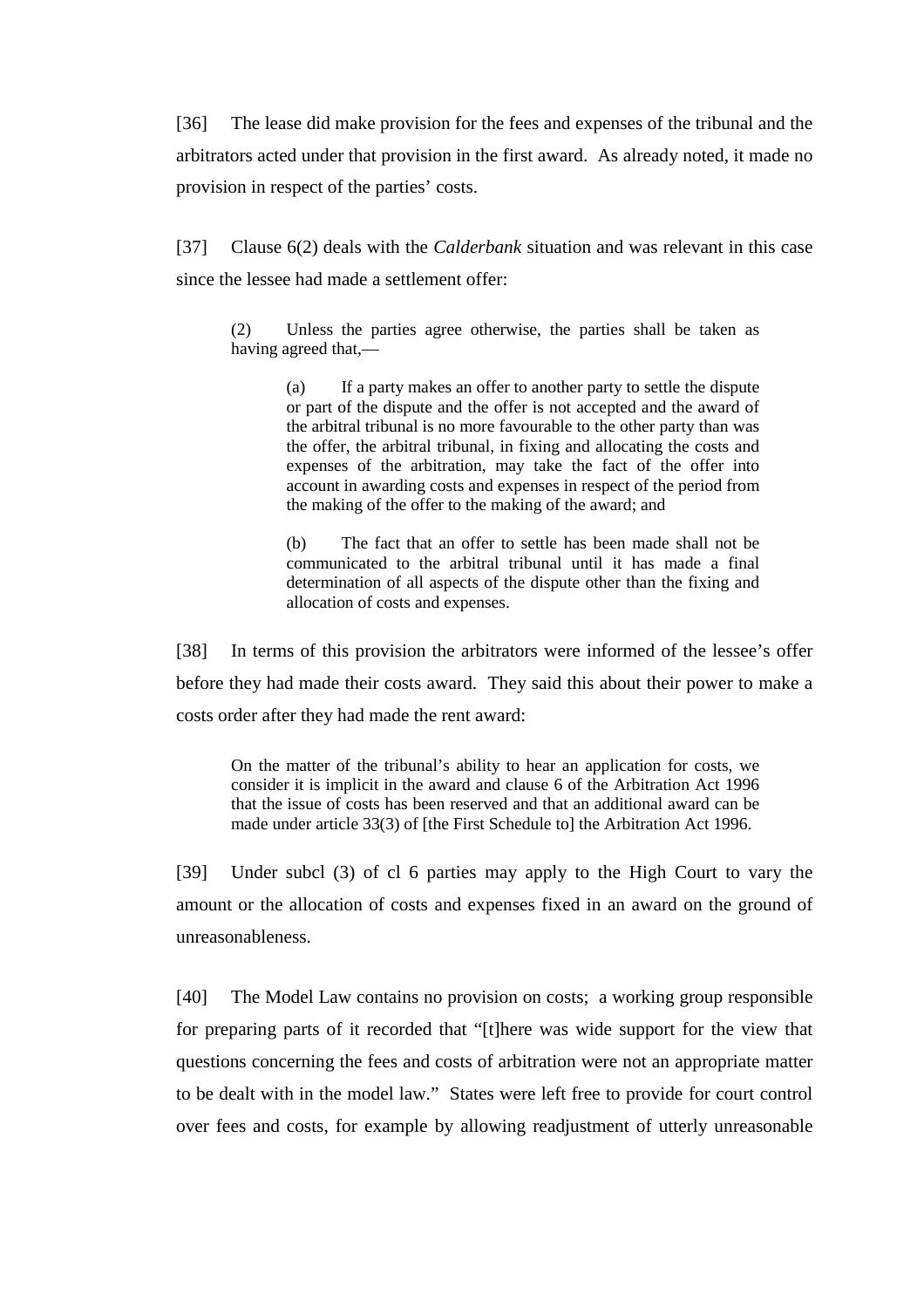fees.<sup>26</sup> That freedom means that the limits placed by the Model Law on court intervention, a matter emphasised by the purpose provision of s 5(d) of the Act, does not apply to the matter of costs. The statement of the limit appears in art 5:

5. **Extent of court intervention** – *In matters governed by this Schedule*, no court shall intervene except where so provided in this Schedule. (Emphasis added)

[41] The Analytical Commentary to the draft Model Law (to which s 3 of the Act facilitates reference) makes it explicit that the provision does not exclude court intervention in any matter not regulated by the law. Among the examples it lists are "the fees and other costs".<sup>27</sup>

[42] That is to say, the matter of costs is essentially dealt with under particular New Zealand provisions distinct from the uniform provisions of the Model Law which have now become the law of many major trading nations. It also follows that any interpretation we may give to the particular provisions appears to have no broader significance for the consistent operation of the Model Law, a matter emphasised by s 5(b) of the Act.

[43] I return to the wording of art 33(3) and in particular to the expression "claims presented in the arbitral proceedings but omitted from the award". Was the matter of costs a "claim presented in the … proceedings" and accordingly within the scope of the power conferred on the arbitrators?

[44] The word "claim' is used in at least two senses in the Model Law as it is incorporated into the law of New Zealand. In art 23, headed Statements of claim and defence, it is confined to the claimant's case and then just to one aspect of it:

**…** the claimant shall state the facts supporting the claim, the points at issue and the relief or remedy sought … .

[45] The respondent is to state "the defence" in respect of those particulars. Either party may amend or supplement the claim or defence during the course of the

<sup>26</sup> 26 (1982) 13 *UNCITRAL Yearbook* 300, para 99 of the "Report of the Working Group on International Contract Practices". 27 (1985) 16 *UNCITRAL Yearbook* 112 para 5, reproduced in Law Commission, *Arbitration*

para 322.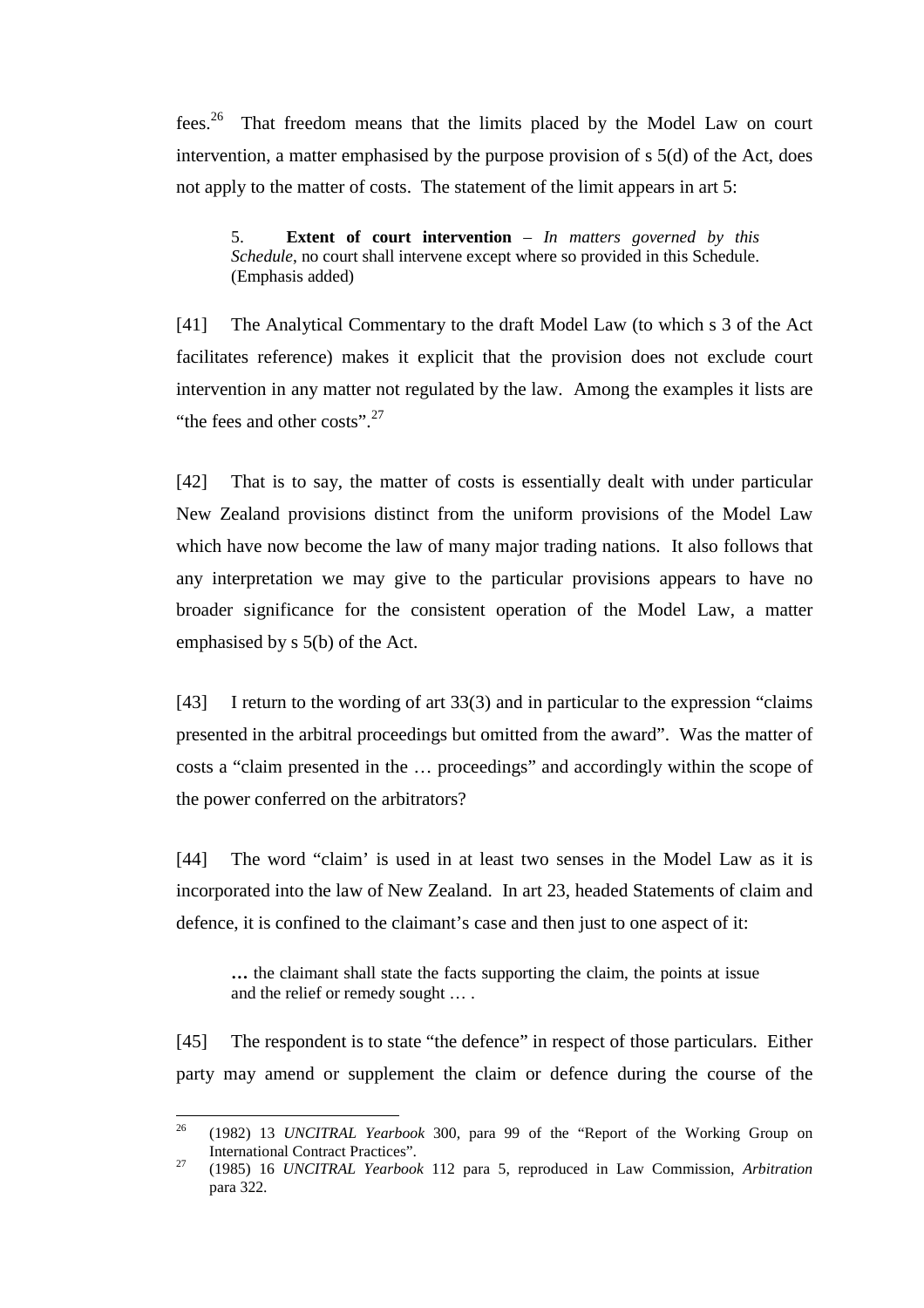proceedings.<sup>28</sup> By contrast, in art 33(3), certainly when it is read with cl 6(1)(b) of the Second Schedule, "claims" has a wider meaning; it includes a claim by the respondent and the applicant in respect of costs and, for the applicant, possibly other matters as well, such as interest on the award, a matter provided for in art 31(5) of the First Schedule (a provision added to the Model Law by the New Zealand Statute) and s 12 of the Act.<sup>29</sup> The parties are of course in agreement that costs could be a "claim" in terms of art 33(3) when read with cl  $6(1)(a)$  – at least when one or other or both of them have put them in issue. Matters of remedy and relief are part of "claims" when it has that wider meaning.

[46] Are costs part of the claims under art 33(3) when the parties have not put them in issue? My affirmative answer building on that wider reading of art 33(3) next turns to s 12 of the Act. Mr Hodder for the appellant lessor mentioned that provision at the outset of his oral argument along with a related passage from the Law Commission report which proposed the draft statute which, as already mentioned, became the 1996 Act with some changes. Section 12 provides:

(1) An arbitration agreement, unless otherwise agreed by the parties, is deemed to provide that an arbitral tribunal—

> (a) May award any remedy or relief that could have been ordered by the High Court if the dispute had been the subject of civil proceedings in that Court:

> (b) May award interest on the whole or any part of any sum which—

> > (i) Is awarded to any party, for the whole or any part of the period up to the date of the award; or

> > (ii) Is in issue in the arbitral proceedings but is paid before the date of the award, for the whole or any part of the period up to the date of payment.

(2) Nothing in this section affects the application of section 10 or article  $34(2)(b)$  or article  $36(1)(b)$  of the Schedule 1.

[47] The provisions referred to in subs (2) restate the public policy and arbitrability limits on arbitration.

 $28$ <sup>28</sup> For similarly confined use of "claim" and "defence" see articles 25(a) and (b) and 32(2)(a).<br><sup>29</sup> For the Law Commission's message are Arkitection perso 260 and 280, 200.

<sup>29</sup> For the Law Commission's reasons see *Arbitration* paras 260 and 389-390.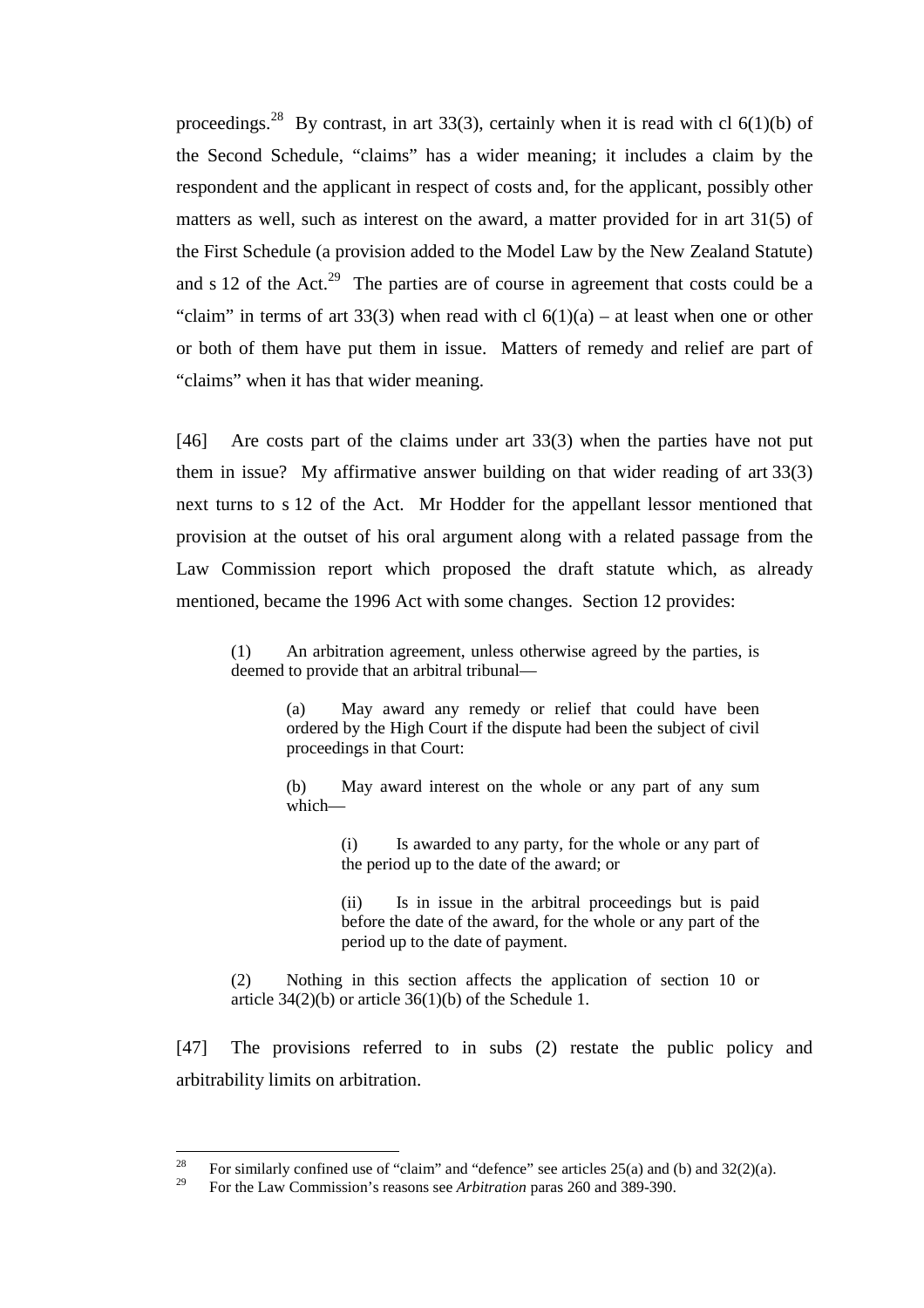[48] Article 28 of the Model Law directs the arbitrators on the rules of law applicable to the substance of the dispute, but the Law Commission, in the passage recalled by Mr Hodder, records "consistent suggestions" in the submissions made to it that at least for domestic arbitrators there was a need for a greater elaboration of the powers of arbitral tribunals.<sup>30</sup> It makes a related remark in its commentary on art  $28^{31}$  and makes this comment on art 31:

389 The British Columbia legislation adopting the Model Law has provisions dealing with the arbitral tribunal's power to award interest and costs. *We believe that, if not the subject of agreement between the parties, interest and costs will be issues in the dispute and thus properly dealt with in an award (or an additional award: see article 33(3)).* (Emphasis added)

[49] The Commission's major relevant comment is on its proposed s 10 which with a significant change, mentioned later, became s 12:

252 The spelling out of the powers of an arbitrator in s 10 reflects the reservations of the Law Commission about relying entirely on the proposition that, where New Zealand law is applicable to the substance of a dispute, it is an implied term of the arbitration agreement that the

> arbitrator is to have authority to give the claimant such relief as would be available to him in a court of law having jurisdiction with respect to the subject matter.

That approach was accepted by the majority of the High Court of Australia, in *Government Insurance Office of New South Wales v Atkinson-Leighton Joint Venture* (1981) 146 CLR 206, 246, the majority relying on a passage in *Chandris v Isbrandtsen-Moller Co Inc* [1951] 1 KB 240, CA, and certain United States decisions.

[50] The Commission then mentioned the doubts that had been expressed about that approach and continued:  $32$ 

255 To avoid any possible doubt about the powers of the arbitral tribunal where the parties have, in general terms, agreed to submit disputes between them to arbitration, the Law Commission proposes the inclusion of a specific provision in the draft Act. Rather than list specific implied powers of an arbitral tribunal – an approach which is problematic in ensuring that the list is complete, both at the time of its enactment and as later statutes bearing on the powers of the High Court are enacted – the Commission has preferred a

 $30<sup>2</sup>$ 

<sup>30</sup> *Arbitration*, para 84. <sup>31</sup> *Arbitration*, para 382. 32 The Commission, in addition to conferring the general remedial power, did of course list some specific powers (which might otherwise have been implied), including the power to award interest in article 31(5) and the costs and other powers in schedule 2.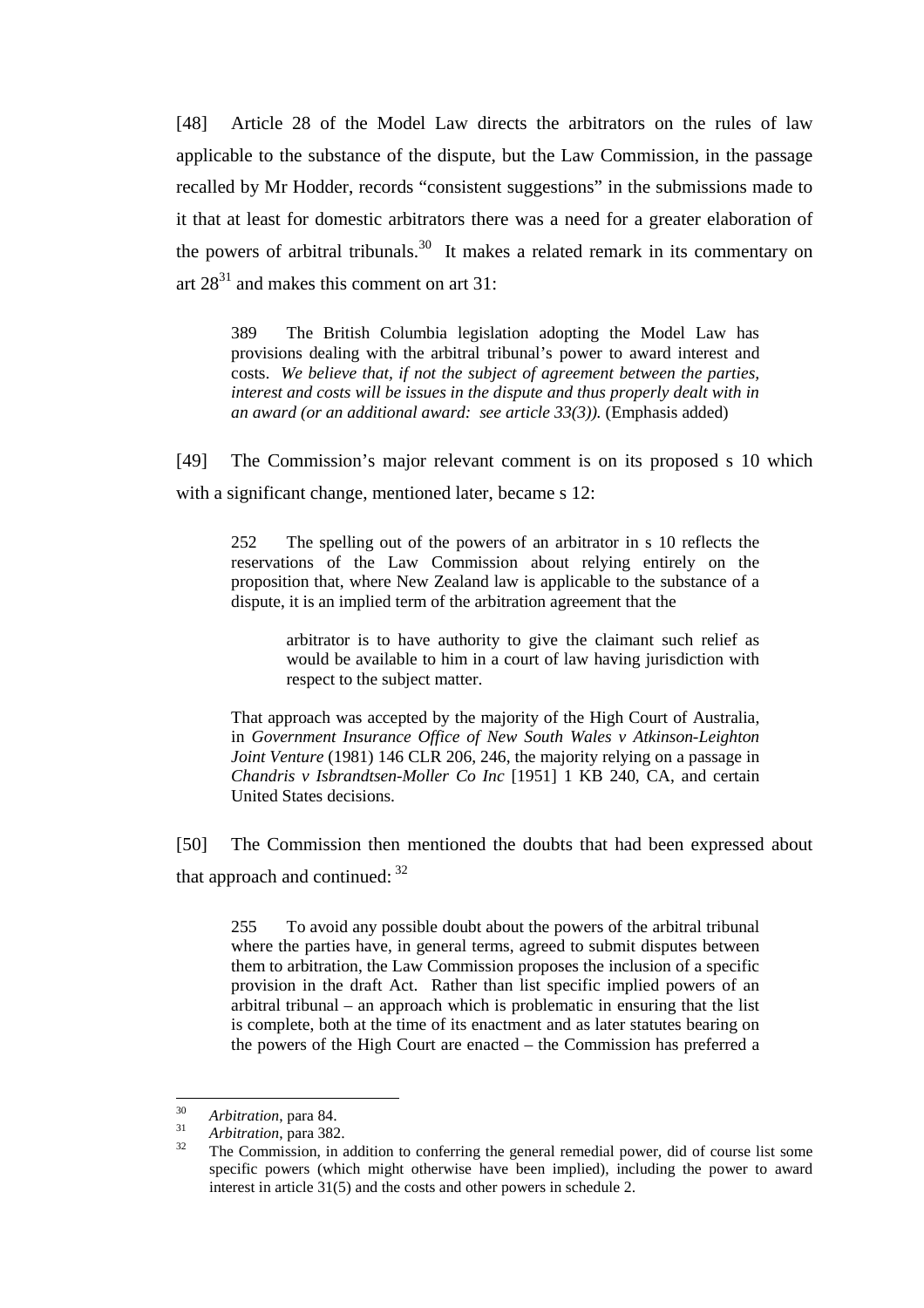more general statement on the lines of the proposition quoted in para 252 above.

[51] The Law Commission plainly considered that costs fell within "any remedy or relief that could have been ordered by the High Court if the dispute had been the subject of civil proceedings in that Court". No one could doubt that.<sup>33</sup>

[52] To return to the words of s 12, the "arbitration agreement … is deemed to provide that an arbitral tribunal" may order costs, unless the parties have agreed otherwise. They have not. After the initial award in the present case, that matter remained before the arbitrators within the terms of art 33(3) when read with s 12 as well as and with the costs power expressly conferred by  $cl 6(1)(a)$ . They did not err in exercising that power in the present case. The force of the argument based on s 12 is strengthened by a difference between the Law Commission's proposal and s 12 as enacted. The Law Commission's draft began quite differently. It read:

(1) Without prejudice to the application of article 28 of Schedule 1, an arbitral tribunal, in deciding the dispute that is the subject of the arbitral proceedings**,**

(a) …

(The remainder of the draft was enacted in s 12.)

[53] The significant change is of course that the original proposal did not deem the power to be part of the arbitration agreement. But under s 12 as actually enacted the arbitrators in this case had costs before them as part of the arbitration agreement. Mr Hodder, for the lessor appellant, submits that this interpretation in effect reads cl 6(1)(b) out of the law. For the reasons given by the Chief Justice and McGrath J I do not agree: it will operate if the parties do not seek a costs order or if the arbitrators, when requested to make an order, decide not to depart from that default position.

[54] It is for the foregoing reasons that I conclude that the arbitrators had the

 $\overline{33}$ See eg s 51G of the Judicature Act 1908 and RR 46-53 of the High Court Rules. For the Commission, costs were in issue even if not expressly claimed.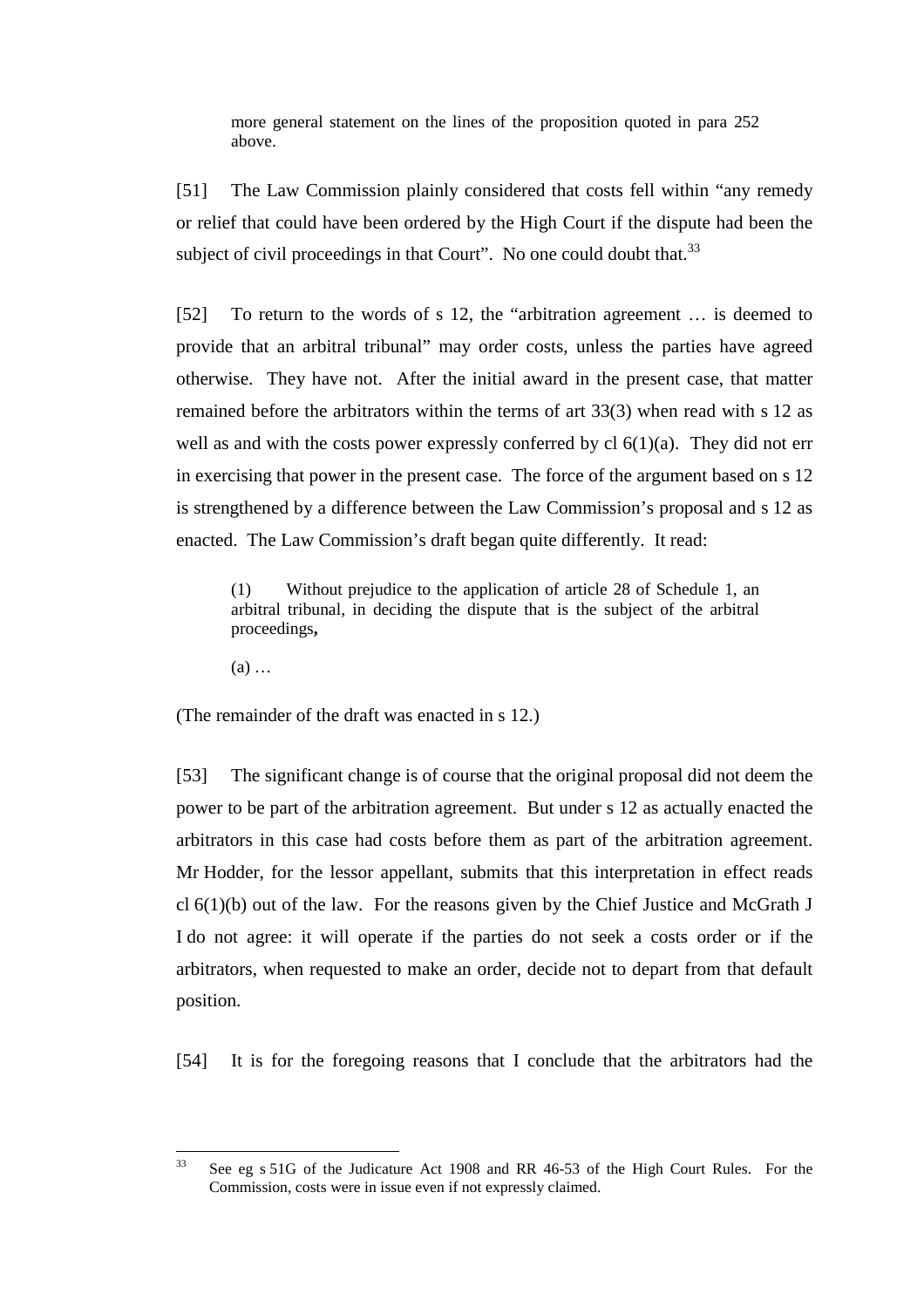power to make an additional award relating to the parties' costs. Although the issue is not technically before us I would also say that arbitrators are obliged to exercise that power if the parties or one of them asks for an order. Prudence and the terms of cl 6(2) would indicate that they should reserve the question until after they give their substantive decision, in the absence of course of any agreement to the contrary by the parties.

## **BLANCHARD AND TIPPING JJ**

**(Given by Tipping J)**

# **Introduction**

[55] This appeal concerns costs as between party and party in the context of a rental arbitration. McGrath J has fully described the relevant background in the reasons he will give. We will therefore confine ourselves to a relatively brief sketch of the circumstances giving rise to the appeal. The appellant, Casata Limited, is the lessor and the respondent, General Distributors Limited, is the ground lessee of premises in Johnsonville. The lease, executed on 1 May 1996, created a 20 year term commencing on 17 January 1993. The parties were unable to settle the rental for the five year period from 17 January 1998 to 16 January 2003. The matter was submitted to arbitration pursuant to the provisions of cl 2.3 of the lease. The task of the arbitrators was to determine the current market rent but on the basis of a ratchet clause providing that the rent for the period in question was not to be less than it had been for the previous period. Clause 2.3.6 of the lease, which is the only clause dealing with the costs and expenses of the arbitration, provides:

2.3.6 All costs of the determination by the valuers or the umpire of the current market rent shall be borne equally by the Lessor and the Lessee unless it shall be decided by the valuers or the umpire that because of some impropriety or lack of co-operation or unreasonablenss on the part of one of the parties that such party shall bear the whole or some fraction of the costs in excess of one half.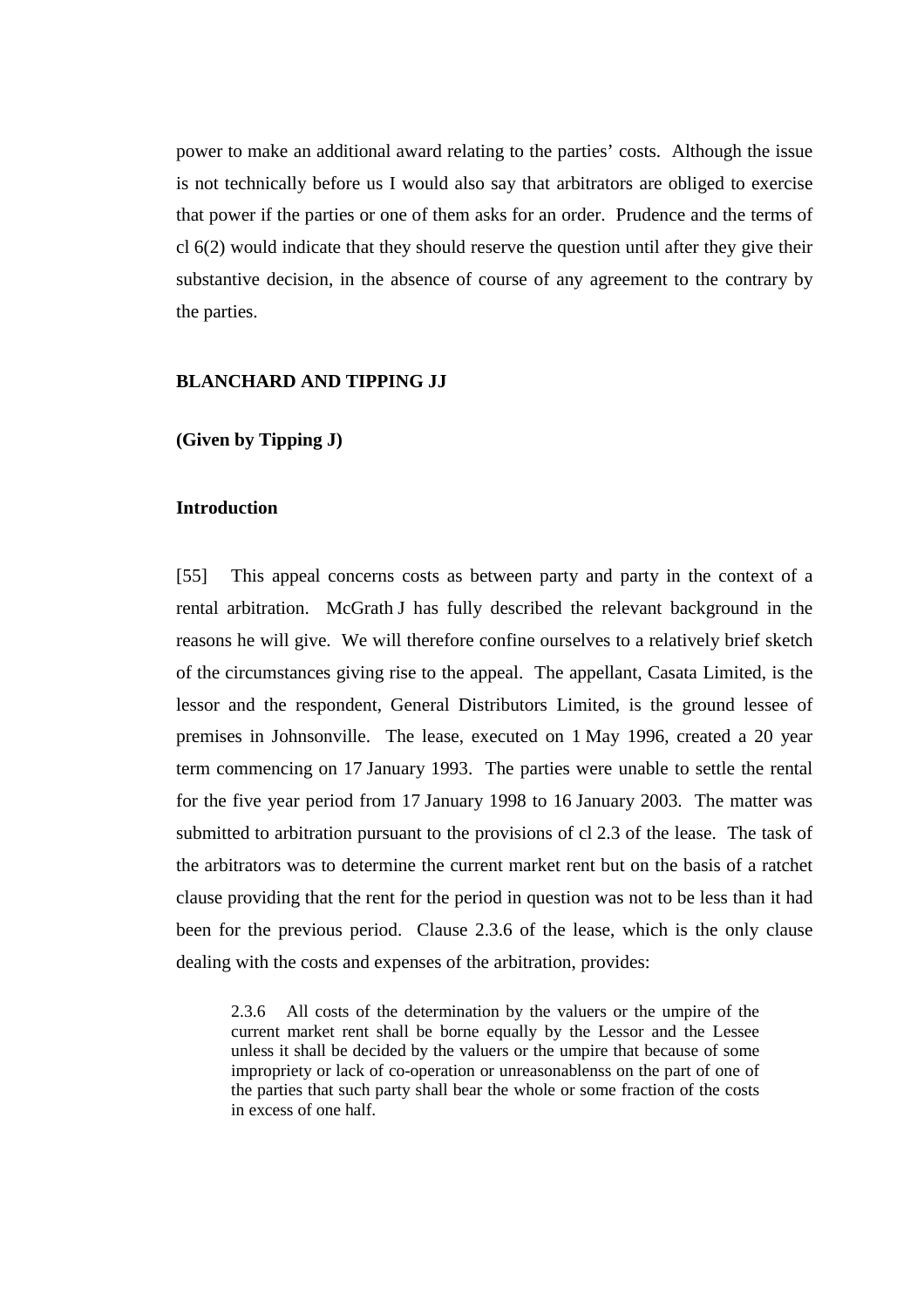[56] In a letter from the parties through their solicitors to the arbitrators dated 13 May 2002, the parties informed the arbitrators that they were agreed that the arbitration was to be conducted in accordance with the Arbitration Act 1996. The arbitrators published their award on 11 September 2002. We will call this the first award. In it they said nothing about costs as between party and party. The lessee was the successful party in the arbitration. The rent was fixed at less than it had been in the previous period and so the ratchet clause applied.

[57] Following the publication of the first award the lessee requested the arbitrators to deal with the subject of party and party costs. They did so in an additional award of 28 April 2003 in which they took the rather dubious view that they had reserved costs in their first award. If that is what they had done, their first award would not have been final and they would not have needed to invoke art  $33(3)$ ,  $34$  on the basis of there being an omission from the first award. The additional award, which we will call the second award, directed the lessor to pay to the lessee for its costs of the proceedings the sum of \$95,000.00 (plus GST). The lessor contended that the arbitrators had no power to make the second award and that there had been no reviewable omission in respect of costs from the first award. Ellen France J accepted those propositions in the High Court. The Court of Appeal took a different view<sup>35</sup> and from that determination the lessor was given leave to appeal to this Court.<sup>36</sup>

[58] The essence of the lessor's argument, as advanced by Mr Hodder, was that, because the subject of costs as between party and party had not been put in issue by the submission to arbitration, nor in any submission made during the course of the arbitral proceedings, the arbitrators made no reviewable error when they did not mention the matter in their first award. Furthermore, there was in these circumstances no omission from that award justifying the making of the second award as an additional award pursuant to art 33.

<sup>34</sup> <sup>34</sup> of the Articles, set out in the First Schedule to the Act and to be discussed in more detail below.

 $^{35}$  [2005] 3 NZLR 156.<br> $^{36}$  [2005] NZSC 42

 $\overline{2005}$ ] NZSC 43.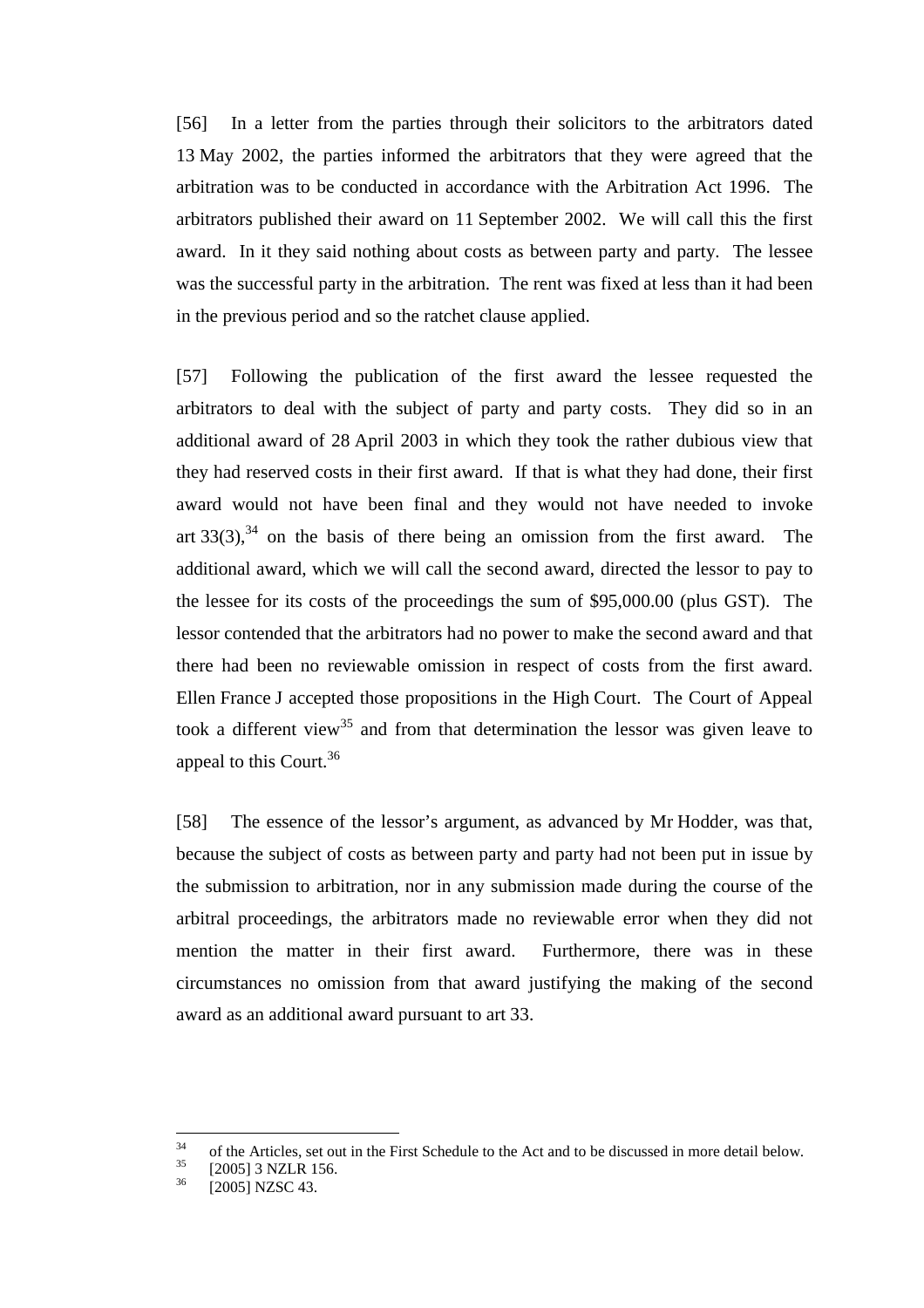[59] The essence of Mr Raymond's submission for the lessee was that the arbitrators had a duty to reserve costs and their failure to do so constituted reviewable error in the first award and justified the making of the second award. The question to be resolved relates therefore to the powers and duties of an arbitral tribunal when the question of party and party costs is not explicitly put in issue prior to the publication of the award.

[60] In order to consider the competing arguments, it is necessary to examine a number of aspects of the Act against the background of the fact that cl 2.3.6 of the lease did not refer the subject of party and party costs to the determination of the arbitrators, nor was there any submission of that issue to the arbitral tribunal during the course of the arbitral proceedings. It is convenient to refer to all relevant aspects of the Act at this point and then to relate them to the issues and the rival contentions of the parties.

### **The legislation**

[61] Section 2 of the Act defines the expression "arbitration agreement" as meaning an agreement by the parties to submit to arbitration all or certain disputes which have arisen or which may arise between them in respect of a defined legal relationship, whether contractual or not. The present significance of this definition lies in its reference to "all or certain disputes". The jurisdiction of the arbitrators derives from the arbitration agreement read with all relevant provisions of the Act. Arbitration is a consensual process by means of which existing or future disputes between the parties are resolved by the appointed arbitrators.

[62] It is of the essence of the contractual underpinning of arbitration that the arbitral tribunal has the power to resolve only those disputes which the parties have submitted to it for determination. This approach is reinforced by art 34 of the articles earlier mentioned. These articles, as set out in the First Schedule, apply to all arbitrations of the present kind, as is clear from  $s(1)$  of the Act. Article 34(2) provides that an arbitral award may be set aside by the High Court only in certain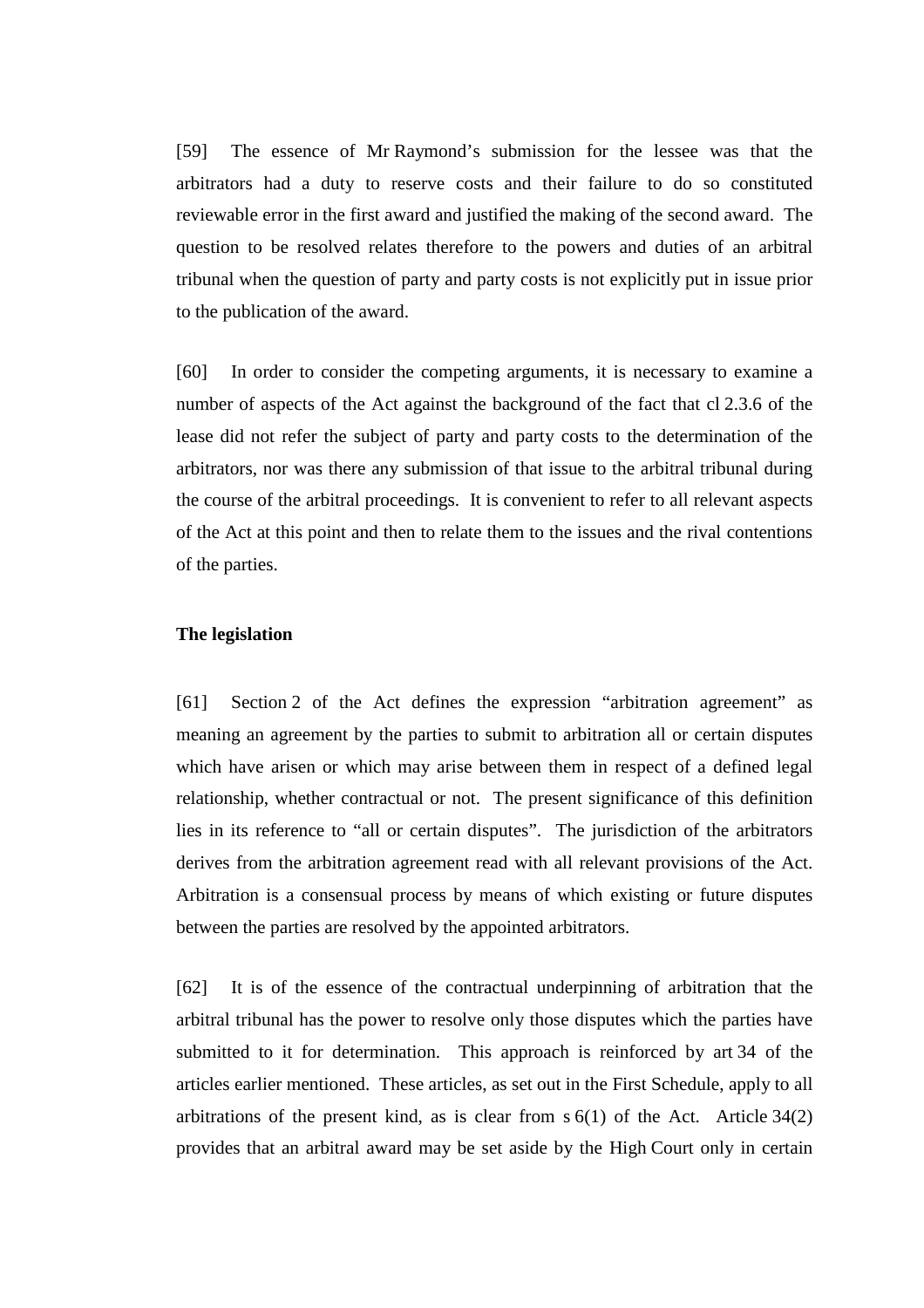limited circumstances. One of these (paragraph (a)(iii)) is when the party making the application furnishes proof that:

The award deals with a dispute not contemplated by or not falling within the terms of the submission to arbitration, or contains decisions on matters beyond the scope of the submission to arbitration, provided that, if the decisions on matters submitted to arbitration can be separated from those not so submitted, only that part of the award which contains decisions on matters not submitted to arbitration may be set aside[.]

[63] The arbitral process as envisaged by the Act is therefore concerned with, and confined to, disputes which fall within the terms or scope of the submission to arbitration. The submission to arbitration as referred to in the rules is broadly the same concept as that comprehended by the defined term "arbitration agreement".

[64] It is appropriate next to set out articles 31, 32 and 33:

## **31 Form and contents of award—**

(1) The award shall be made in writing and shall be signed by the arbitrator or arbitrators. In arbitral proceedings with more than one arbitrator, the signatures of the majority of all members of the arbitral tribunal shall suffice, provided that the reason for any omitted signature is stated.

(2) The award shall state the reasons upon which it is based, unless the parties have agreed that no reasons are to be given or the award is an award on agreed terms under article 30.

(3) The award shall state its date and the place of arbitration as determined in accordance with article 20(1). The award shall be deemed to have been made at that place.

(4) After the award is made, a copy signed by the arbitrators in accordance with paragraph (1) shall be delivered to each party.

(5) Unless the arbitration agreement otherwise provides, or the award otherwise directs, a sum directed to be paid by an award shall carry interest as from the date of the award and at the same rate as a judgment debt.

#### **32 Termination of proceedings—**

(1) The arbitral proceedings are terminated by the final award or by an order of the arbitral tribunal in accordance with paragraph (2).

(2) The arbitral tribunal shall issue an order for the termination of the arbitral proceedings when—

(a) The claimant withdraws the claim, unless the respondent objects thereto and the arbitral tribunal recognises a legitimate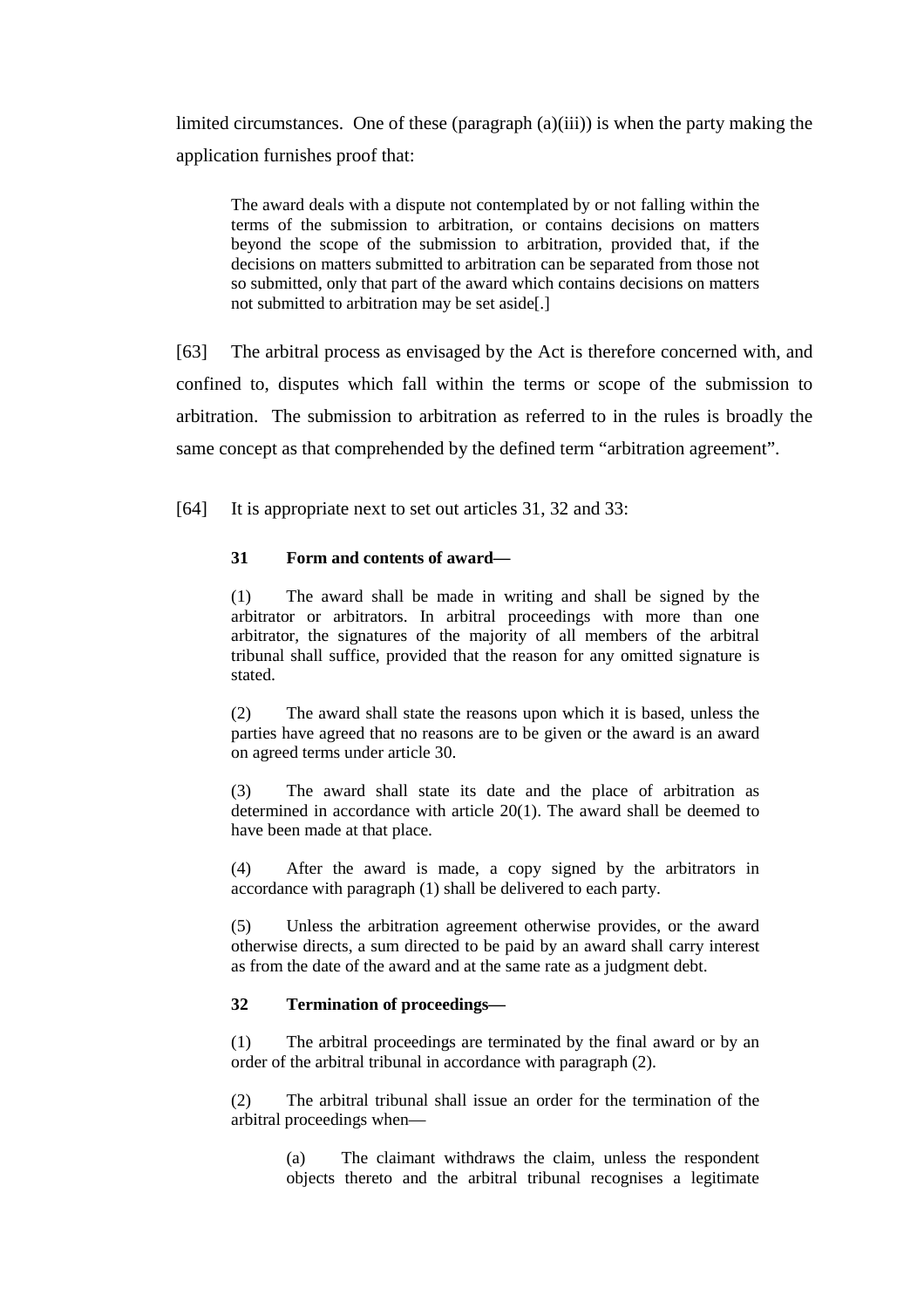interest on the respondent's part in obtaining a final settlement of the dispute:

(b) The parties agree on the termination of the proceedings:

(c) The arbitral tribunal finds that the continuation of the proceedings has for any other reason become unnecessary or impossible.

(3) The mandate of the arbitral tribunal terminates with the termination of the arbitral proceedings, subject to the provisions of articles 33 and 34(4).

(4) Unless otherwise agreed by the parties, the death of a party does not terminate the arbitral proceedings or the authority of the arbitral tribunal.

(5) Paragraph (4) does not affect any rule of law or enactment under which the death of a person extinguishes a cause of action.

#### **33 Correction and interpretation of award; additional award—**

(1) Within 30 days of receipt of the award, unless another period of time has been agreed upon by the parties,—

> (a) A party, with notice to the other party, may request the arbitral tribunal to correct in the award any errors in computation, any clerical or typographical errors, or any errors of similar nature:

> (b) If so agreed by the parties, a party, with notice to the other party, may request the arbitral tribunal to give an interpretation of a specific point or part of the award.

If the arbitral tribunal considers the request to be justified, it shall make the correction or give the interpretation within 30 days of receipt of the request. The interpretation shall form part of the award.

(2) The arbitral tribunal may correct any error of the type referred to in paragraph (1)(a) on its own initiative within 30 days of the date of the award.

(3) Unless otherwise agreed by the parties, a party, with notice to the other party, may request, within 30 days of receipt of the award, the arbitral tribunal to make an additional award as to claims presented in the arbitral proceedings but omitted from the award. If the arbitral tribunal considers the request to be justified, it shall make the additional award within 60 days.

(4) The arbitral tribunal may extend, if necessary, the period of time within which it shall make a correction, interpretation, or an additional award under paragraphs (1) or (3).

(5) The provisions of article 31 shall apply to a correction or interpretation of the award or to an additional award.

[65] The word "award" in art 31 includes, by definition, an interim, interlocutory or partial award. The first award published by the arbitrators in the present case did not purport to be anything other than a final award. In other words, there was no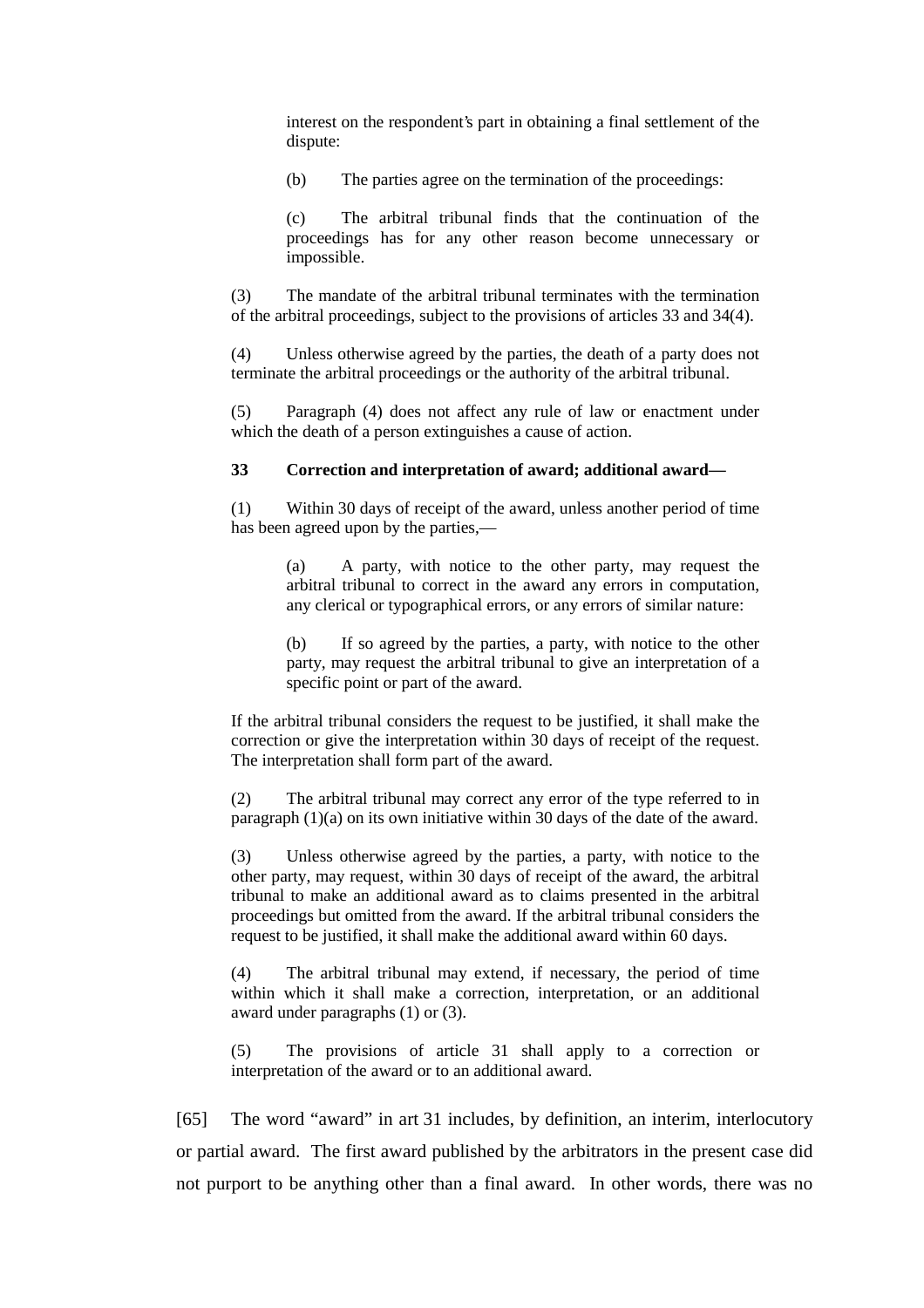suggestion that it was of an interim, interlocutory or partial nature. The first award was both in form and in substance a final award within the meaning of art 32. It therefore terminated the arbitral proceedings. This means that the arbitrators could not themselves re-open the proceedings unless art 33(3) applied and they were thereby empowered to deliver what that article calls an additional award. Whether art 33(3) applied depended on whether there was a claim presented in the arbitral proceedings which was omitted from the first award. In the present case the issue is whether the lessee presented a claim for party and party costs before the arbitral proceedings terminated. This question is essentially the same as the question whether the issue of party and party costs was properly made a matter of dispute between the parties prior to the publication of the first award.

[66] We move now to examine the rules set out in cl 6 of the Second Schedule to the Act. They deal with the subject of the costs and expenses of an arbitration and are applicable by dint of  $s$   $6(2)(b)$ . Clause 6 provides:

#### **6 Costs and expenses of an arbitration—**

(1) Unless the parties agree otherwise,—

(a) The costs and expenses of an arbitration, being the legal and other expenses of the parties, the fees and expenses of the arbitral tribunal, and any other expenses related to the arbitration shall be as fixed and allocated by the arbitral tribunal in its award under article 31 of the Schedule 1, or any additional award under article 33(3) of the Schedule 1; or

(b) In the absence of an award or additional award fixing and allocating the costs and expenses of the arbitration, each party shall be responsible for the legal and other expenses of that party and for an equal share of the fees and expenses of the arbitral tribunal and any other expenses relating to the arbitration.

(2) Unless the parties agree otherwise, the parties shall be taken as having agreed that,—

> (a) If a party makes an offer to another party to settle the dispute or part of the dispute and the offer is not accepted and the award of the arbitral tribunal is no more favourable to the other party than was the offer, the arbitral tribunal, in fixing and allocating the costs and expenses of the arbitration, may take the fact of the offer into account in awarding costs and expenses in respect of the period from the making of the offer to the making of the award; and

> (b) The fact that an offer to settle has been made shall not be communicated to the arbitral tribunal until it has made a final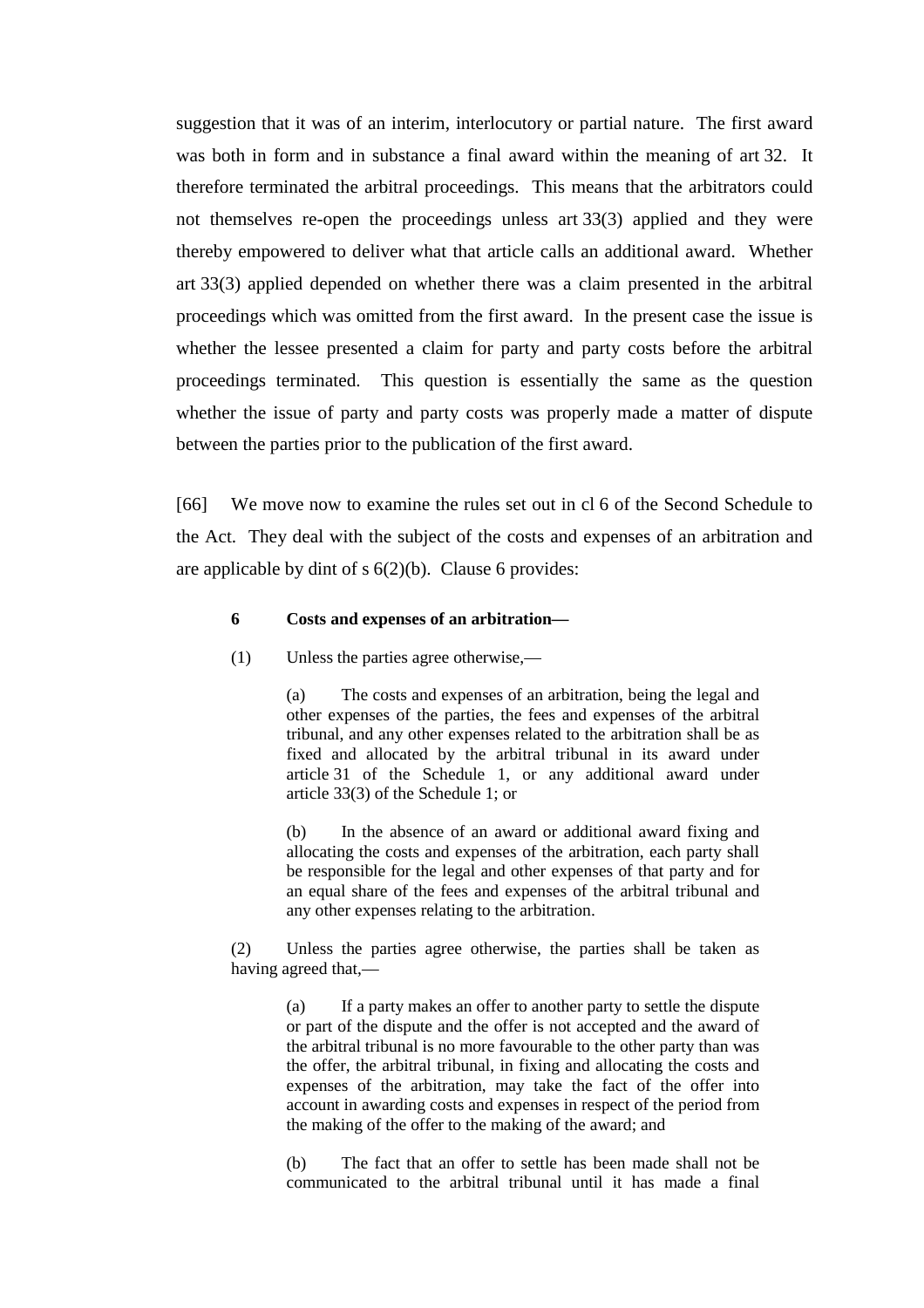determination of all aspects of the dispute other than the fixing and allocation of costs and expenses.

(3) Where an award or additional award made by an arbitral tribunal fixes or allocates the costs and expenses of the arbitration, or both, the High Court may, on the application of a party, if satisfied that the amount or the allocation of those costs and expenses is unreasonable in all the circumstances, make an order varying their amount or allocation, or both. The arbitral tribunal is entitled to appear and be heard on any application under this subclause.

(4) Where—

(a) An arbitral tribunal refuses to deliver its award before the payment of its fees and expenses; and

(b) An application has been made under subclause (3),—

the High Court may order the arbitral tribunal to release the award on such conditions as the Court sees fit.

(5) An application may not be made under subclause (3) after 3 months have elapsed from the date on which the party making the application received any award or additional award fixing and allocating the costs and expenses of the arbitration.

(6) There shall be no appeal from any decision of the High Court under this clause.

### **Discussion**

[67] It is  $cl 6(1)$  which is of principal relevance, albeit  $cl 6(2)$  does have significance as will become apparent. Clause  $6(1)$ , like cl  $6(2)$ , applies unless the parties agree otherwise. It is common ground that the parties did not agree otherwise. Counsel accepted that cl 2.3.6 of the lease did not constitute such an agreement, it being silent on the subject of party and party costs. It is of course that very silence which prevents the clause from being regarded as a submission of any dispute on that subject to the arbitrators.

[68] In a case where there is no contrary agreement, cl  $6(1)(a)$  states that the costs and expenses of an arbitration, as defined, are to be as fixed and allocated by the arbitral tribunal. It is clear from the words "as fixed and allocated" that  $cl 6(1)(a)$ gives the arbitral tribunal in general terms a power to fix and allocate costs. The essential issues are whether that power was exercisable in present circumstances and whether there was a duty resting on the arbitrators to exercise the power. If so, they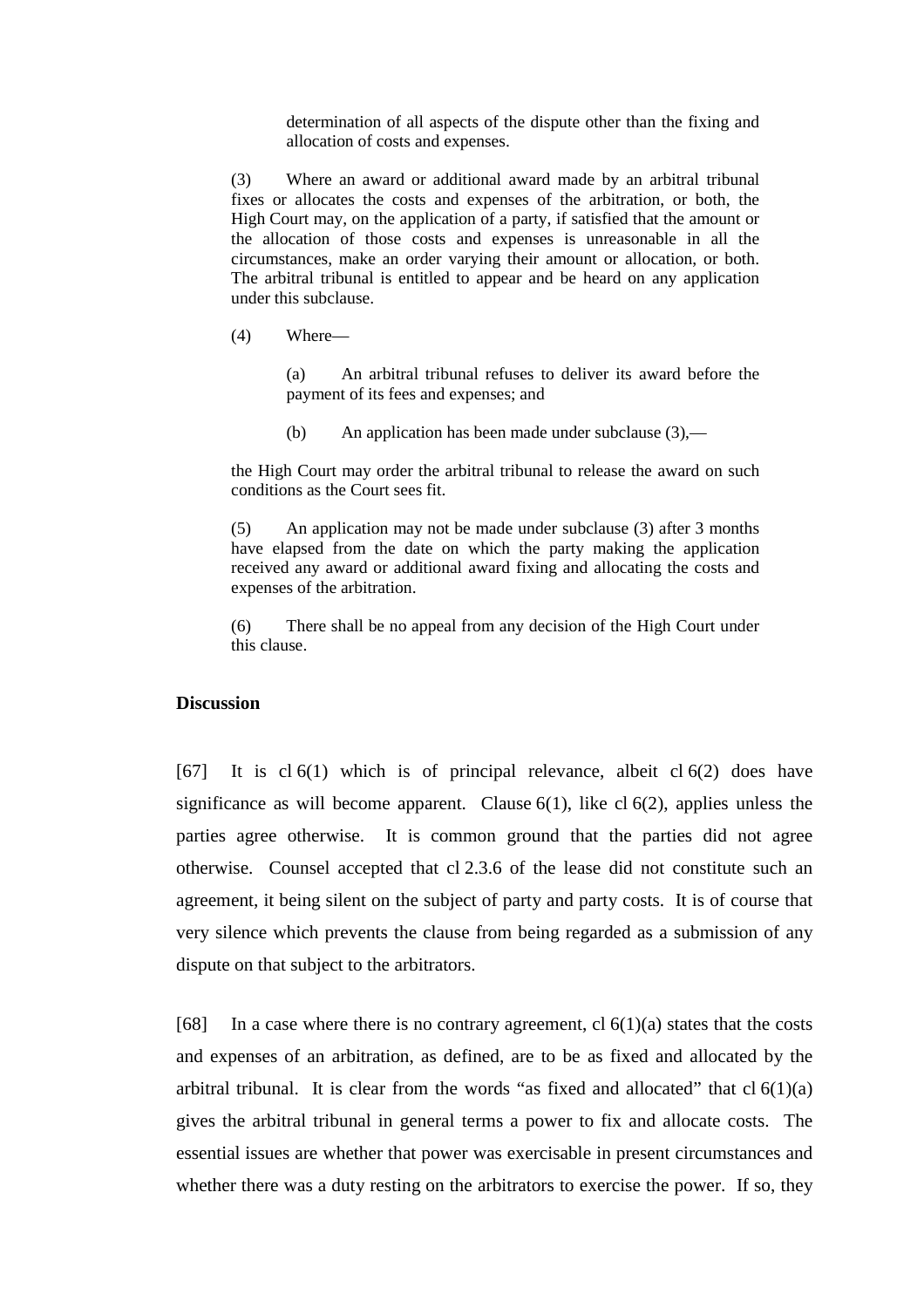could properly do so only by reserving costs in the first award. Whether the power was exercisable and a duty to exercise it arose depends on whether the subject of party and party costs was a matter of dispute between the parties and that dispute had been properly submitted to the adjudication of the arbitrators.

[69] We cannot accept Mr Raymond's contention that the subject of costs is always a matter of dispute and submission. We accept Mr Hodder's argument that if that were so the arbitral tribunal would always have a duty specifically to consider that subject and a failure to do so would always be an omission which would open the door to the additional award jurisdiction under art 33. Such a conclusion would be inconsistent with the default regime set out in  $cl 6(1)(b)$ . That clause envisages the legitimate absence of an award (or an additional award) fixing and allocating the costs and expenses of the arbitration. The terms of the clause contemplate that the arbitrators may have no duty to make an award or additional award on the subject of party and party costs. If so, the default provisions will apply, leaving the parties bearing their own costs.

[70] While cl 6(1) envisages that the subject of costs may be dealt with in an additional award, that can only happen if the criteria for the making of an additional award, set out in art 33, are fulfilled. Unless they are fulfilled, the power to fix costs is confined to the award made under art 31 which, as noted earlier, may be interim, interlocutory or partial, as well as final. Acceptance of Mr Raymond's argument would mean that there could never be a legitimate "absence", as cl 6(1)(b) puts it, from a final award under art 31 of an award fixing and allocating party and party costs. Such a conclusion cannot be reconciled with the way  $cl 6(1)(b)$  is designed to operate.

[71] Clause 6(1) does not, in our view, empower or oblige the arbitral tribunal to fix and allocate party and party costs when there is no submission of that subject or any aspect of it to the determination of the arbitrators. To hold otherwise would render cl 6(1)(b) redundant. It would also cut across the whole scheme of the Act which is to require the parties to submit their dispute or disputes, actual or potential, to the arbitral process. The arbitral tribunal is correspondingly confined to disputes properly submitted. In this case the parties did not at any stage prior to the final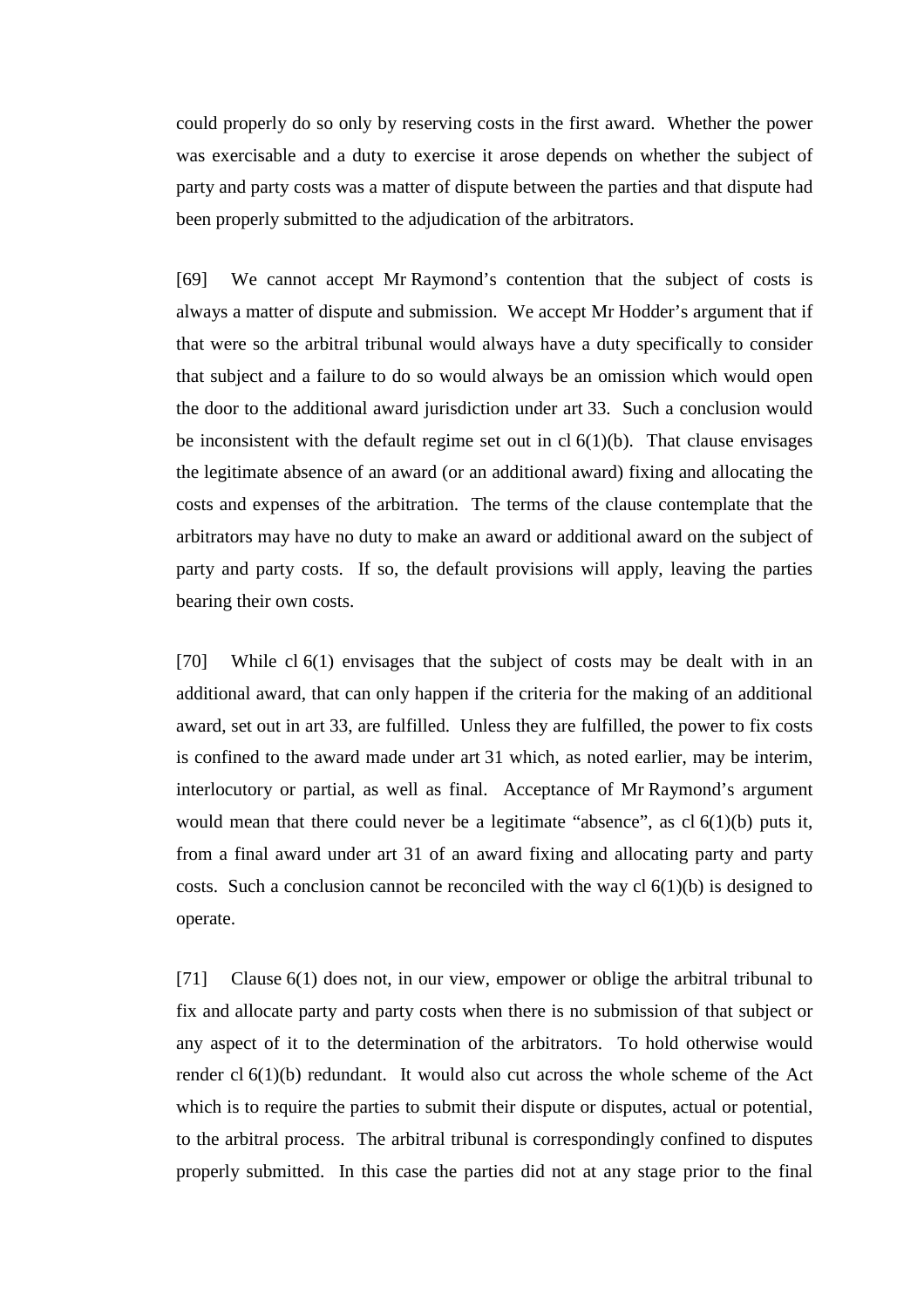award, either orally or in writing, submit the subject of party and party costs to the arbitral tribunal for its determination. Hence the fact that the arbitrators did not deal with that subject in the first award did not constitute an error of law or an omission within the meaning of art 33. The subject of party and party costs was not a claim presented in the arbitral proceedings. There was therefore no basis in law for the High Court to review the first award in relation to any question of party and party costs, and no foundation in law for the making of the second award.

## **The views in the Court of Appeal**

[72] We will now say why we cannot accept the contrary conclusions reached by the Judges of the Court of Appeal. First, we do not consider the cases on which Glazebrook and Hammond JJ relied are of assistance as they do not deal with circumstances having sufficient similarity to or analogy with the statutory regime to be found in the Act. Second, Glazebrook and Hammond JJ expressed the view<sup>37</sup> that where, as here, a settlement offer had been made there was "a major practical difficulty in requiring a party to ask the arbitrators, before the award is made, to reserve costs." The Judges continued:

It would be impossible to tell the arbitrators why that submission was being made without breaching the obligation under cl  $6(2)(b)$  that the tribunal must not be told that an offer to settle has been made until all other matters are determined. Asking the tribunal to reserve costs would thus not have been an appropriate course for the lessee to take in this case.

Their Honours then said they were "therefore" of the view that the tribunal's failure to consider party/party costs in its award of 11 September 2002 amounted to an error of law, justifying the remission back to the tribunal of that issue.

[73] We cannot accept this reasoning which was based on the terms of cl  $6(2)(b)$ . In our view a request by one or both parties to reserve costs without further elaboration would not infringe cl 6(2)(b). It is quite normal for costs to be reserved until the outcome of an arbitration is known, so that costs can be addressed with

 $37$ At [98].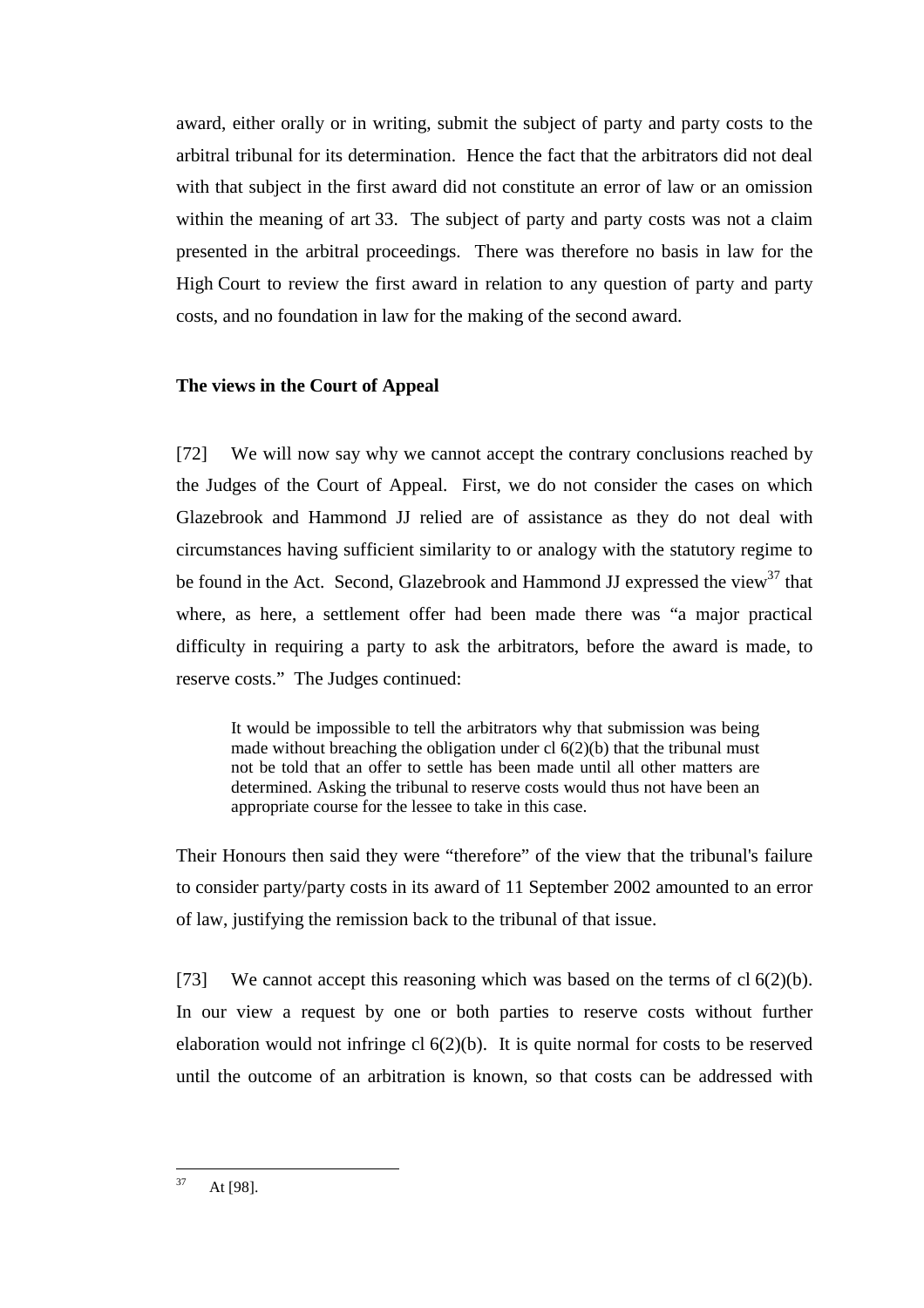knowledge of the result. A request for reservation of costs does not necessarily signal the existence of an offer to settle. Even if it did, the arbitrators would have no idea what the offer was, and, in any event, it would be a very unusual rental arbitration where no pre-arbitration offer had been made. Indeed in this case the provisions of the lease dealing with rental on renewals expressly contemplated, as is commonplace, the lessor specifying its proposed rent and, by implication, the lessee making a counter-proposal.

[74] We respectfully consider that the approach which Glazebrook and Hammond JJ took to the ultimate issues was substantially influenced by their view that there were difficulties in a request to reserve costs. The elimination of those difficulties removes the need to strain the statutory regime so as to overcome them. The arbitral tribunal did not err in law by failing to address the question of party and party costs when it had not been asked to do so.

[75] Chambers J was of the view that a claim for costs had been presented from the moment the parties agreed that theirs would be an arbitration under the Act and they did not contract out of cl 6 in the Second Schedule. In his view the second award was valid. It is implicit in what we have already written that we cannot accept that approach either. The simple fact that the Act applied does not mean that costs are ipso facto submitted to the determination of the arbitral tribunal. That, as we have said, would leave no room for the operation of  $cl 6(1)(b)$ . Nor would it be consistent with the fundamental premise on which the Act is drafted, that the parties must submit to the tribunal all matters they wish the tribunal to deal with. The concept of a dispute being implicitly submitted is not consistent with the way the legislation is framed. In saying this we must not be thought to be suggesting a narrow approach to the compass of those disputes that are submitted.

# **The contrary views in this Court**

[76] We have had the benefit of reading in advance the reasons of the Chief Justice, Keith and McGrath JJ. We find ourselves unable to accept them.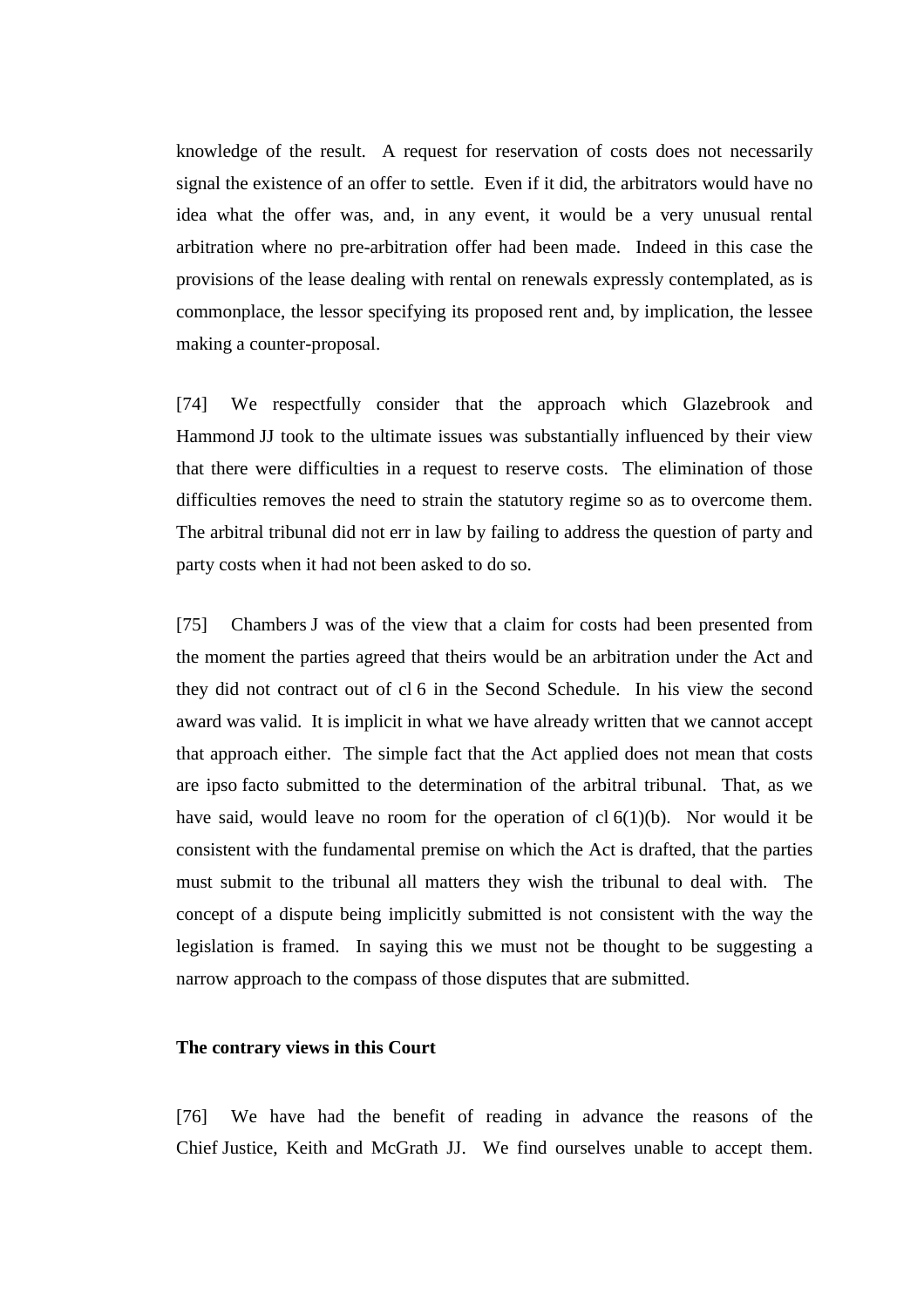Their view, albeit for different reasons,<sup>38</sup> is that the regime established by the *Becker Shillan* case<sup>39</sup> has implicitly been carried forward into or implicitly still applies to the statutory environment created by the Arbitration Act 1996. *Becker Shillan* decided that in the statutory environment then existing the arbitral tribunal was obliged to exercise the discretion vested in it to deal with costs. In other words, there was a duty to exercise the power, irrespective of whether the tribunal had expressly been asked to do so; unless of course the parties were agreed otherwise.

[77] The key difference between the *Becker Shillan* environment and that prevailing under the 1996 Act is the absence of any default provision from the former. By default provision we mean a statutory direction as to what should happen if the arbitral tribunal legitimately omits to deal with the question of costs. That difference still existed after the coming into force of s 14(2) of the Amendment Act of 1938. The continuation of the *Becker Shillan* approach after that time does not, in our view, carry any weight in assessing the wholly different regime created by the 1996 Act. A perusal of the decision of Kerr J in *Mavani v Ralli Bros. Ltd*<sup>40</sup> does not persuade us otherwise.

[78] In the *Becker Shillan* situation, the arbitral tribunal errs in law by failing to exercise its discretion, even if not asked to do so. In the situation which prevails under the 1996 Act, the costs regime expressly contemplates and provides for situations when the arbitral tribunal may lawfully have omitted to deal with party and party costs. If that omission (or absence, as  $cl 6(1)(b)$  puts it) is unlawful, the remedy lies not in the default provision but elsewhere. The most obvious lawful omission by an arbitral tribunal to deal with costs occurs when the tribunal has no power to do so.

[79] With respect to the reasoning of the other members of the Court and in particular that of McGrath J, it seems to us that the 1996 regime is indeed couched on the basis of three possibilities; but they should be viewed in the following way.

 $38$ With respect to Keith J, we regard his reliance on s 12 of the Act as problematical. That section simply gives remedial powers to the arbitral tribunal in relation to issues which properly fall within its jurisdiction. The section does not confer jurisdiction, which must be found elsewhere. Nor does it create any duty to exercise the remedial powers conferred.

 $^{39}$  [1921] 1 KB 391.

<sup>[1973] 1</sup> WLR 468, 471.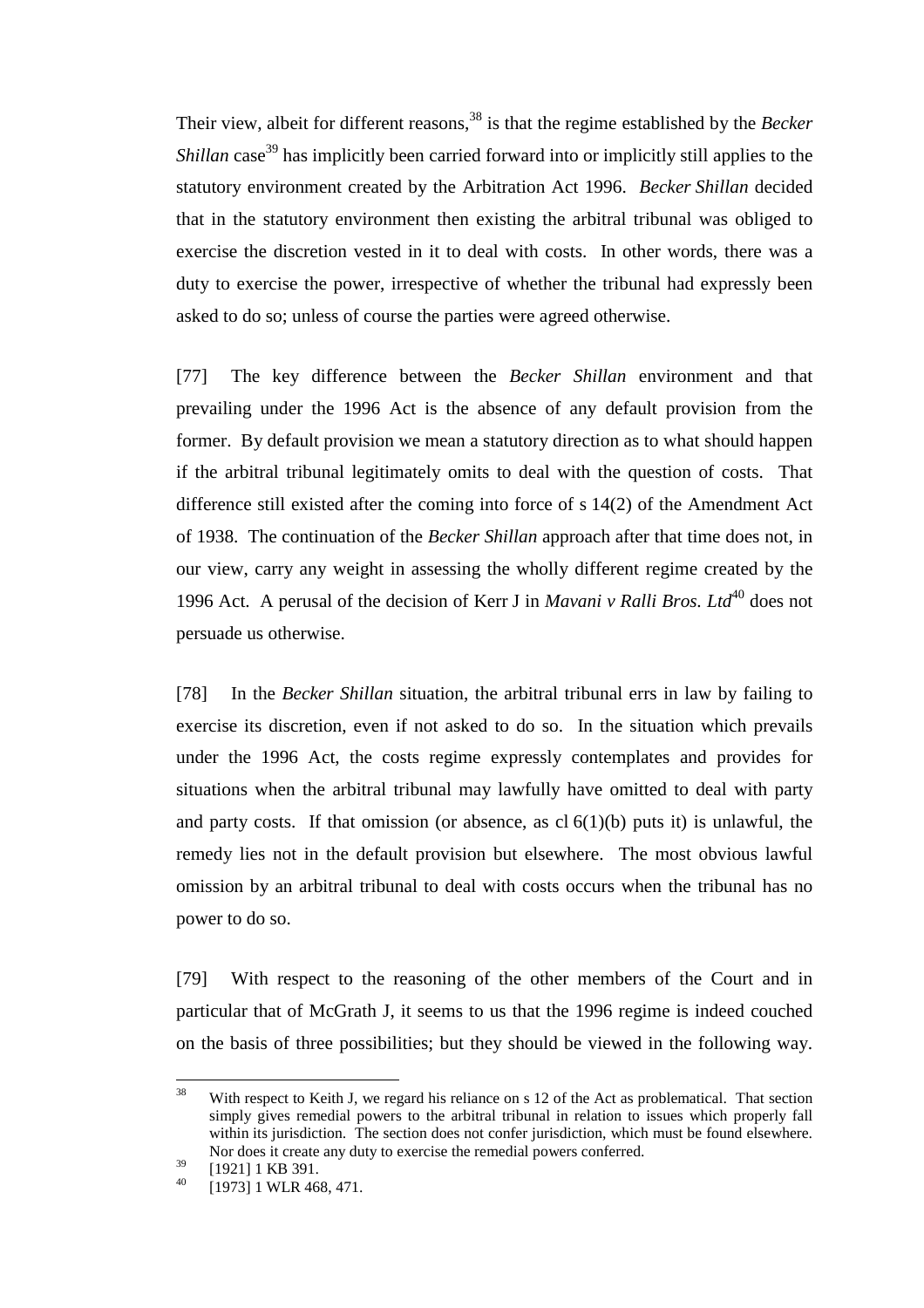The first possibility is that the parties have dealt with costs by agreement, in which case the statutory provisions do not apply. The second possibility is that there is no such agreement and the parties, or at least one of them, asks the tribunal to deal with costs. A failure by the tribunal to do so is an omission for the purposes of art 33, and the tribunal can then make what the article calls an additional award. The third possibility is that the arbitral tribunal is justified in not dealing with costs because the parties have not asked it to do so. In that event, the default position provided for in cl 6(1)(b) applies. An analysis which has the tribunal empowered and under a duty to deal with costs, even if not asked to do so, leaves no room for the default position to operate in the mandatory way contemplated by  $cl 6(1)(b)$ , and cannot therefore be correct.

[80] This approach is consistent with current English legislation and with the UNCITRAL Model Law on International Commercial Arbitration. Section 57(3)(b) of the Arbitration Act 1996 (UK) gives an arbitral tribunal power to make an additional award "in respect of any claim (including a claim for interest or costs) which was presented to the tribunal but was not dealt with in the award". It is self-evident from this formulation that costs may or may not be the subject of an express claim and it is only if they are, and have been overlooked, that, under the United Kingdom statute, there is power to make an additional award. Curiously the earlier common law position evidenced by *Becker Shillan* appears to have been partially retained in s 63(4) of the English Act, which does not sit easily with s 57.

[81] The Model Law was adopted by UNCITRAL on 21 June 1985 and by the General Assembly by Resolution 40/72 of 11 December 1985. It is now reflected in Schedule 1 to the New Zealand Arbitration Act 1996. The Model Law was based on the previously existing UNICTRAL arbitration rules 1976. A report of the Secretary-General, which gave an analytical commentary on a draft text of the Model Law, observed that art 33 was designed to give the tribunal power to make an additional award "as to any claim presented in the arbitral proceedings but omitted from the award (eg claimed interest was erroneously not awarded)".

[82] By clear analogy the intention as to costs must have been the same, ie there was to be power to make an additional award as to costs claimed but erroneously not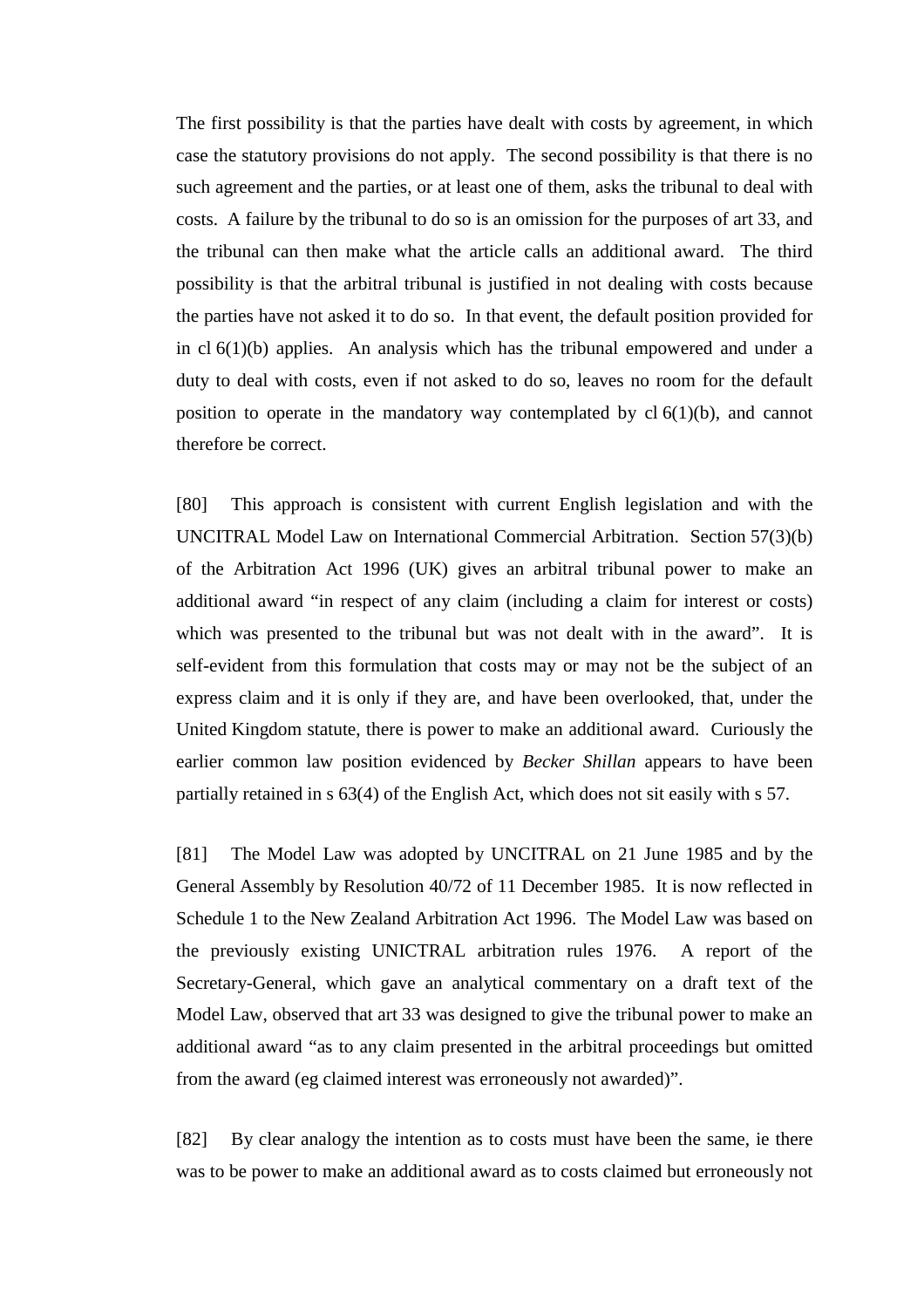awarded. The necessary implication must be that, if costs are not claimed, they cannot be the subject of an additional award under the Model Law. A further necessary implication is that costs are not deemed always to be claimed. It was a deliberate policy choice not to make costs a mandatory part of the tribunal's role. Hence the interpretation which we would, in any event, have been minded to give to cl 6 of the Second Schedule to the Arbitration Act 1996 is fully consistent with international practice.

[83] We add that in Australia, in contrast to the position in the United Kingdom, s 27 of the International Arbitration Act 1974 (Cth) provides that, unless otherwise agreed, costs are in the discretion of the arbitral tribunal; and, if an award makes no provision for costs, a party may apply for directions on costs within 14 days after receiving the award. This is the same position as that adopted in s 14 of the Arbitration Amendment Act 1938 (NZ) and represents essentially the previous common law approach in terms of *Becker Shillan*. As we have indicated, we view the relevant provisions of our 1996 Act as representing a materially different regime. The position in Canada under their Uniform Arbitration Act, drafted in 1991 by the Uniform Law Conference of Canada, appears to be the same as that in Australia.

## **Conclusion**

[84] It is clear in the present case that the parties expressly submitted a potential dispute about an aspect of costs to the arbitral tribunal by means of cl 2.3.6. The subject of party and party costs was not, as the parties acknowledged, within that submission. Indeed the express submission of one aspect of costs and not another tends to suggest that there was no wish that the arbitrators deal with that other aspect. It would nevertheless have been open to either party to submit that aspect to the determination of the arbitral tribunal at any time before publication of the first award.

[85] A request for the reservation of party and party costs would, in the circumstances, have been a sufficient submission. But nothing was said, either orally or in writing, about party and party costs until after the first award. At that point the arbitral proceedings had terminated in terms of art 32(1). There was no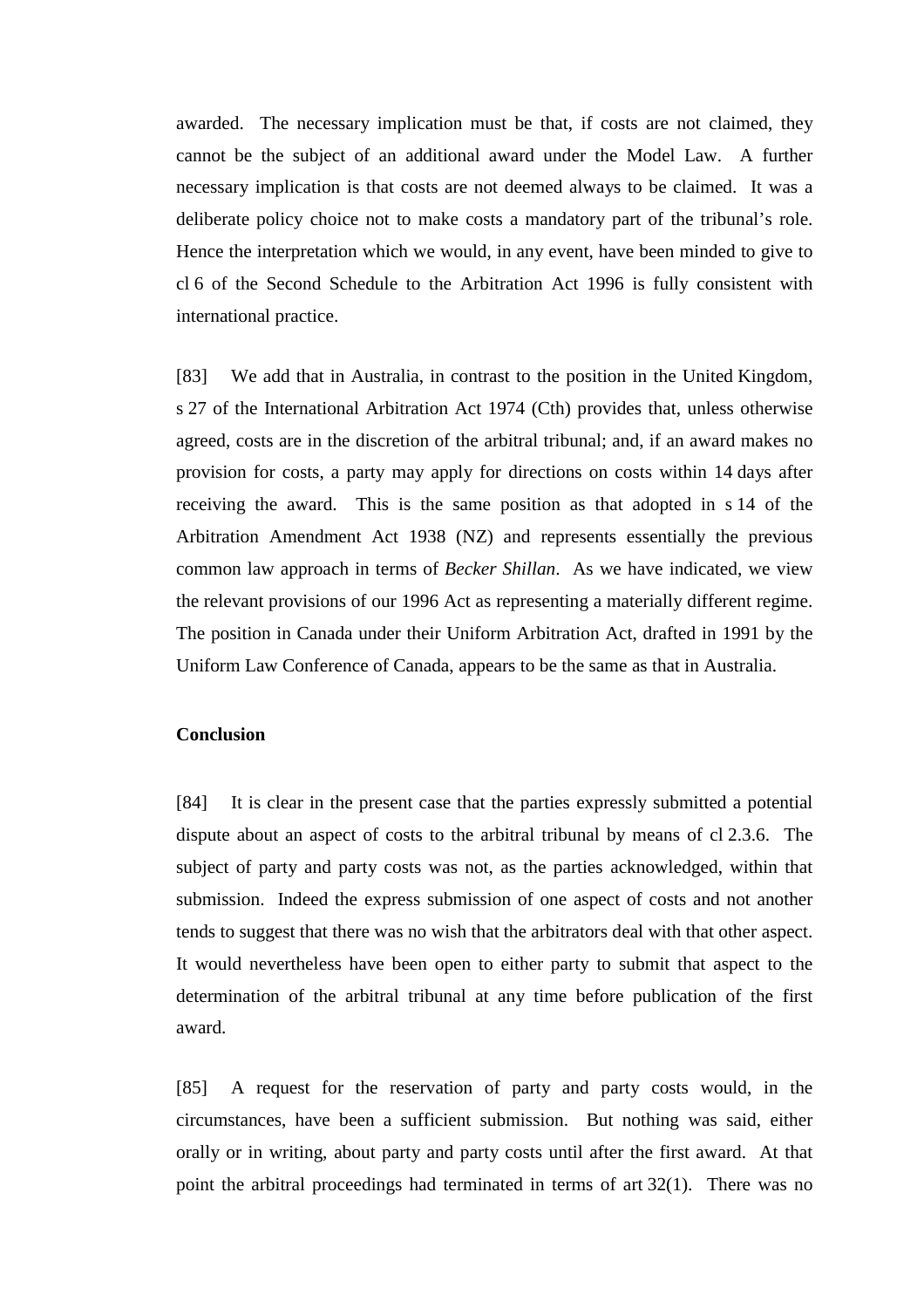basis for the operation of art 33. In the simplest of terms, this is because there was no claim presented as to costs. The arbitral tribunal had no duty, indeed no power to deal with costs in the absence of a claim presented. We cannot agree that under the regime established by the 1996 Act a claim for costs is deemed always to be presented. That would be the only way in which, in this case, art 33 could be satisfied. But if a claim for costs was deemed always to be presented, there would always be a duty on the arbitral tribunal expressly to deal with costs in the absence of agreement to the contrary.

[86] Clause 6(1)(b) must have been framed on the basis that there will be circumstances in which it will operate. A construction which makes it mandatory for the arbitral tribunal to deal expressly with costs, even if no claim for them is presented, and even simply by stating expressly that they should lie where they fall, leaves no circumstance in which the default regime created by cl 6(1)(b) can operate lawfully (ie without capacity for challenge).

[87] This is the point which the reasoning employed by the other members of the Court does not and cannot overcome. Their conclusion, for differing reasons, that there is always a duty on the arbitral tribunal to deal expressly with costs, involves reading into the legislation, contrary to its overall scheme, something which is neither expressly there nor which must be read in by clear and necessary implication.

[88] The phrase "shall be as fixed" in cl  $6(1)(a)$  cannot properly, in its context, be read as "shall be fixed". Read consistently with  $cl 6(1)(b)$  the words used recognise that there can be circumstances in which the tribunal will appropriately not fix costs. This drafting, albeit awkward, reflects the power to fix costs if a claim for them is presented, but does not create any universal duty extending to circumstances where such a claim is not presented.

[89] We should add, however, that if we had been persuaded that a claim for costs should be deemed always to be presented for the purposes of art 33(3), we would have agreed that a failure by the arbitral tribunal to deal with costs would represent an omission which could be dealt with under art 33. But, for the reasons already given, we are of the view that art 33 cannot be invoked in this case. The first award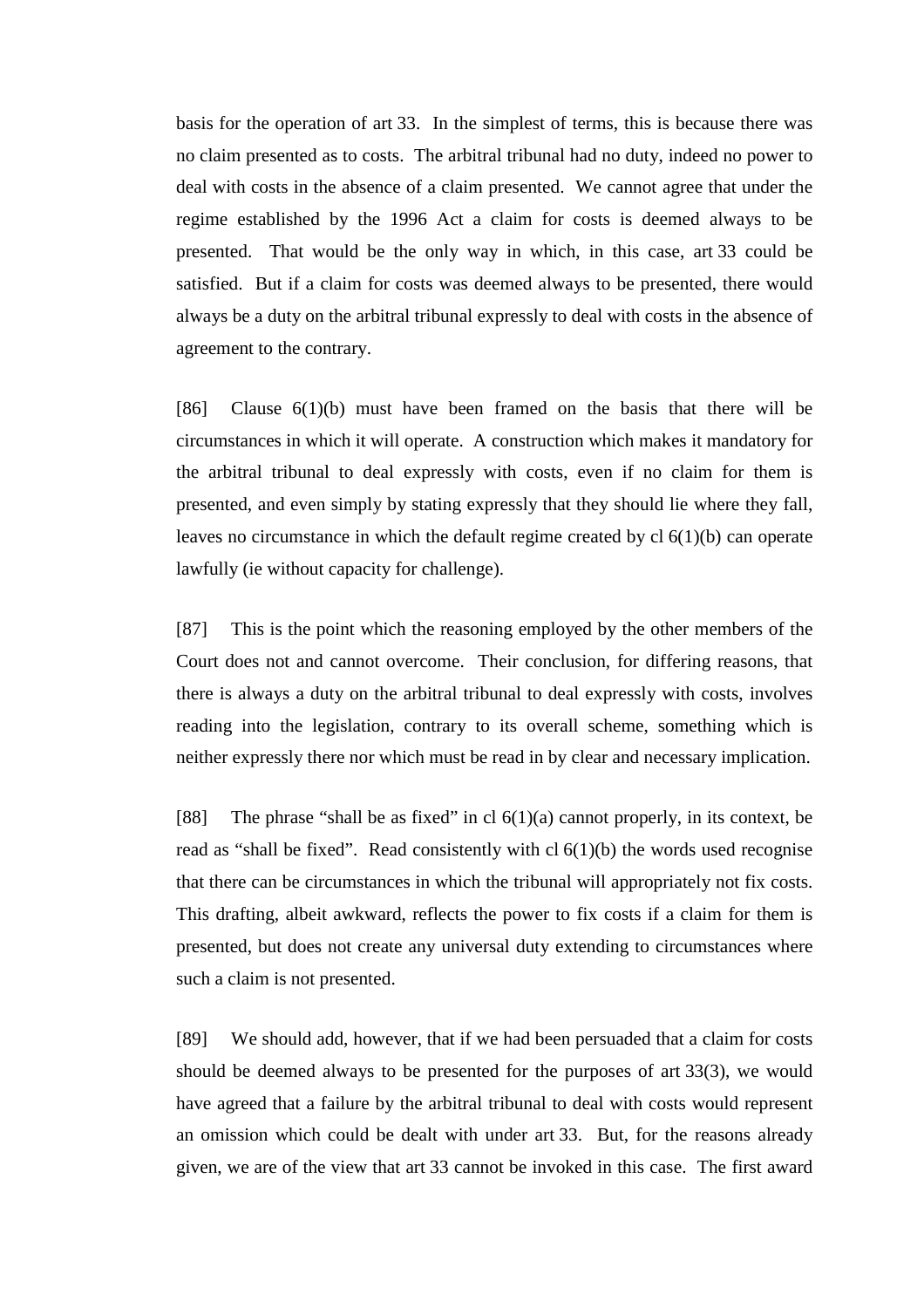cannot be challenged as to costs, and the second (additional) award was not validly made. On that basis we would have allowed the appeal.

## **McGRATH J**

# **Table of Contents**

|                                                     | Paragraph     |
|-----------------------------------------------------|---------------|
|                                                     | <b>Number</b> |
| <b>Background</b>                                   | [90]          |
| <b>High Court judgment</b>                          | [97]          |
| <b>Court of Appeal judgment</b>                     | $[100]$       |
| Nature of costs jurisdiction                        | $[107]$       |
| <b>Interpreting the Second Schedule</b>             | $[112]$       |
| <b>Statutory history</b>                            | $[118]$       |
| <b>Parliamentary history: Law Commission report</b> | $[123]$       |
| <b>Meaning of clause 6</b>                          | $[128]$       |
| <b>Validity of second award</b>                     | $[140]$       |
| <b>Conclusion</b>                                   | [149]         |

### **Background**

[90] The appellant is lessor and the respondent lessee under a ground lease of land at Johnsonville on which the lessee has operated a supermarket since 1983. The present lease is for a term of twenty years from 17 January 1993. It has rights of renewal for further terms of twenty years, at the option of the lessee, which provide for a total potential period of occupancy of 100 years.

[91] The rental for the first five years was agreed by the parties and set at \$397,624 p.a. (plus GST). The lease provided for reviews of rent at five yearly intervals. A ratchet clause applies in relation to the reviewed rent during the initial twenty year term of the lease.

[92] The parties were unable to reach agreement on the current market rent payable for the five year period commencing on 17 January 1998. As provided for in the lease, they submitted their dispute to arbitration, agreeing that the arbitration should be conducted under the Arbitration Act 1996 ("the 1996 Act").

[93] Prior to the hearing before the arbitral tribunal the lessee had offered to settle the dispute by paying a rental fixed at 7% of the agreed land value for the second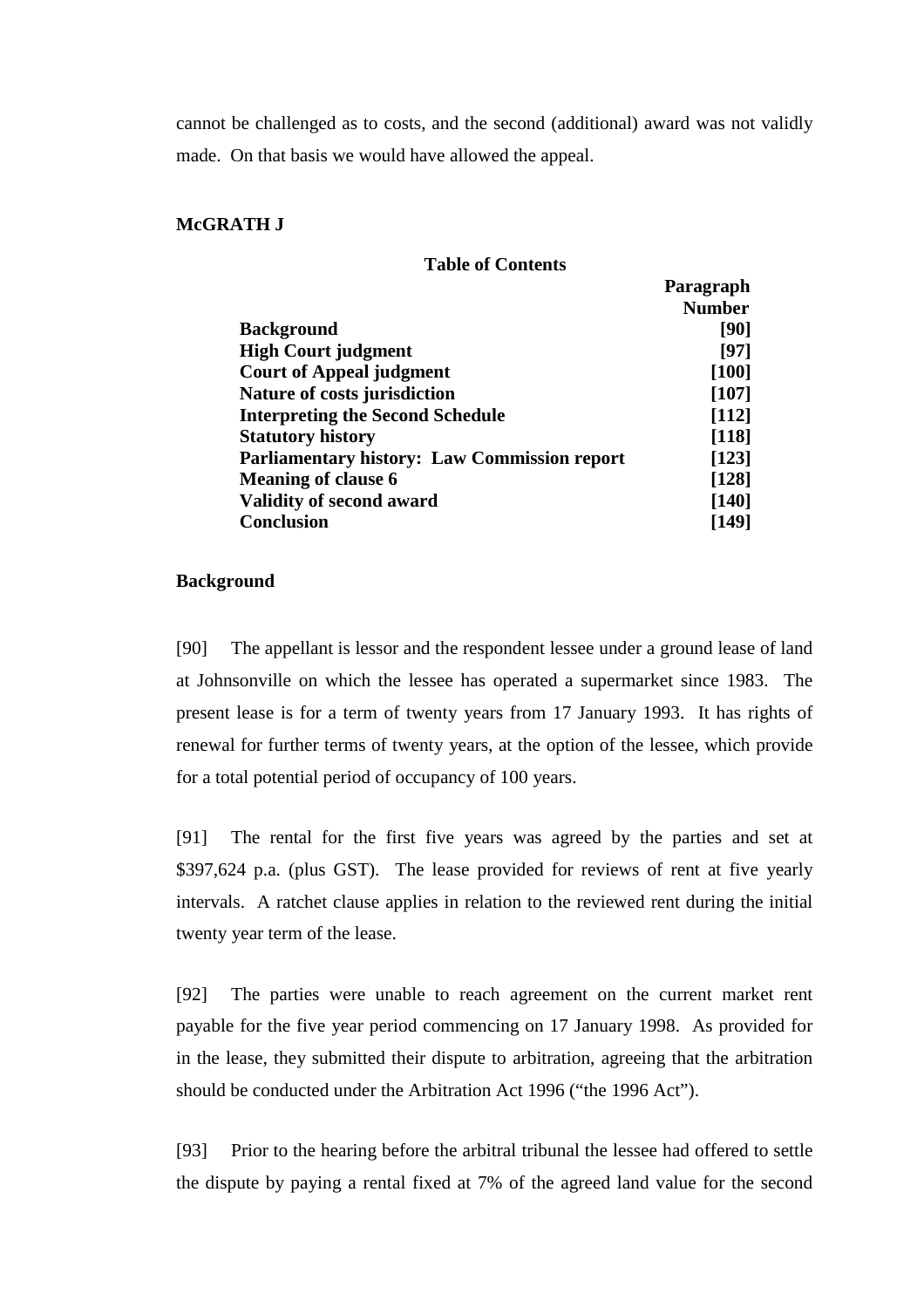five year period. The offer was rejected by the lessor. At the hearing the lessor sought a rental fixed at 9% and the lessee one fixed at 6.5%.

[94] In an award made on 11 September 2002 (**"**the first award**"**) the arbitrators determined that the current market rental payable by the lessee for the second five year period of the lease term should be \$352,250 p.a. (plus GST) representing 6.9% of the land value. As that figure was less than the contractually agreed rental payable for the first five year period, the ratchet clause in the lease applied so that the rental payable under the lease continued to be \$397,624 p.a.

[95] Neither party made submissions concerning costs to the arbitral tribunal at its hearing. Nor had they notified an intention to claim costs. In its first award, in relation to costs, the tribunal referred to cl 2.3.6 of the lease which provides:

All costs of the determination by the valuers or the umpire of the current market rent shall be borne equally by the Lessor and the Lessee unless it shall be decided by the valuers or the umpire that because of some impropriety or lack of co-operation or unreasonableness on the part of one of the parties that such party shall bear the whole or some fraction of the costs in excess of one half.

The arbitrators then said:

From our observation of the conduct of the parties prior to and at the hearing, we could not discern any degree of *impropriety or lack of co-operation or unreasonableness*. Neither party has made submissions in this respect and we take this as both parties being satisfied at the reasonableness of the costs of the determination being borne equally. (emphasis original)

They then set the costs of the arbitrators and umpire at \$82,632 (plus GST) and determined that the parties should each pay one half of those costs.

[96] The lessee applied to the arbitral tribunal for its costs, seeking total reimbursement of its legal and other expenses totalling \$245,533.81 (inclusive of GST). The tribunal considered written submissions from both parties. The lessor submitted that the arbitrators at this point were *functus officio* and had no power to make a further award concerning costs of the parties. At this point the tribunal was informed of the earlier offer by the lessee to settle the dispute. In its second award, issued on 28 April 2003, the arbitrators took the view that they had earlier implicitly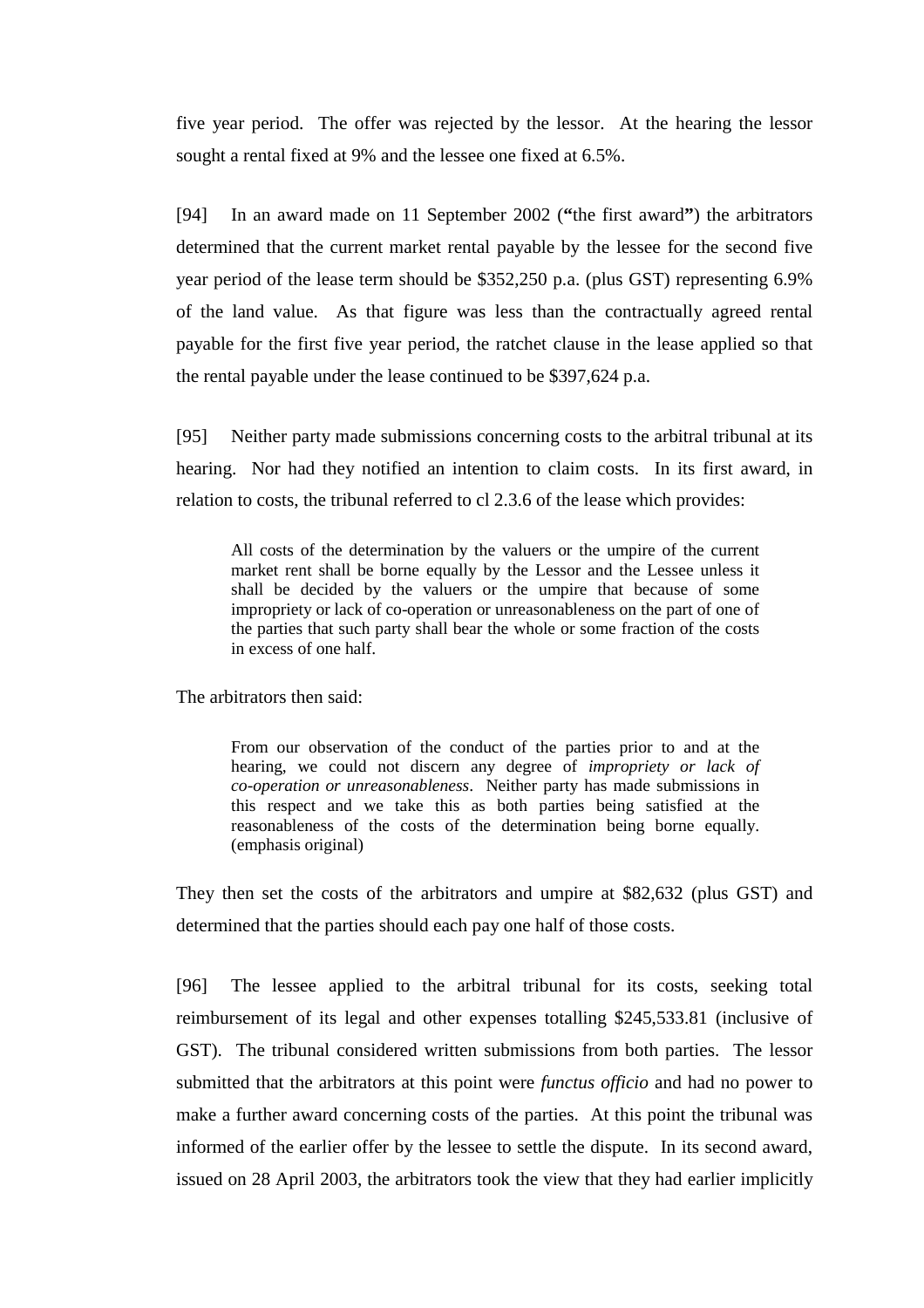reserved the question of party costs and were able to deal with them by making a further additional award under art 33(3) of the First Schedule to the 1996 Act. They determined that the lessor should pay \$95,000 (plus GST) towards the lessee's fees and expenses in the arbitration and 75% of the fees and expenses of the tribunal in relation to the second award. They set these at a total sum of \$18,675 (inclusive of GST).

#### **High Court judgment**

[97] The lessee appealed to the High Court, and the lessor cross-appealed. I can confine my discussion of the High Court judgment to what it decided on costs. The lessor challenged the second award and sought to have it set aside for lack of jurisdiction, or alternatively varied. In a judgment delivered on 23 December 2003 Ellen France J held that in dealing with costs the arbitrators had not reserved the question of party costs in the first award and that there was no basis, under the 1996 Act or the parties' arbitration agreement, for the arbitrators to make a second award. While cl 6(2)(b) of the Second Schedule to the 1996 Act had prevented the parties from informing the arbitrators of the earlier settlement offer, the Judge concluded that it had not prevented the parties from telling the arbitrators of the need to deal with costs at a later stage. In those circumstances there was no error in the first award, nor any outstanding claim which, not having been dealt with, would allow an additional award to be made under either art  $33(1)(a)$  or art  $33(3)$  of the First Schedule. It followed that the arbitrators had no jurisdiction to make the second award concerning costs, which the High Court accordingly set aside.

[98] The Judge then considered the lessee's appeal against the first award. She decided that the question of costs under that award should be remitted to the arbitrators, for their further consideration, along with the question of the parties' costs on the second award.

[99] The lessor then applied for recall of the High Court judgment, arguing that the Judge's decision to remit the first award to the arbitral tribunal should be revisited. Counsel submitted that the Judge, instead of remitting the question of costs back to the arbitrators, should simply have applied  $cl 6(1)(b)$  of the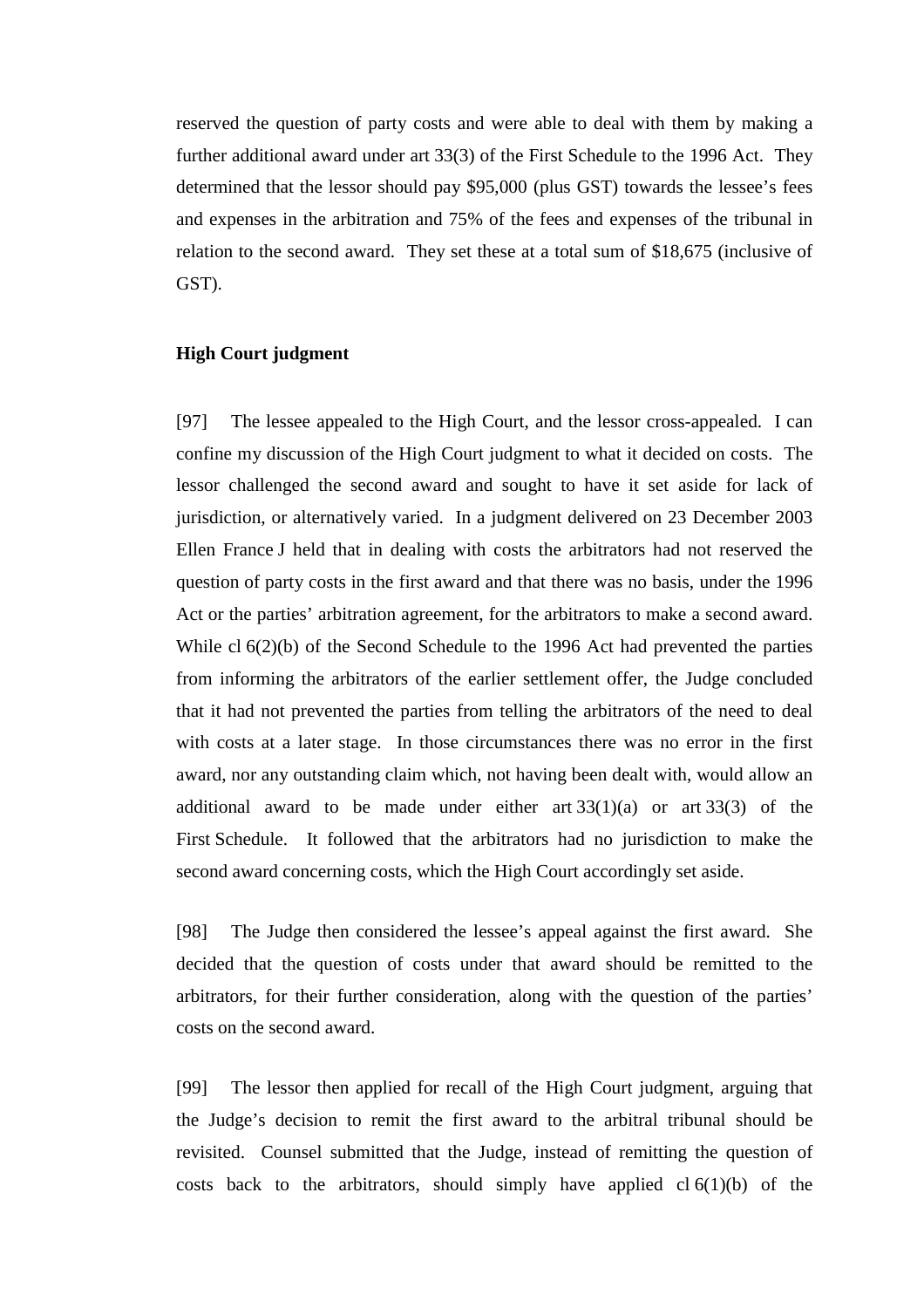Second Schedule which is a default provision in circumstances where there has been no award of costs. In confirming her earlier decision, Ellen France J said that if, as she considered, cl 2.3.6 of the lease covered all the costs, rather than just those of the arbitral tribunal, the arbitrators had failed to appreciate that was so and had proceeded in error. The error provided a proper basis for the Court to remit the question of costs for fresh consideration by the arbitrators, in light of the High Court judgment. That remained her view and the Judge therefore declined the lessor's application for recall.

## **Court of Appeal judgment**

[100] The lessor appealed, with leave, against the High Court's judgment to the Court of Appeal. Again I confine my discussion of the Court of Appeal judgment<sup>41</sup> to what it decided concerning costs. The issue before the Court concerned whether, as the High Court had decided, the arbitrators had erred in making the first award and, if not, whether they were thereafter *functus officio* so that they had no jurisdiction to make the second award concerning costs.

[101] At the hearing of the appeal in the Court of Appeal both parties accepted that cl 2.3.6 of the lease did not cover the parties' costs. Glazebrook and Hammond JJ delivered a joint judgment and Chambers J a separate judgment. The Judges were unanimous in dismissing the appeal, differing in terms of the procedural route to that conclusion and the incidental orders required to give their views effect. The costs of an arbitration were seen by the majority as integral to the arbitral process and a matter that had to be dealt with by the arbitral tribunal. As well, under cl 6 of the Second Schedule to the 1996 Act, the power to allocate and fix costs had to be exercised in the award; there was no power to determine costs independently of the award process. This presented a problem of timing as costs could only be addressed once the arbitral tribunal had reached its decision on the dispute. Relevant factors that only then could be considered included the outcome of the arbitration and the fact that a settlement offer had been made.

 $41$ Reported at [2005] 3 NZLR 156.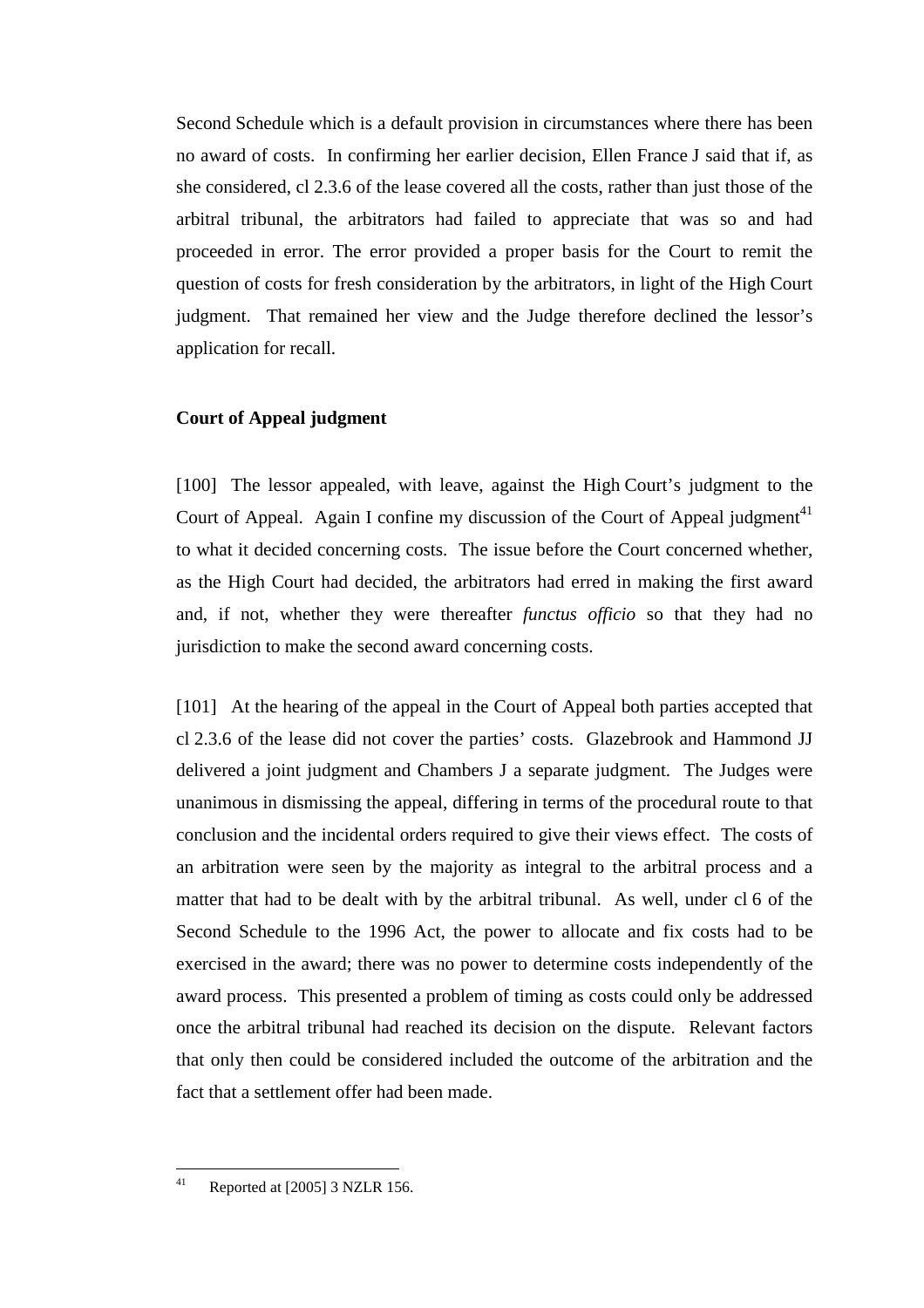[102] The majority also decided that, as the arbitral tribunal had failed to address costs in its award, in circumstances where the parties could not realistically apply for costs prior to receiving it, the tribunal had erred in law. In those circumstances the existence of the default provision would not exclude a challenge to the award. The statutory prohibition on informing arbitrators that a settlement offer had been made was seen as supporting this analysis, as it precluded a party which had made a settlement offer from explaining to the arbitrators why it wished costs to be reserved. The problem of timing could not be overcome by the party asking that costs be reserved as that would improperly alert the tribunal to the fact that an offer had been made.

[103] Accordingly, the majority decided that in the present case there was an error of law in making the first award, which justified the remission of costs back to the arbitrators. It was not open for them to determine the costs in their second award as the Act did not permit that in the circumstances.

[104] Chambers J took a different approach. He accepted that the arbitrators could fix their own costs in the first award under cl 2.3.6 of the lease. They could not, however, in the absence of agreement by the parties, allocate those costs between parties at that stage, because the arbitrators were not then permitted to know whether there had been a settlement offer, which was a consideration relevant to their determination. Following delivery of their award in this case the arbitrators should have called for submissions on both their own and party costs. They would then have been entitled to make a costs determination in an additional award under art 33.

[105] Chambers J would accordingly have upheld the arbitrators' second award which had been made after submissions on party costs, but also required that they reconsider the allocation of their own costs under the first award after hearing submissions of the parties on that question.

[106] On 6 July 2005 leave was given to the lessor to appeal to this Court on the ground of whether the Court of Appeal was wrong in concluding that party/party costs should not lie where they fell following the award.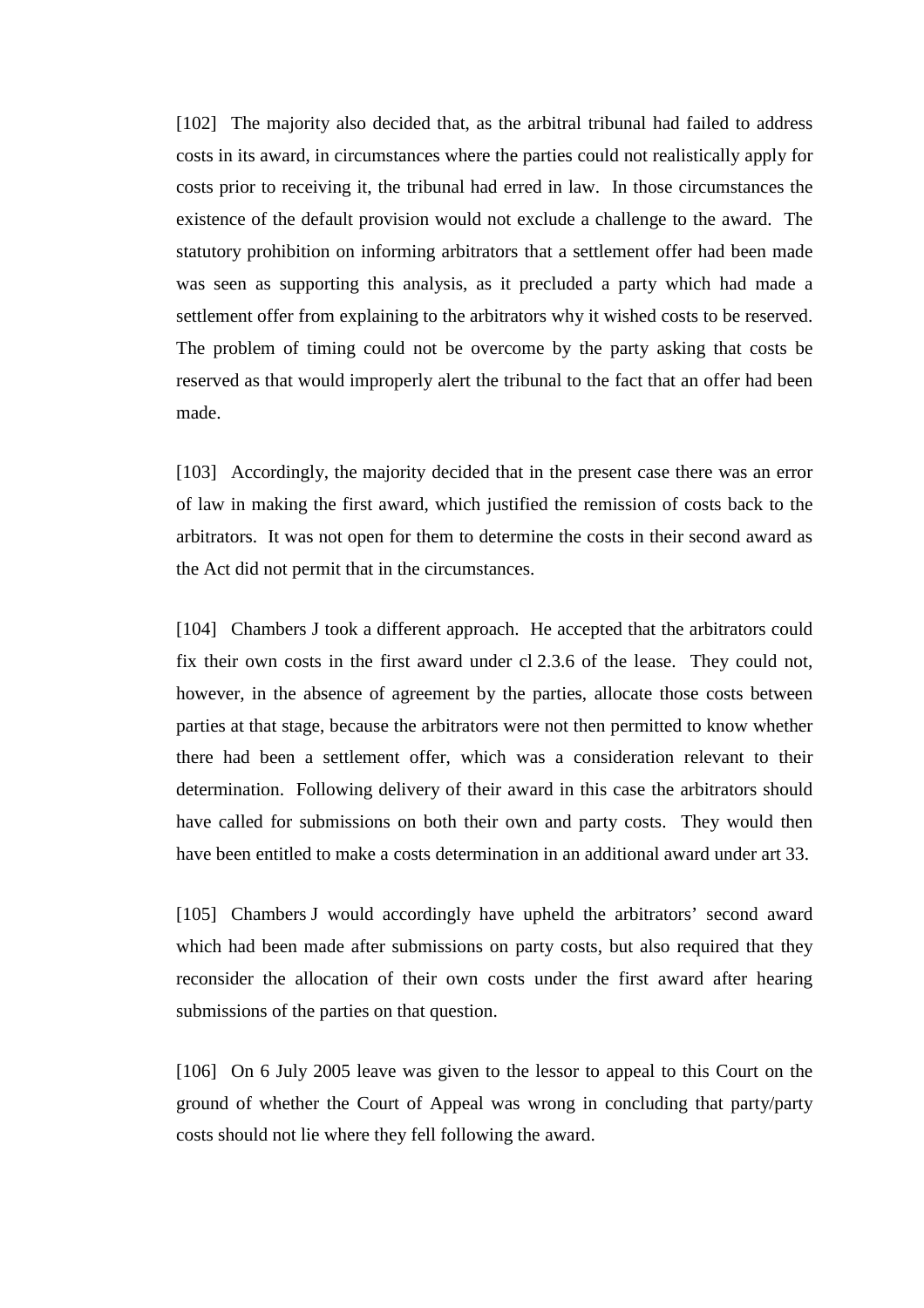### **Nature of costs jurisdiction**

[107] The purpose of empowering an arbitral tribunal to award costs to a party in relation to its legal and other expenses, is to enable the tribunal to vindicate the position the party has taken in the arbitration by compensating it for the expense it has incurred having regard to all relevant matters, which will generally include the outcome of the arbitration and the conduct of the parties during its course. A wide discretion as to costs is given under  $cl 6(1)(a)$ , reflecting the area of personal appreciation in a decision on costs, but the power must be exercised judicially and in accordance with established principle.<sup>42</sup> In practice, the principle most commonly applied is that costs will follow the event, although the breadth of the discretion is such that it is also well established that an arbitrator may decide that it is inappropriate to make any order for costs because of the nature of a particular arbitration.

[108] The discretionary nature of awards of costs is to be contrasted with awards made on the substantive claims of parties to a dispute, which determinations are on assertions of their rights. This distinction suggests that Parliament did not intend that costs should be claimed as items of dispute referred to arbitration, and explains why Parliament provided separately for arbitral tribunals to have power to award costs, in the absence of agreement to the contrary.

[109] Under s  $12(1)(a)$  of the 1996 Act arbitral tribunals have the same jurisdiction to award relief to parties that the High Court has in civil litigation. This includes the jurisdiction to award costs which is given to the High Court under s 51G Judicature Act 1908. Where it applies, cl 6 of the Second Schedule governs the basis for costs awards in an arbitration. The issue before this Court concerns the meaning of the statement in cl  $6(1)(a)$  that "the costs and expenses of an arbitration, ... shall be as fixed and allocated by the arbitral tribunal in its award or any additional award…". The difficulty of meaning arises because the provision does not expressly indicate when, during the process, the tribunal should consider costs. On the one hand, the natural point in an arbitration to decide on costs is immediately after the tribunal has

 $42$ <sup>42</sup> *Angus Group Ltd v Lincoln Industries Ltd* [1990] 3 NZLR 82, 86 per Henry J.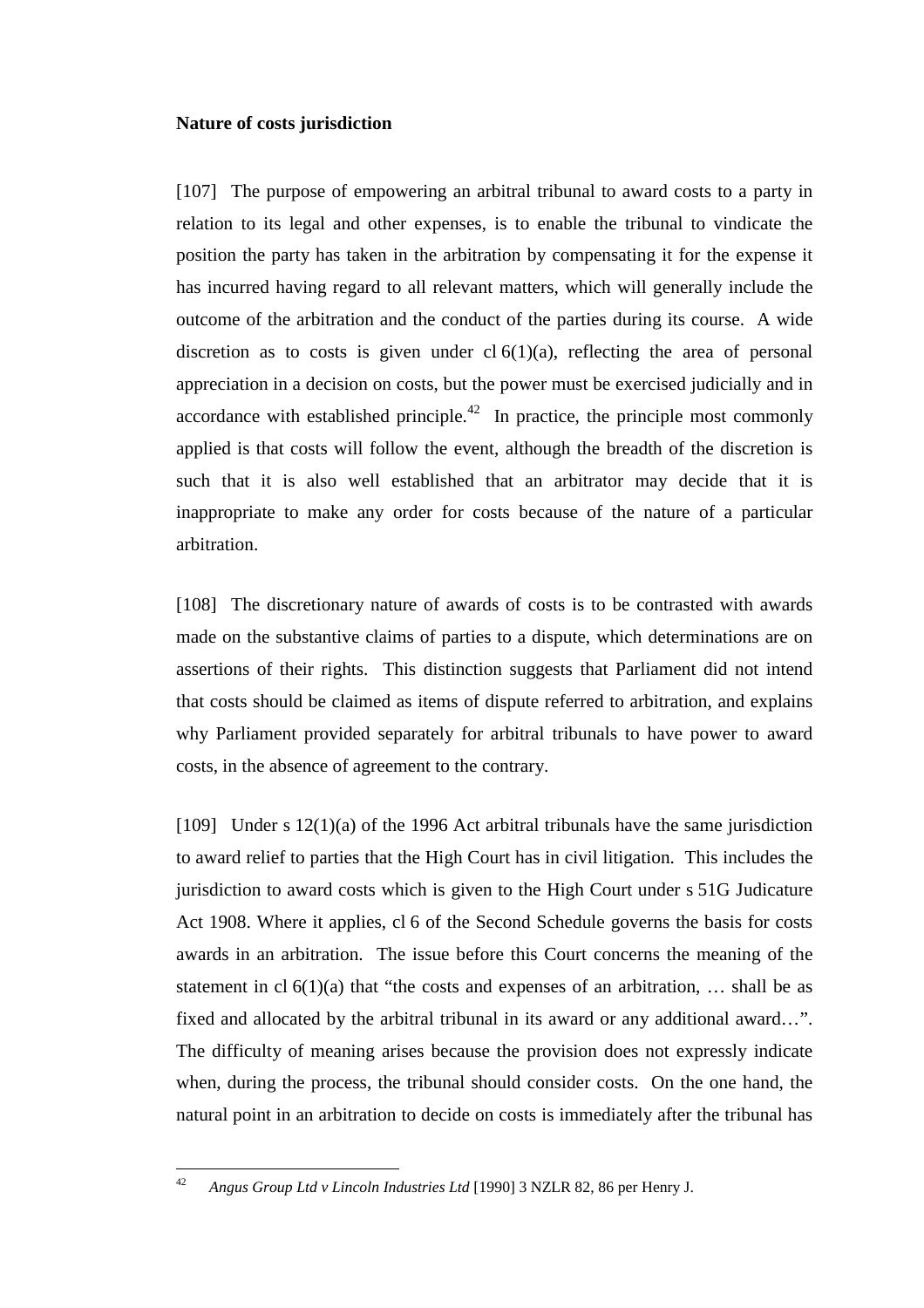determined the substantive issues in dispute which the parties have referred to arbitration. That is also the traditional time when costs have been addressed in New Zealand. On the other hand, the language of  $cl 6(1)(a)$ , read literally, indicates that costs are to be determined as a component of the tribunal's award on the substantive dispute or an additional award in the very limited circumstances in which an additional award may be made.

[110] I have reached the conclusion that on the true meaning of cl  $6(1)(a)$  of the Second Schedule an arbitral tribunal which is bound by that provision may not end its jurisdiction until after it has addressed the parties' costs in the arbitration. As the arbitrators' decision on the substantive issues in dispute will almost always be highly relevant to their determination on costs, the tribunal in general should first determine those issues in an interim award, reserving the final determination on costs until it has given the parties an opportunity to be heard. If a party seeks costs, the tribunal must determine that question, either making an award of costs or deciding not to do so. In the latter case, or if no party seeks costs, the statutory default provision in cl  $6(1)(b)$  will apply. Later in this judgment I set out what can be done by way of an additional award if the arbitral tribunal has failed properly to address costs, before delivering a final award**.** 43

[111] These conclusions follow from my analysis of the correct approach to ascertaining the meaning of provisions in the Second Schedule to the Act and then reading the relevant provisions in their statutory and parliamentary contexts. The remainder of these reasons set out the analysis which has led me to this conclusion.

## **Interpreting the Second Schedule**

[112] The orthodox approach to statutory interpretation is to ascertain the meaning of a provision from the text, read in its context, and in light of the Act's purpose. Before undertaking that analysis however it is necessary to consider an argument advanced by counsel for the appellant concerning the approach that the Court should take to the interpretation of the 1996 Act. Mr Hodder supported a literal approach to

 $43$ See paras  $[140]$  -  $[148]$  of these reasons.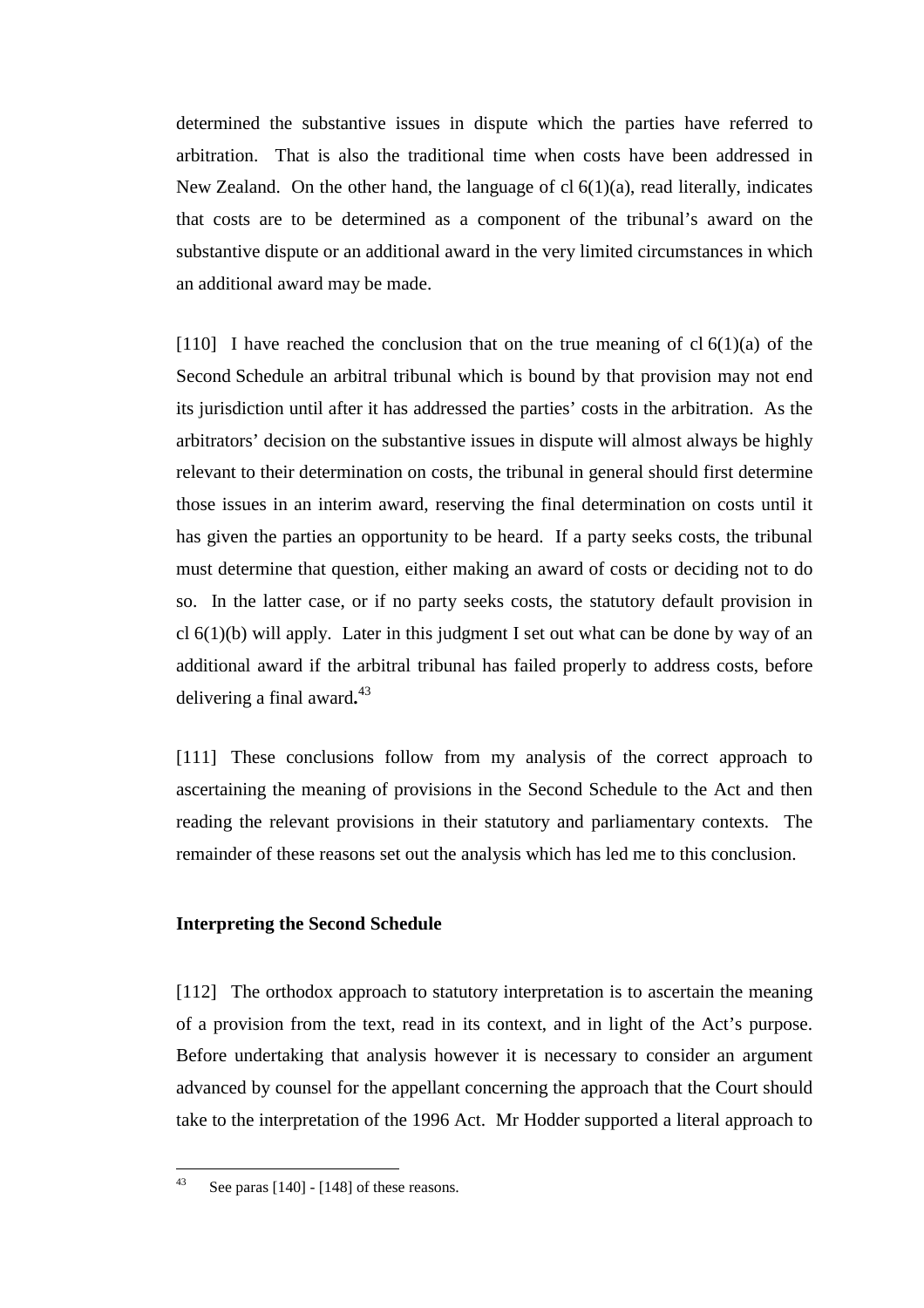ascertaining the meaning of cl 6 of the Second Schedule as part of a new statute, which had not been developed from earlier domestic arbitration legislation but from a recommended international model law concerning commercial arbitration, and which gives emphasis to party autonomy in the arbitral process and inclines against judicial intervention.

[113] In his oral submissions Mr Hodder referred extensively to dicta in the speech of Lord Steyn in *Lesotho Highlands Development Authority v Impreglio SpA and others*. 44 Lord Steyn said that one of the purposes of the Arbitration Act 1996 (UK) was to state the important principles of the law of arbitration "in a language sufficiently clear and free from technicalities to be readily comprehensible to the layman." Lay arbitrators, and international users of London arbitration, should be able to rely on the statutory language and "not have to be put to the trouble or expense of having regard to the pre-1996 Act law on issues where the provisions of the Act set out the law".<sup>45</sup> Mr Hodder argued that Lord Steyn's dicta supported his submission that a restrictive approach should be taken to the interpretation of the Second Schedule of the 1996 Act and in particular cl 6(1)(a).

[114] The passage in *Seabridge AB* cited by Lord Steyn acknowledges, however, that reference to cases decided prior to the 1996 United Kingdom Act may generally be necessary where the United Kingdom Act does not cover a point or where for some other reason such reference is necessary. That reservation is applicable to a case such as the present which is concerned with how the statutory provision concerning the arbitral tribunal's discretion as to costs is to be applied, on which point cl 6 of the Second Schedule to the 1996 Act is not explicit.

[115] Furthermore, while the New Zealand and United Kingdom statutes were both passed in 1996, and each emanates from the UNCITRAL Model Law, they include very different measures. They also each deal with arbitral practices that are significantly different in their nature and scope. London, of course, is a major centre

 $\overline{44}$ <sup>44</sup> [2005] 3 WLR 129; [2005] 3 All ER 789 (HL).

At [19]. The citations, approved by Lord Steyn, are from the judgment of Thomas J in *Seabridge AB v A C Orssleff's Eftf's A/s* [2000] 1 All ER (Comm) 415, 422.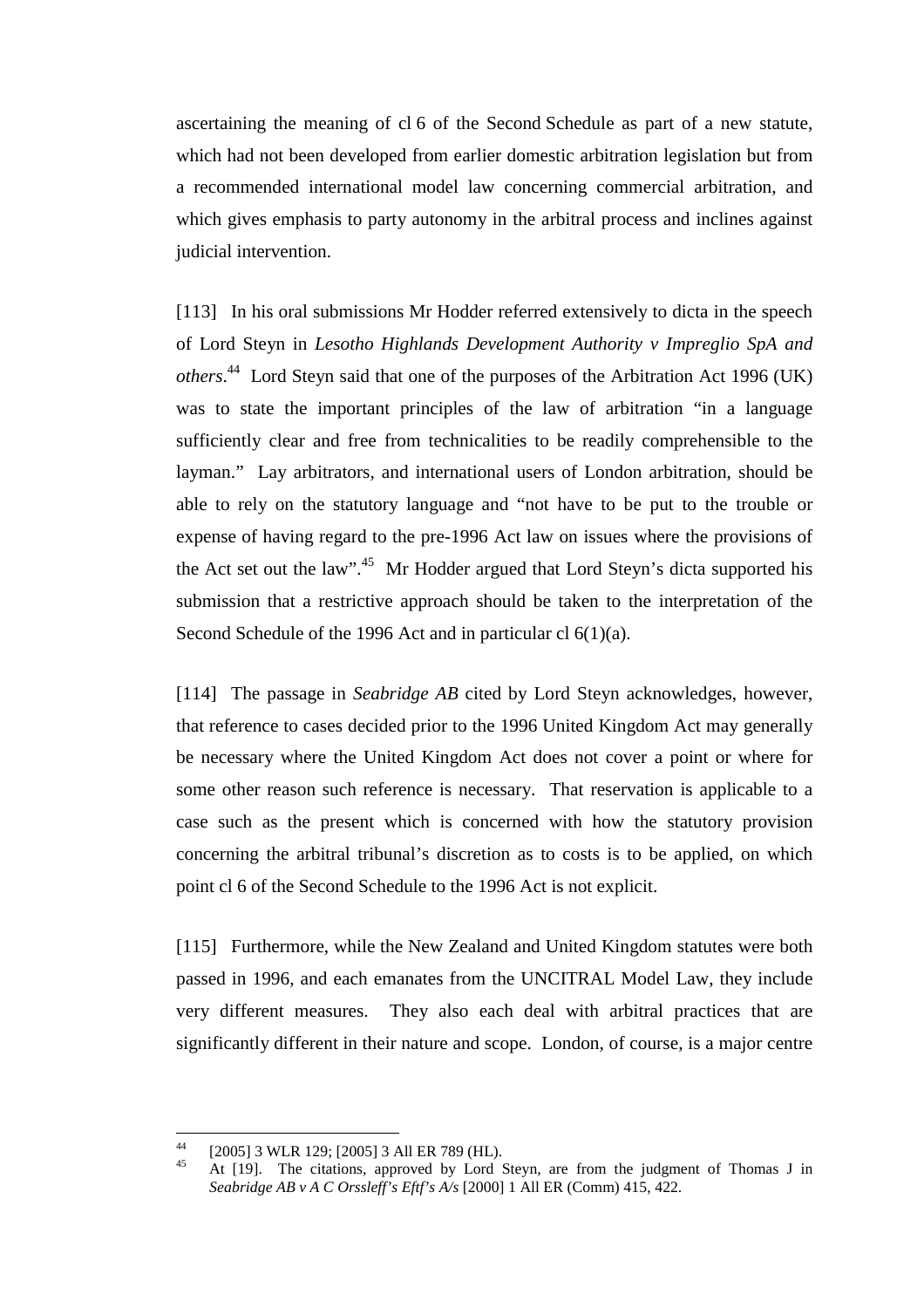for international arbitration. Lord Steyn's views of the appropriate approach to interpretation of the 1996 United Kingdom Act are clearly influenced by this context and are of limited application to the interpretation of the Second Schedule to the New Zealand Act, which reflects provisions generally thought appropriate to New Zealand conditions.<sup>46</sup>

[116] Party autonomy is a theme of the 1996 Act. Parties can opt out of the Second Schedule, and its provision concerning costs in particular. But this does not mean that the principle of party autonomy is of assistance in interpreting the provisions of the Second Schedule of the 1996 Act when they do apply. In that case the Court must proceed on the basis that the parties are content that the Act should be interpreted according to the meaning of the words used, rather than on any principle that looks to preserve maximum freedom for the parties. Nor can it realistically be said that the Second Schedule provisions are inconsistent with access to the Court for review of arbitrators' decisions. Indeed cl 6(3) confers an appeal to the High Court against an award of costs on the grounds that it is unreasonable.

[117] Accordingly, the meaning of the language of cl  $6(1)(a)$  is to be ascertained according to orthodox principles of purposive interpretation rather than on a restrictive basis. In this instance assistance is derived first from the previous New Zealand statutory provisions concerning awards of costs in arbitrations, and how they were interpreted, and secondly from the parliamentary history of the particular provision to be interpreted in this appeal.

# **Statutory history**

[118] The statutory history, and the way in which earlier statutory provisions concerning costs have been interpreted and applied, is part of the context in which the current legislative provisions concerning costs and expenses of an arbitration are to be considered. Prior to the enactment of the 1996 Act, the process of arbitration in New Zealand was governed by the Arbitration Act 1908, as amended. In relation to

 $46$ See para [125] below.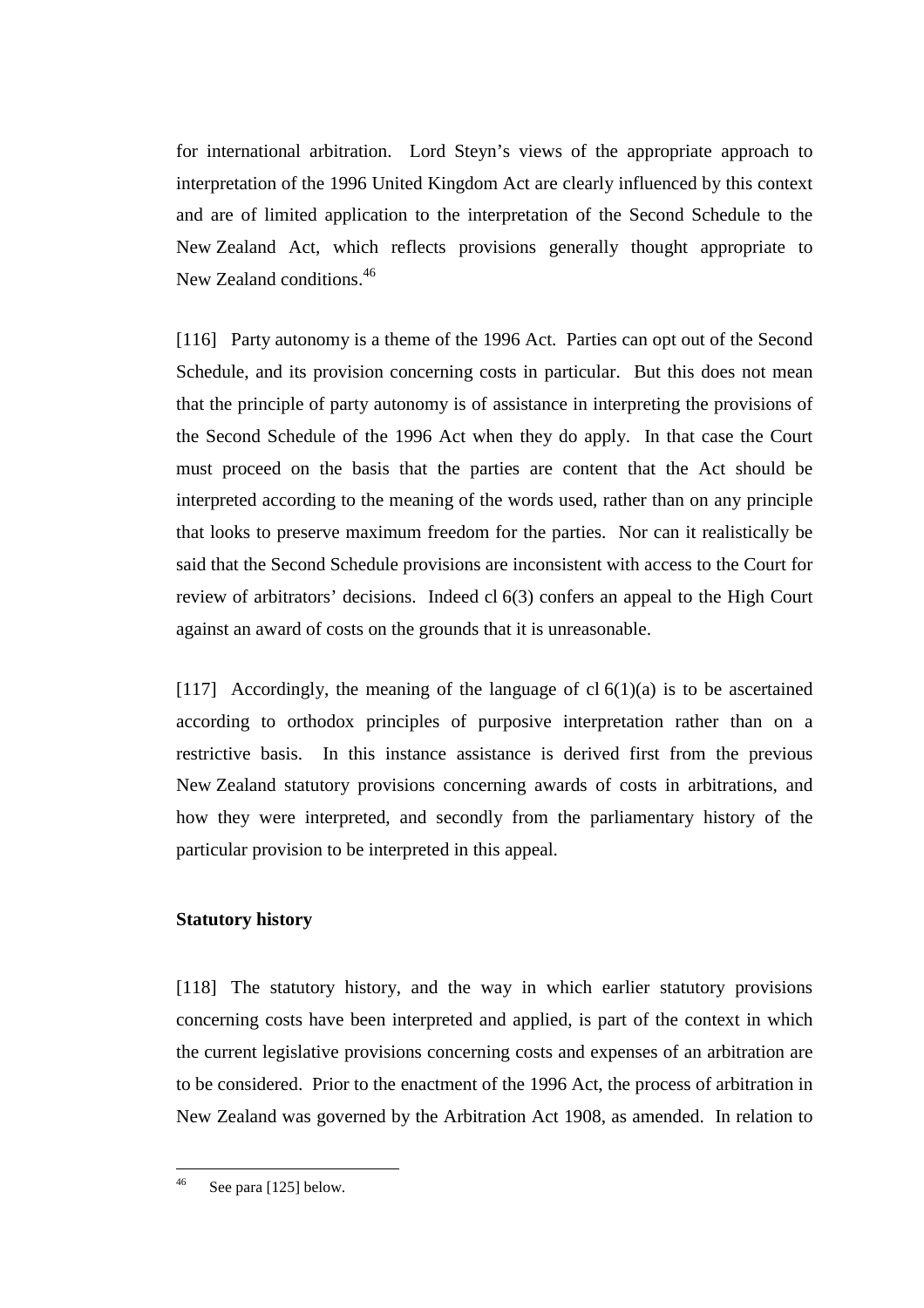costs, s 4 of the 1908 Act provided that the provisions of its Second Schedule were deemed to be included in a submission to arbitration unless the submission expressed a contrary intention. Clause 9 of the Second Schedule provided for the arbitral tribunal to have a discretion concerning costs:

9. The costs of the reference and award shall be in the discretion of the arbitrators or umpire, who may direct to and by whom and in what amount those costs or any part thereof shall be paid, and may tax or settle the amount of costs to be so paid or any part thereof, and may award costs to be paid as between solicitor and client.

[119] The source of s 4, and cl 9 of the Second Schedule, was s 2 of the Arbitration Act 1889 (UK) and para (i) of its First Schedule. Clause 9 was expressed in identical terms to para (i) of the 1889 Act's First Schedule, which was discussed and applied by the Divisional Court (Rowlatt and McCardie JJ) *In re An Arbitration between Becker, Shillan and Company and Barry Brothers*. 47 In his award an umpire had dismissed a claim and ordered that the claimants pay the arbitral tribunal's fees and expenses. The award was silent on the costs of the reference, that is the parties' costs. In separate judgments the members of the Divisional Court decided that, while costs were a matter of discretion under para (i) of the First Schedule, the true meaning of that provision was that arbitrators were bound to exercise their discretion on costs, otherwise they would have neglected to discharge a requirement of the Act. As Rowlatt J said of the statutory language conferring the discretion: <sup>48</sup>

Now, that does not mean that it is in his discretion whether he will deal with them or not, but that he must deal with them by exercising his discretion upon them. If he chooses he can say that he leaves them to be borne by the parties that incur them and make no order that either party pays the costs of the other. But he must exercise his discretion upon them.

McCardie J agreed. Both Judges cited the judgment of the Court of Exchequer delivered by Parke B in *Williams v Wilson* which said:<sup>49</sup>

We think it clear that it was intended that he should exercise his discretion on the question of the costs, not whether he would award upon that question or not at his option or discretion.

<sup>47</sup>  $^{47}_{48}$  [1921] 1 KB 391.

 $48$  At 395.

<sup>(1853) 9</sup> Ex. 90, 99.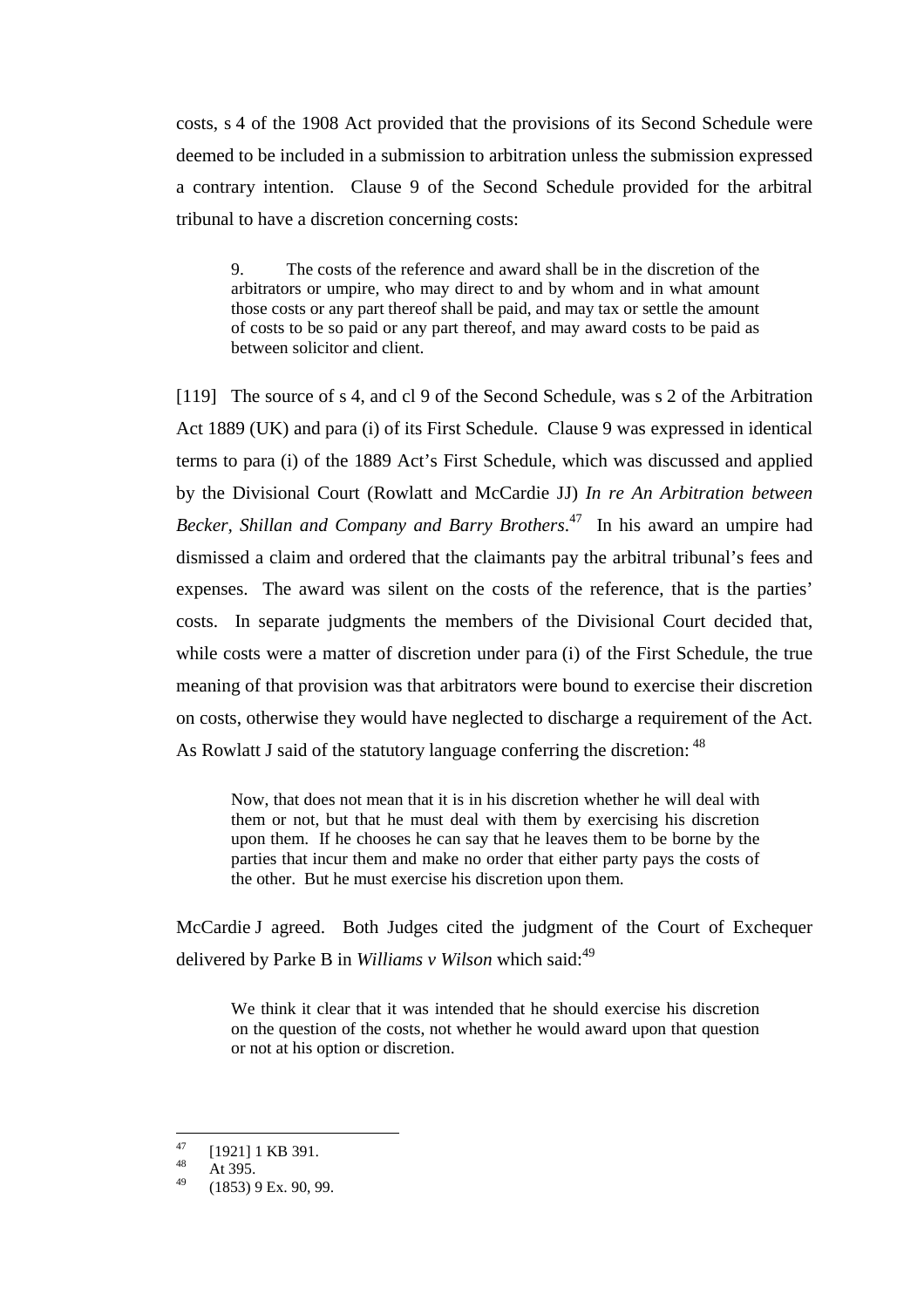[120] As the umpire in the *Becker, Shillan & Co* case was silent on the point the Divisional Court inferred that he had failed to address party costs, and the award was remitted for him to exercise his costs discretion on that aspect. Given that the New Zealand provision was expressed in a similar way, this judicial clarification of the statutory meaning and manner of application of language conferring a discretion to award costs on arbitrators can be said to have become part of New Zealand law of arbitration from the time that *Becker, Shillan & Co* was decided. The important effect was that arbitrators were subject to a duty not to deliver a final award until the parties had been given an opportunity to be heard on costs.

[121] In 1938 the New Zealand Parliament enacted a further provision concerning costs to apply where an award had made no provision for the costs of parties. Section 14(2) of the Arbitration Amendment Act 1938 provided:

#### **14. Provision as to costs**-

 $(1)$  ...

(2) If no provision is made by an award with respect to the costs of the reference, any party to the reference may within 14 days of the publication of the award, or such further time as the Court may direct, apply to the arbitrator for an order directing by and to whom such costs shall be paid, and thereupon the arbitrator shall, after hearing any party who may desire to be heard, amend his award by adding thereto such directions as he may think proper with respect to the payment of the costs of the reference.

The source of this provision was s 12(2) Arbitration Act 1934 (UK).

[122] The Divisional Court's decision was subsequently applied by Kerr J in *Mavani v Ralli Bros. Ltd.*<sup>50</sup> While it does not appear that s  $12(2)$  of the United Kingdom Act was engaged, this decision does indicate the continuing application of the interpretation approach in *Becker, Shillan & Co* following the 1935 (and in New Zealand 1938) amendments.<sup>51</sup> Section 14(2) remained in force until the 1908 Act was repealed in 1996 by a new statute which set out a new legislative framework for arbitration. In short, under the 1908 Act, the provision conferring a discretion to award costs was interpreted as subjecting arbitrators to a

 $50$  $^{50}$  [1973] 1 WLR 468, 475.

<sup>51</sup> Cf. Mustill & Boyd *Commercial Arbitration* (2ed 1989) 401.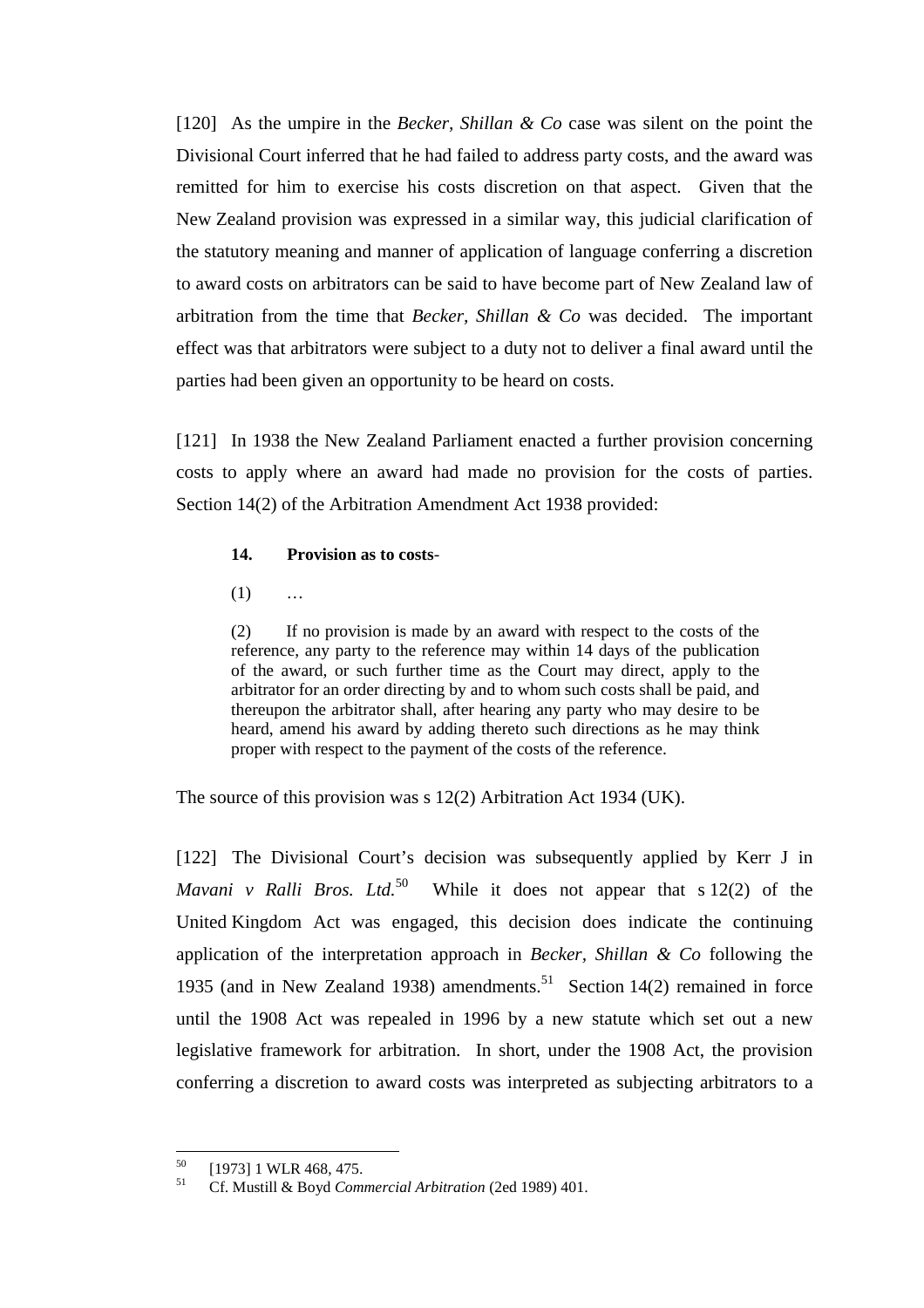duty to allow the parties to be heard on costs before making an award that ended their jurisdiction.

## **Parliamentary history: Law Commission Report**

[123] The report on *Arbitration* of the New Zealand Law Commission in 1991 ("Arbitration")<sup>52</sup> included a draft Arbitration Act, which Parliament substantially enacted as the Arbitration Act 1996. The 1996 Act is based on the Model Law on International Commercial Arbitration, which was the outcome of a project of the United Nations Commission on International Trade Law ("UNCITRAL") aimed at harmonising procedures for international arbitration and domestic arbitration laws. The Model Law was adopted in June 1985 by UNCITRAL and was endorsed later that year by the United Nations General Assembly.<sup>53</sup>

[124] The fees and costs of an arbitration were not addressed in the Model Law. As there was no provision for them in some national systems, the costs of an arbitration were not seen as "suitable for the partial harmonisation of the Model Law".<sup>54</sup> This is confirmed by the Report of the Working Group on International Contract Practices concerning the work of its third session. It states:<sup>55</sup>

There was wide support for the view that questions concerning the fees and costs of arbitration were not an appropriate matter to be dealt with in the model law. This view left open the possibility for a State to provide for court control concerning fees and costs, and, for example, to allow readjustment of utterly unreasonable fees.

Accordingly, it was left to each State to provide for the costs of an arbitration, if it wished to do so, in its own way**.**

[125] The 1996 Act lays down rules applying to arbitrations in New Zealand in its First and Second Schedules. The provisions of the First Schedule are drawn from the UNCITRAL Model Law. Under the 1996 Act those rules can only be excluded by contract to the extent that they themselves stipulate. They do not, moreover,

<sup>52</sup>  $\frac{52}{53}$  NZLC R20 (1991).

<sup>53</sup> *Arbitration*, para 1. 54 Mustill & Boyd *Commercial Arbitration* (2001 Companion Volume) 14-15. 55 New York, 16-26 February 1982, reported at (1982) 13 *UNCITRAL Yearbook* 300.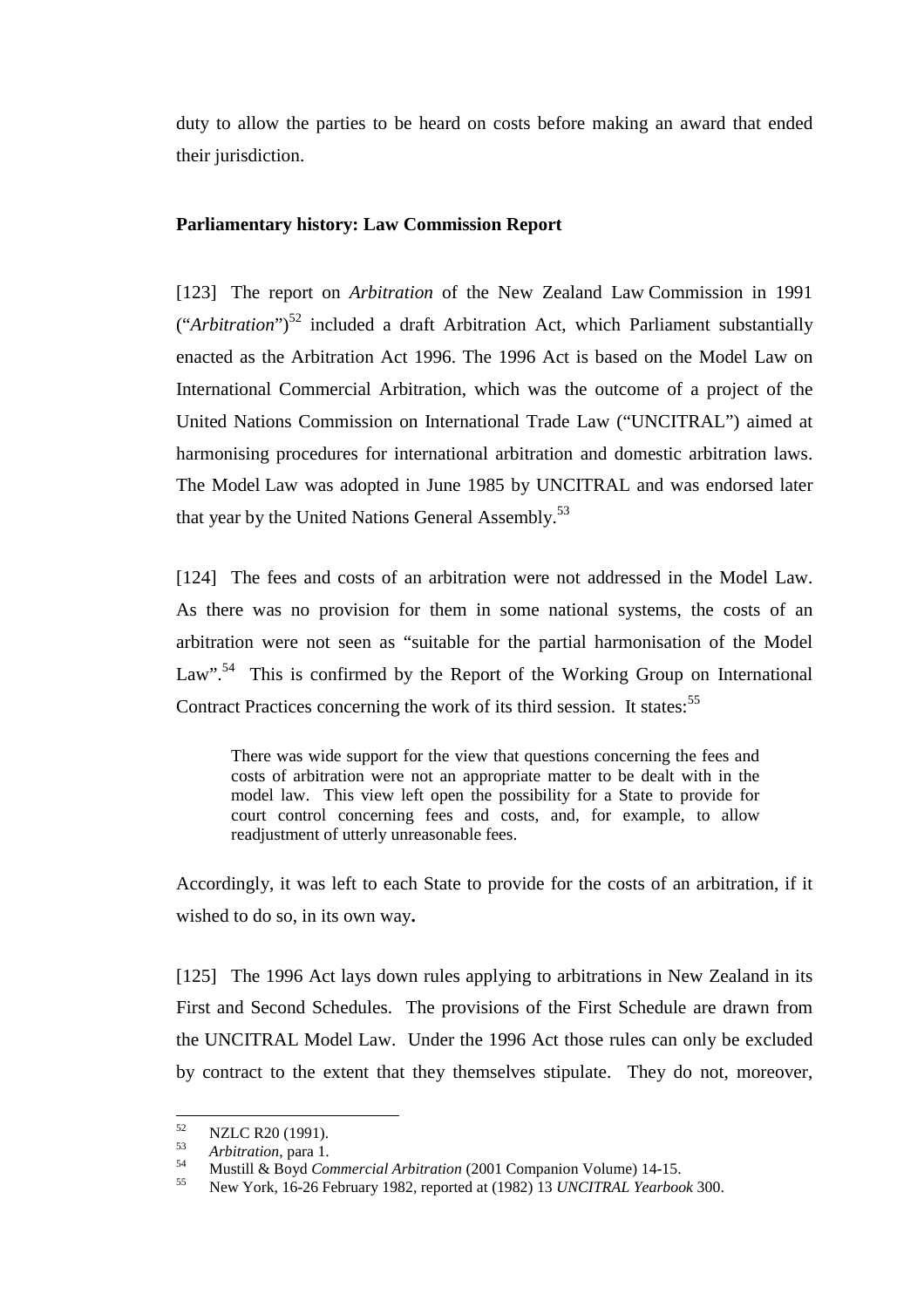provide a comprehensive regime for arbitration. The provisions of the Second Schedule were designed by the Law Commission to be supplementary, adding to or modifying the Model Law rules as the Commission considered appropriate for arbitration in New Zealand.<sup>56</sup> The rules in the Second Schedule can be excluded by agreement, reflecting their domestic genesis<sup>57</sup> and the Model Law's emphasis on party autonomy.

[126] In its report, the Law Commission said that it had drafted the Second Schedule provisions having regard to the latest version of the uniform arbitration statutes that were enacted in 1984, in most of the Australian states. It had also taken note of provisions found in domestic arbitration statutes, based on the UNCITRAL Model Law, which had been developed in other jurisdictions including Canada.58 The Uniform Law Conference of Canada had prepared a draft Uniform Arbitration Act in 1990 ("the ULCC draft") to which the Law Commission was able to refer and which has since been substantially adopted in Canadian Provincial legislation.

[127] In relation to costs, the Law Commission said that it did not adopt any particular legislative model for the Second Schedule but it had drawn on s 54 of the ULCC draft in framing the provision in its draft Act concerning costs and expenses of the arbitration. That provision is now cl 6 of the Second Schedule to the 1996 Act and it is the only provision in the 1996 Act concerning costs. A number of its subclauses are based on  $s 54.59$  Later I explain how I derive assistance from them, and from the Law Commission report, in interpreting cl 6(1)(a).

#### **Meaning of clause 6**

[128] Clause 6 of the Second Schedule to the 1996 Act relevantly provides:

<sup>56</sup> 

<sup>56</sup> *Arbitration*, para 412. 57 Section 6(1) and (2) of the 1996 Act; *Methanex Motunui Ltd v Spellman* [2004] 3 NZLR 454, at [99]. <sup>58</sup> *Arbitration*, para 414.

<sup>59</sup> *Arbitration*, para 436.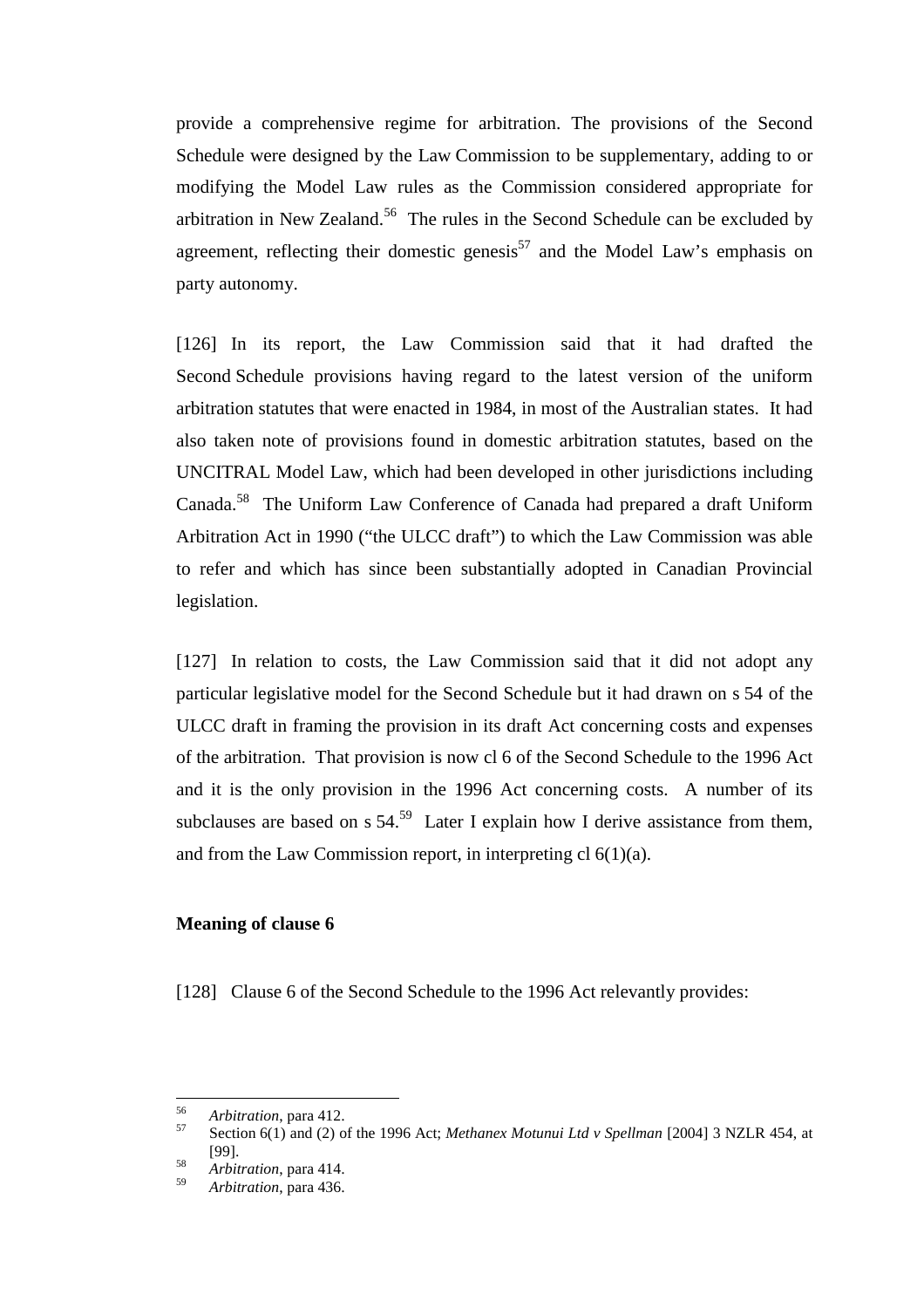#### **6 Costs and expenses of an arbitration—**

(1) Unless the parties agree otherwise,—

(a) The costs and expenses of an arbitration, being the legal and other expenses of the parties, the fees and expenses of the arbitral tribunal, and any other expenses related to the arbitration shall be as fixed and allocated by the arbitral tribunal in its award under article 31 of the Schedule 1, or any additional award under article 33(3) of the Schedule 1; or

(b) In the absence of an award or additional award fixing and allocating the costs and expenses of the arbitration, each party shall be responsible for the legal and other expenses of that party and for an equal share of the fees and expenses of the arbitral tribunal and any other expenses relating to the arbitration.

(2) Unless the parties agree otherwise, the parties shall be taken as having agreed that,—

> (a) If a party makes an offer to another party to settle the dispute or part of the dispute and the offer is not accepted and the award of the arbitral tribunal is no more favourable to the other party than was the offer, the arbitral tribunal, in fixing and allocating the costs and expenses of the arbitration, may take the fact of the offer into account in awarding costs and expenses in respect of the period from the making of the offer to the making of the award; and

> (b) The fact that an offer to settle has been made shall not be communicated to the arbitral tribunal until it has made a final determination of all aspects of the dispute other than the fixing and allocation of costs and expenses.

(3) Where an award or additional award made by an arbitral tribunal fixes or allocates the costs and expenses of the arbitration, or both, the High Court may, on the application of a party, if satisfied that the amount or the allocation of those costs and expenses is unreasonable in all the circumstances, make an order varying their amount or allocation, or both. The arbitral tribunal is entitled to appear and be heard on any application under this subclause.

…

(5) An application may not be made under subclause (3) after 3 months have elapsed from the date on which the party making the application received any award or additional award fixing and allocating the costs and expenses of the arbitration.

(6) There shall be no appeal from any decision of the High Court under this clause.

[129] The structure of cl 6(1) is that it stipulates three different rules concerning costs. The rule which applies in any particular situation is determined according to a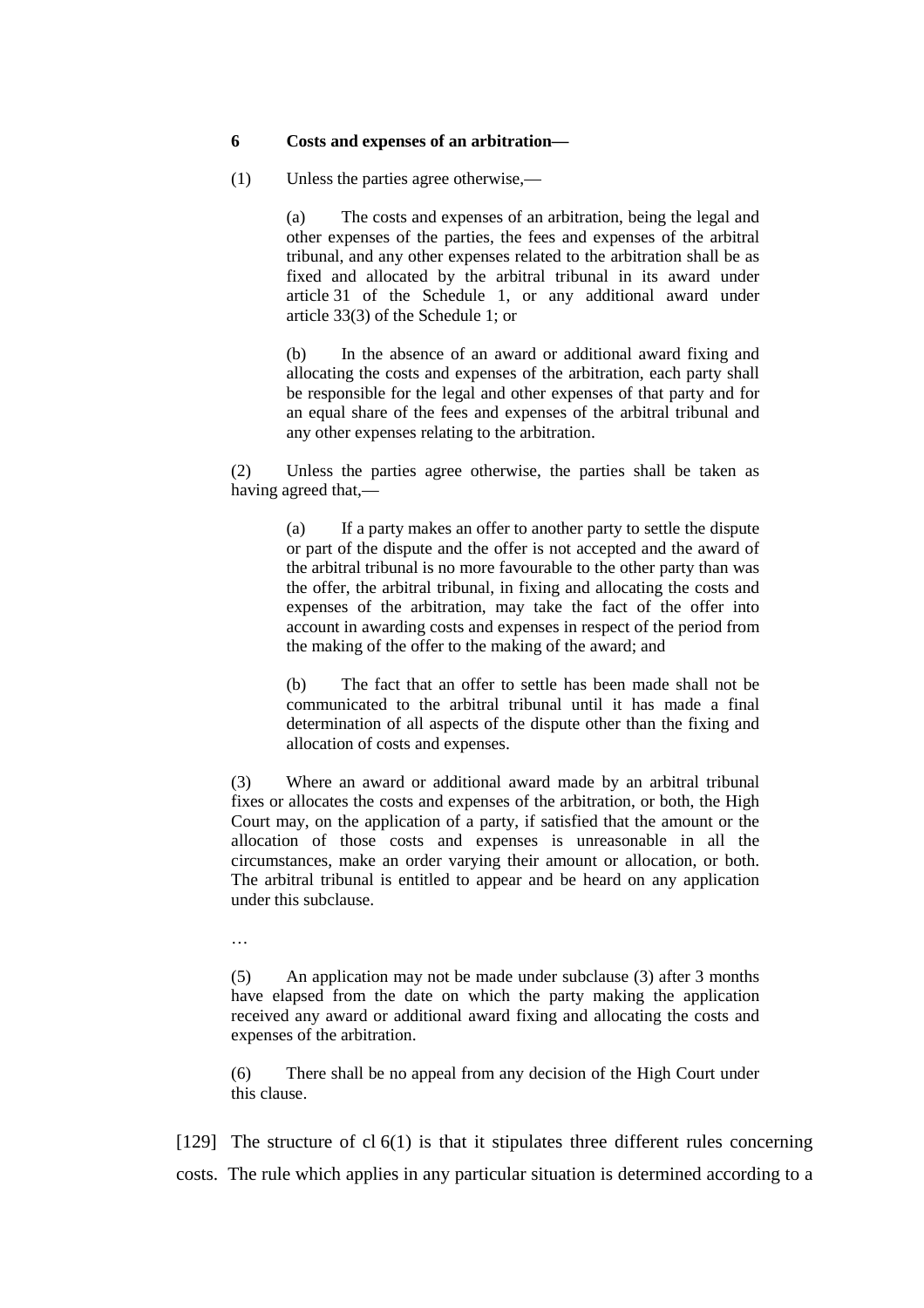set sequence of priority. First, costs may be the subject of agreement by the parties at any stage. To the extent that is the case, the provisions of the agreement prevail. Secondly, in the absence of agreement, the arbitral tribunal has a power to fix and allocate costs in its award. Thirdly, if there is no such agreement, and no provision for costs is made in the award, each party is to bear its own costs and expenses in the arbitration along with an equal share of the arbitral tribunal's fees and expenses, and any other expenses in the arbitration.

[130] It is now common ground that the parties' agreement as to costs in cl 2.3.6 of the lease did not go beyond providing for the costs of the arbitrators and umpire; the agreement did not extend to the costs directly incurred by the parties. Those costs are, accordingly, not covered by application of the first rule. The central question in the appeal is whether they are covered by the second. Only if they are not will the third rule apply, which would require that the parties meet their own legal and other expenses.

[131] In order then to ascertain whether the second rule applies, the meaning of cl 6(1)(a) of the Second Schedule must be ascertained. Its statement that the costs and expenses of an arbitration "shall be as fixed and allocated by the arbitral tribunal in its award or any additional award…" clearly indicates that the tribunal has a power to award a party costs in relation to its legal and other expenses in the arbitration. What is less clear is what duties or constraints, if any, control the exercise of the statutory discretion to fix and allocate costs in an award or additional award made under the 1996 Act. This turns on the meaning of  $cl 6(1)(a)$ , including how the Act envisages that this provision applies to the factual situation that has arisen in this case.

[132] Clause  $6(1)(a)$  is part of the Second Schedule to the Act and, as already indicated, is a domestic modification of principles stated in the Model Law, which deliberately made no specific reference to costs. The Second Schedule applies where, as in this case, it is not excluded by agreement.<sup>60</sup> Because it is a domestic

<sup>60</sup> See para [125] and accompanying footnotes above.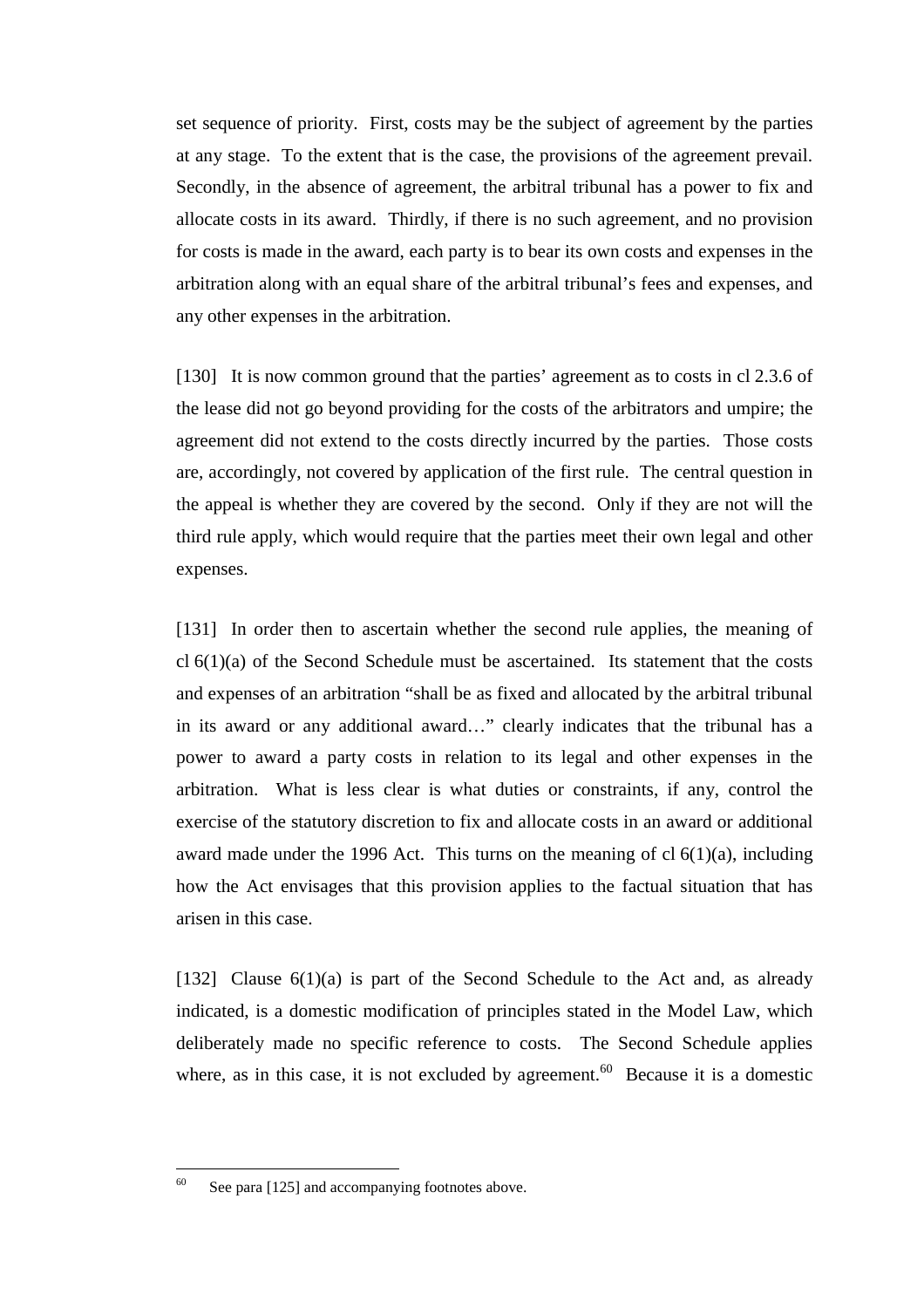provision, an important aspect of the context in which cl 6(1)(a) is to be read is the New Zealand statutory history of provisions for costs to be in the discretion of an arbitral tribunal. $^{61}$  Its relevance is reinforced by the intention of those who framed the Model Law that States should be left to deal with costs according to their own domestic traditions if they wished.

[133] From the time that the *Becker, Shillan & Co* case was decided by the Divisional Court, the full meaning of the statutory provision in the 1908 Act was clear; it conferred on New Zealand arbitrators a wide discretion to award costs, which, however, they were bound to exercise. An award that did not deal with costs was incomplete because the arbitral tribunal had an implicit duty to exercise the discretion before finally discharging its functions by delivery of its award. The effect of the decision was, as indicated, to allow the parties to be heard on costs once substantive issues were decided.<sup>62</sup> The *Becker, Shillan & Co* case was the leading authority for this approach to interpretation of the statute but, as the earlier discussion in these reasons indicates,  $63$  the interpretation it applied was a longstanding previous one in relation to equivalent provisions in arbitration agreements. As well, this interpretation of the 1908 Act provision continued to apply following the enactment of s 14 of the 1938 amendment. The statutory history accordingly indicates that Parliament**'**s purpose, in framing in similar terms in the 1996 Act the rule that should next apply to costs if the parties had not reached agreement on them, was that the language conferring a wide discretion should be read and applied in the same manner as the equivalent provision in the previous Act.

[134] The Parliamentary history of the Second Schedule provisions concerning costs is also helpful in ascertaining their meaning. The appellant argued that the inclusion of cl  $6(1)(b)$ , as a residual provision concerning costs, supported its argument for confining the meaning of  $cl 6(1)(a)$  to a literal one. Mr Hodder submitted that applying the *Becker, Shillan & Co* line of interpretation to cl 6(1)(a) would "write out" cl  $6(1)(b)$ . I do not accept that submission. On the view I take of

<sup>61</sup>  $^{61}$  Discussed in paras [118] to [122] above.

 $\frac{62}{63}$  See para [120] above.

At para [119].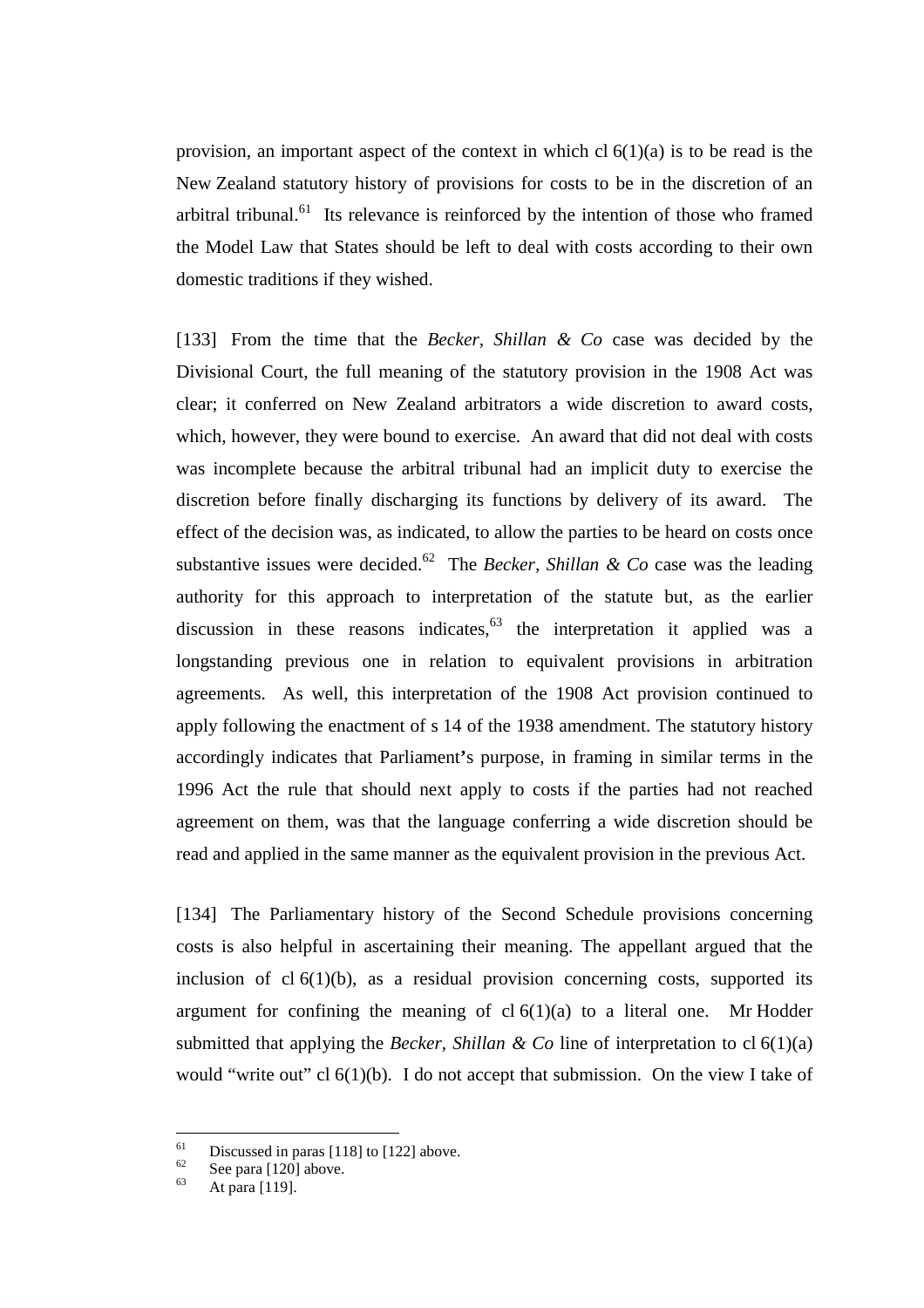$cl 6(1)(b)$ , the residual clause will apply whenever parties do not wish to be heard on costs or where, having heard the parties, the tribunal decides not to make an award.

[135] Two points drawn from the Parliamentary history further answer the argument. In the ULCC draft, the residual provision on which  $cl 6(1)(b)$  was modelled,<sup>64</sup> was one having limited potential application as that draft also provided for any party to seek a further award as to costs within 30 days if the arbitral tribunal had not dealt with costs in its award.<sup>65</sup> The residual provision would only apply if that were not done or the tribunal did not thereafter make an award. While in the drafting of cl 6 no express provision was included for applications for costs to be made following an award, it is contextually significant that the ULCC draft had not envisaged that its residual provision would restrict the scope of the discretion to award costs.

[136] The other and perhaps most important point is that in its commentary on its own draft provision, the Law Commission<sup>66</sup> did not indicate that it had in mind, when it included a residual subclause, a purpose of altering the longstanding basis on which an arbitral tribunal's discretion as to costs had been applied. It did not say that cl  $6(1)(a)$  would have a more restrictive meaning than that which had been given to para 9 of the Second Schedule to the 1908 Act. The appellant's view of the restrictive effect of cl  $6(1)(b)$  on cl  $6(1)(a)$ , if upheld, will effect a major change in the way costs must be sought in arbitrations, and create significant risks for parties if the new requirements are overlooked. If that was part of its purpose, it is surprising that the Law Commission did not make it clear in its report that a change of such scope was being proposed, especially as it did just that in the same part of its report by explaining its proposed policy change concerning pre-dispute costs.<sup>67</sup> The absence of any discussion of this point in the commentary indicates that the Law Commission did not consider it was proposing a significant change to the longstanding way in which costs have been sought in commercial arbitrations.

<sup>64</sup> <sup>64</sup> Section 54(5) of the ULCC draft.

 $^{65}$  Section 54(4) of the ULCC draft.

<sup>66</sup> *Arbitration*, paras 436-440. <sup>67</sup> *Arbitration*, para 436.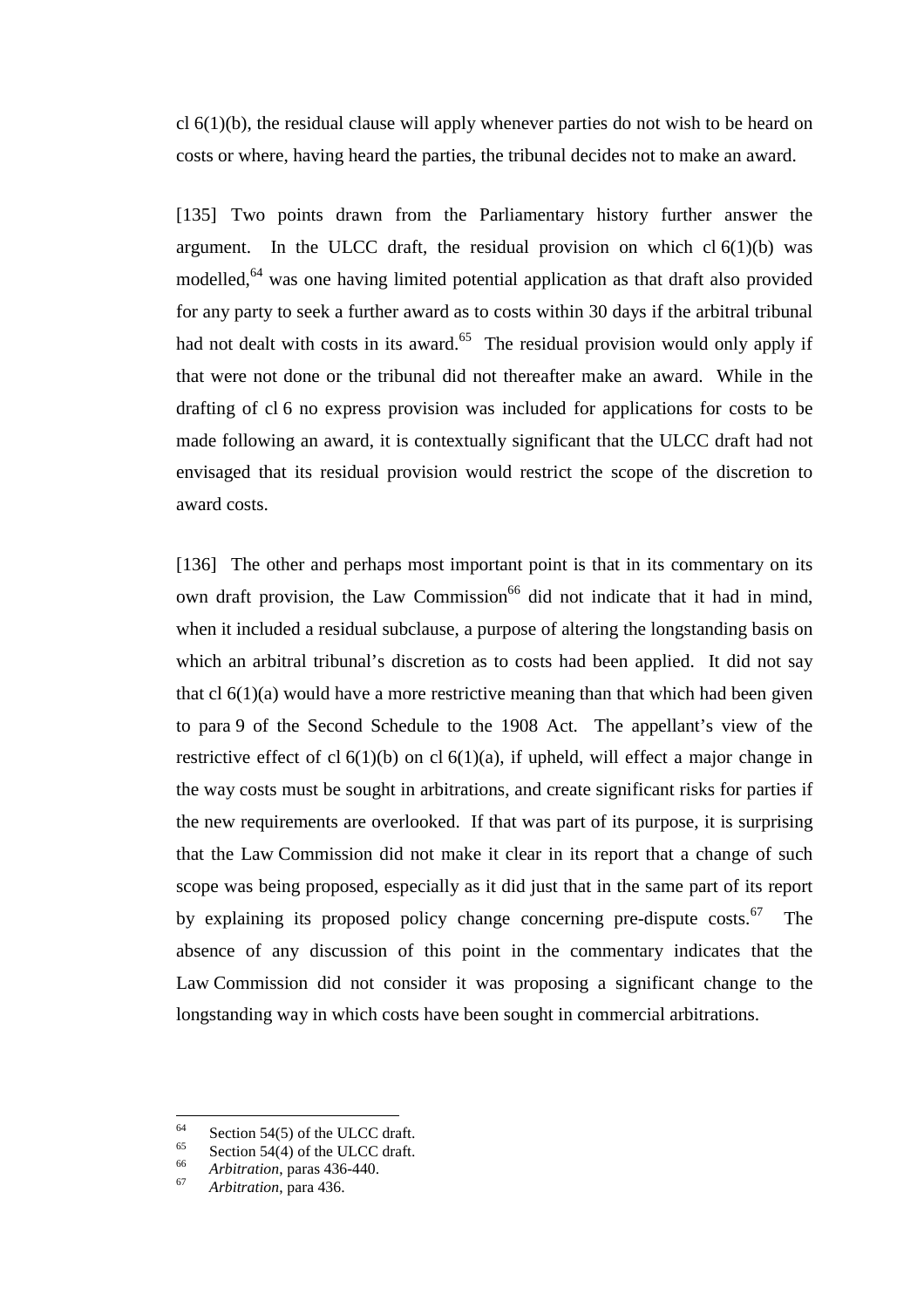[137] It follows in my view that cl  $6(1)(b)$ , which states the third rule in priority concerning costs, should not be read as influencing the meaning of cl  $6(1)(a)$ . It simply serves as a residual provision, which the parties and arbitral tribunal will know applies if no application for costs in the arbitration, or no award of costs, is made.

[138] For these reasons, which turn on both the Parliamentary history of the 1996 Act and the general history of earlier arbitration legislation in New Zealand, I have concluded that the power of a tribunal to award costs under cl  $6(1)(a)$  is coupled with a duty to decide whether to exercise that power. That was not done by the arbitral tribunal in this case before it issued the first award, which the tribunal clearly intended to be a final award**.**

[139] The next question is whether the arbitral tribunal's second award, which determined costs, provided a valid remedy for the tribunal's error.

## **Validity of second award**

 $[140]$  As outlined earlier in these reasons,<sup>68</sup> after the first award was delivered, the lessee applied to the arbitral tribunal for its costs and, after hearing the parties, the tribunal proceeded to award it party costs in its second award. The tribunal took the view that it was able to make that award because it had implicitly reserved costs in the first award. On its face, however, the first award has all the appearances of being a final award which concludes the tribunal's jurisdiction in the dispute. Nor can I see any basis for saying that it is other than a final award.

[141] It is therefore necessary to consider whether there is a different jurisdictional basis for the tribunal's second award. Only if there is, will it have properly discharged its duty to address costs.

[142] Although the 1938 amendment to the 1908 Act conferred power on arbitral

<sup>68</sup> At para [96].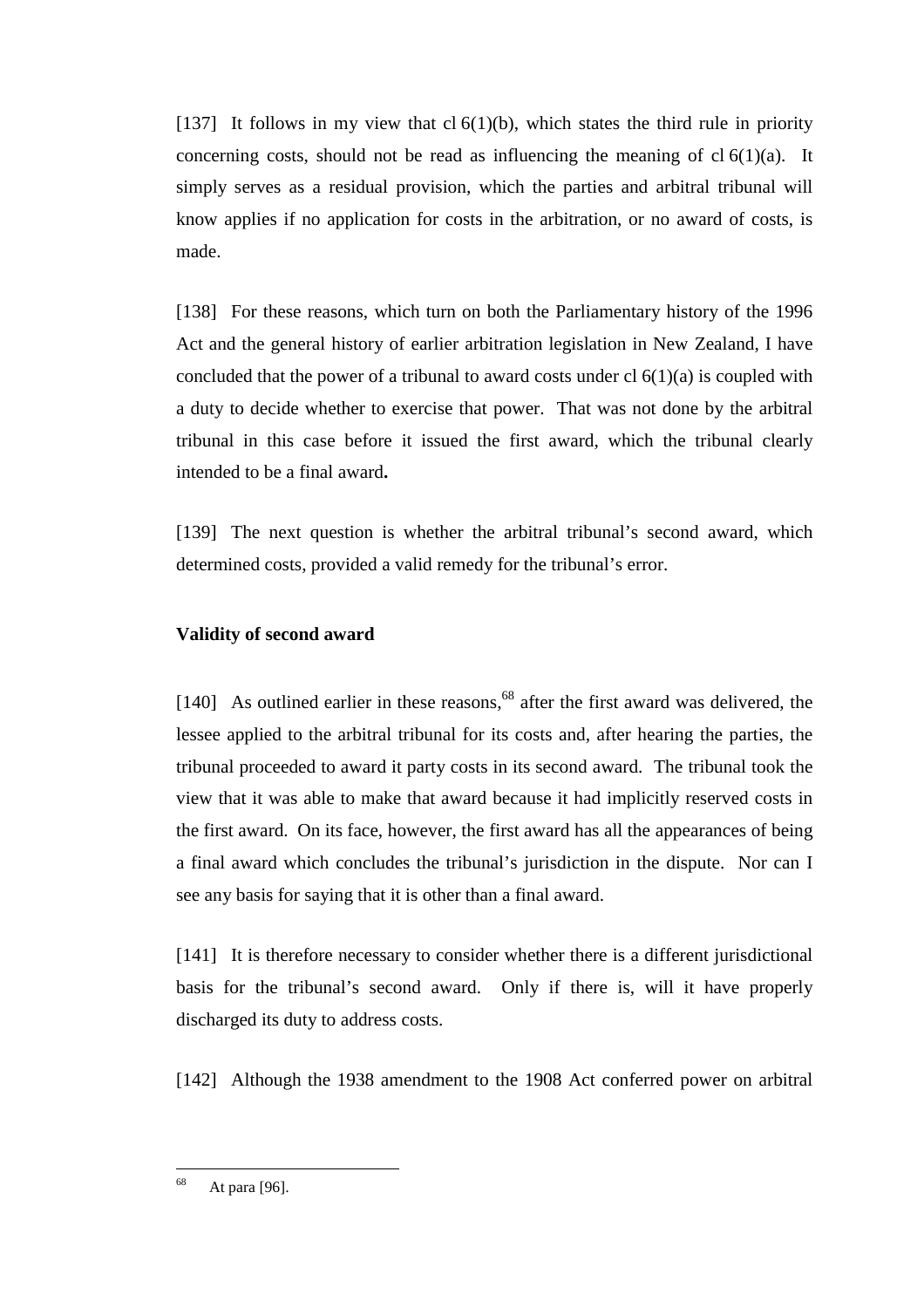tribunals to deal with applications for costs, following an award which made no provision for them, that provision was not repeated in the 1996 Act. Clause  $6(1)(a)$ does however acknowledge that costs and expenses of an arbitration may be determined in an additional award made under art 33(3) as well as in an award made under art 31. Article 33(3) provides:

(3) Unless otherwise agreed by the parties, a party, with notice to the other party, may request, within 30 days of receipt of the award, the arbitral tribunal to make an additional award as to claims presented in the arbitral proceedings but omitted from the award. If the arbitral tribunal considers the request to be justified, it shall make the additional award within 60 days.

[143] A literal reading of art 33(3), without regard to its context, suggests that, on its terms, the power to make an additional award is confined to dealing with claims presented in the proceedings which the arbitrators have omitted to address in their award; which would not cover costs. That narrow meaning however scarcely gives effect to the purpose of art 33(3) which, as Elias CJ and Keith J point out, was included in the Model Law to provide a mechanism for rectification which would avoid the consequence in some national systems of arbitration that an omission from an award might make it invalid for incompleteness.<sup>69</sup> To give art  $33(3)$  a meaning which did not allow an additional award to be made on costs, where the arbitral tribunal, in breach of a duty, had omitted to address them, would not fulfil that purpose.

[144] I also agree with Elias CJ that the omission from the 1996 Act of a specific provision, such as that enacted in 1938, enabling a party to apply within 14 days for an amendment to an award by making costs orders, does not indicate that there is a legislative policy in the 1996 Act against such applications. While s 14 of the 1938 amendment was not re-enacted in 1996, cl 6(1)(a) of the Second Schedule plainly contemplates that in some instances, at least, costs awards will be made under art 33(3).

[145] In general the relative success of the parties is a highly relevant factor in determining costs, which usually will follow the event. As well,  $cl 6(2)(a)$  is

<sup>69</sup> See reasons of Elias CJ at [11] and Keith J at [34].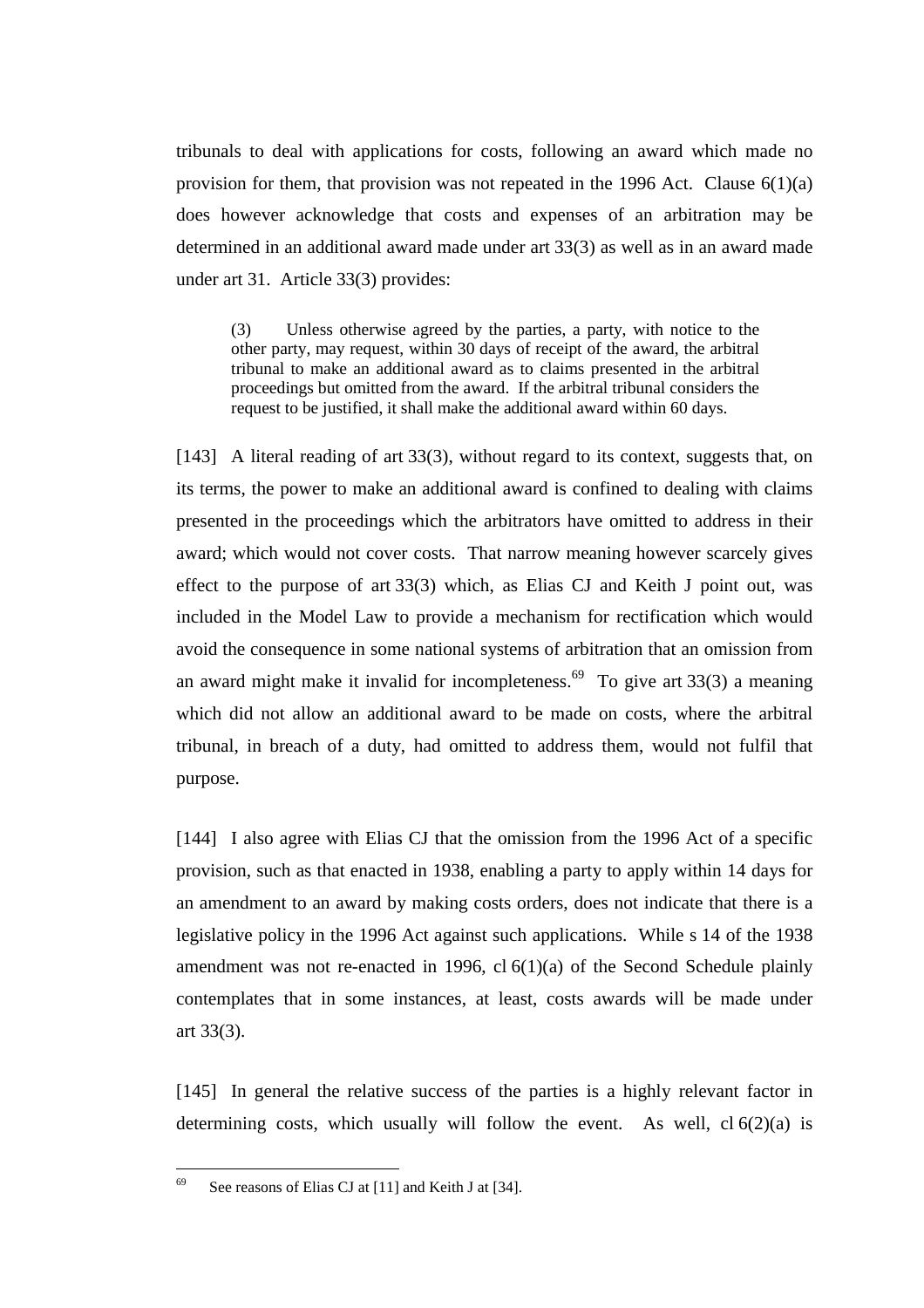premised on an expectation that questions of costs will generally be addressed by arbitrators following an award that has dealt with the substantive issues in the dispute. It provides that an arbitral tribunal may take into account in determining costs an offer by a party to settle the dispute which is not accepted but turns out to be more favourable to the offeree than the terms of the award. Clause 6(2)(b) actually prohibits communication to the tribunal of the fact that a settlement offer has been made until it has determined all aspects other than costs, although it would have been entirely proper for either party to ask that costs be reserved either without elaboration, or by reference to the need to know the outcome before making any application for or submissions on costs.

[146] These considerations suggest that, in the absence of any contrary agreement, Parliament had in mind that the parties need not be heard on costs during the hearing concerning the substantive dispute. Indeed to do so would give rise to tensions in relation to the duty imposed on the parties to withhold from the tribunal information concerning the fact that any settlement offer had been made. So read, the context provided by  $cl 6(2)$  would support an interpretation of  $cl 6(1)(a)$  which facilitated arbitral tribunals dealing with costs following an interim award on the substantive issues.

[147] It follows in my view that, reading art 33(3) in its context, its meaning requires that when an arbitral tribunal has failed to address costs before making its final award, despite having a duty to do so, the tribunal may be said to have omitted to deal with a particular issue in the proceeding which, while strictly not the subject of a claim presented in the proceeding, is sufficiently akin to it to allow the remedial provision in the Model Law for an additional award to be invoked. That meaning of the language of art 33(3) is open and giving the article purposive interpretation it is the true meaning. This is consistent with an observation by the Law Commission concerning costs**:** 70

We believe that, if not the subject of agreement between the parties, interest and costs will be issues in the dispute and thus properly dealt with in an award (or an additional award: see article 33(3)).

<sup>70</sup> <sup>70</sup> *Arbitration*, para 389.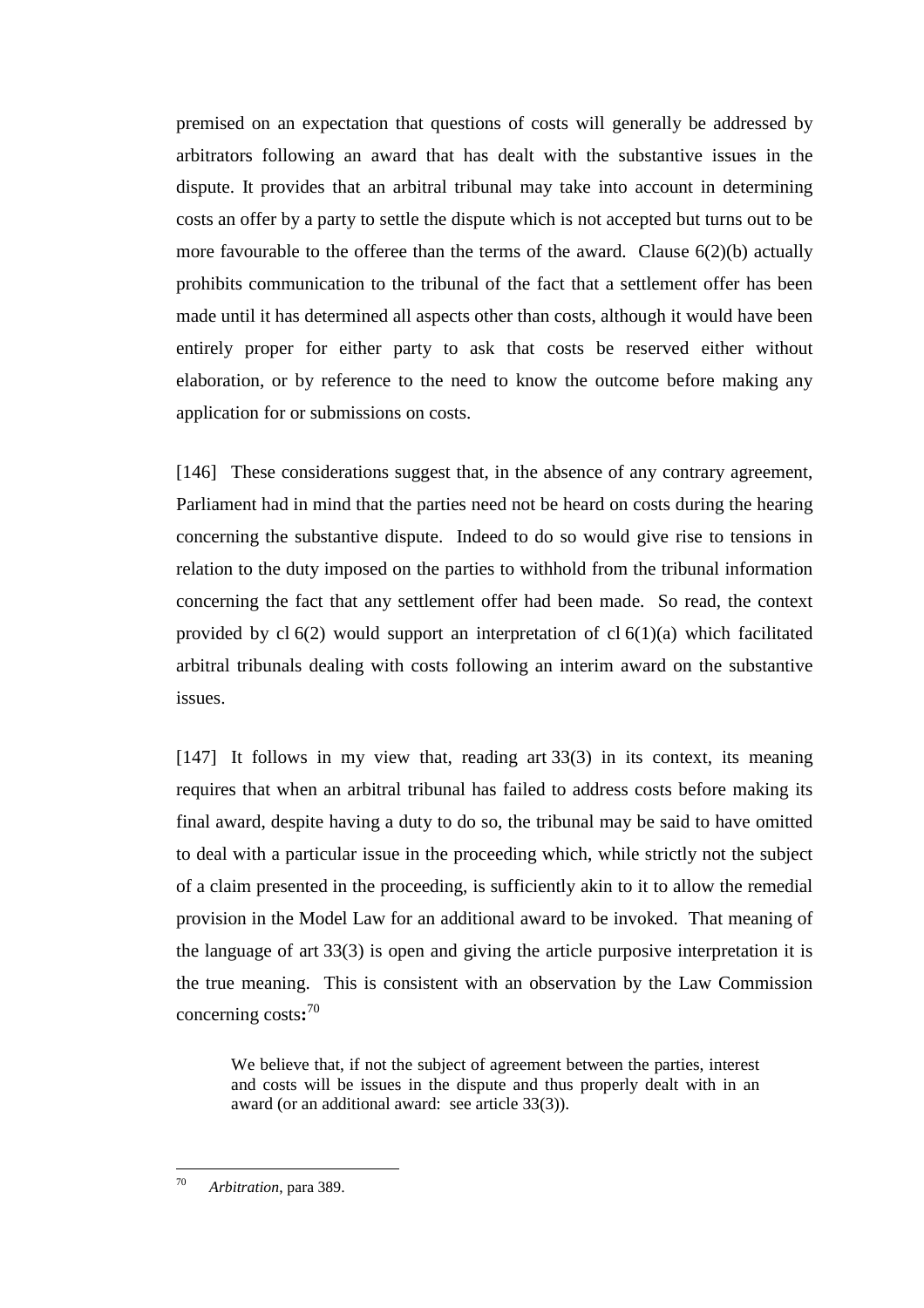If no steps are taken within the period allowed by art 33(3), then the default provision in cl 6(1)(b) applies.

[148] Only by giving that meaning to art 33(3) is the rectifying purpose of the provision fulfilled in relation to the power to award costs. Applying that approach in this case, I am satisfied that this Court should hold that the second award was made in accordance with art 33(3) and is valid.

## **Summary**

[149] In accordance with s 12 of the 1996 Act, cl  $6(1)(a)$  of its Second Schedule states a statutory rule concerning costs of an arbitration under which an arbitral tribunal has a discretionary power to award costs whenever, and to the extent that, the parties have not reached agreement on them. Taking all the indications of its meaning discussed in these reasons into account, I am satisfied that the meaning which best serves the purpose of cl  $6(1)(a)$ , and which best fits its context, is reached by applying the well established meaning of the equivalent provision in the 1908 Act that was originally attributed in the *Becker, Shillan & Co* case. On this approach the power to award costs in accordance with cl  $6(1)(a)$  must be addressed by arbitrators, who are bound to give the parties an opportunity to be heard. The breadth of the statutory discretion lies only in how the power is exercised.

[150] Other common law jurisdictions which have enacted UNCITRAL based arbitration legislation, have chosen, in varying ways, to make express provision for parties to submit applications for costs to an arbitral tribunal on costs after it has determined the substantive issues in dispute in the arbitration.<sup>71</sup> This reinforces my conclusion that the absence of any express provision covering the point in the 1996 Act indicates continuing application of the established approach of arbitrators to exercising their discretion concerning costs under the 1908 Act.

[151] It follows that where cl  $6(1)(a)$  applies, unless the parties have previously instructed the arbitral tribunal that it is free to determine costs**,** or that costs are not

 $71$ 71 See above paras [20] to [25] and footnotes 17-20 of the reasons of Elias CJ, and paras [80] to [83] of the reasons of Blanchard and Tipping JJ, for examples.